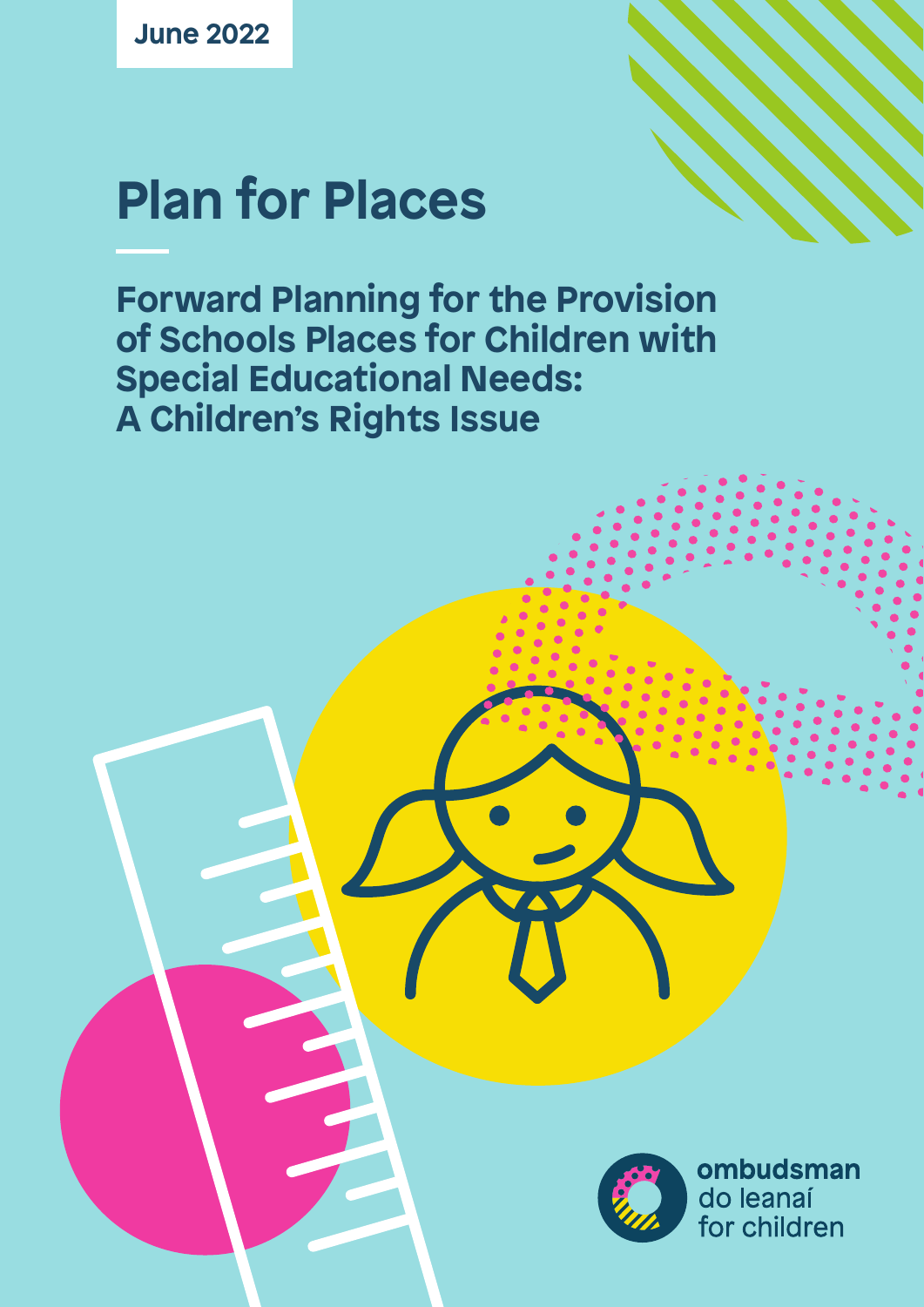# **Abbreviations**

| <b>ARD</b>               | <b>Additional Residential Development</b>                         |
|--------------------------|-------------------------------------------------------------------|
| <b>ASA</b>               | <b>Additional School Accommodation</b>                            |
| <b>AON</b>               | Assessment of Need                                                |
| DE                       | Department of Education                                           |
| <b>PBU</b>               | Department of Education's Planning Building Unit                  |
| <b>ESRI</b>              | <b>Economic and Social Research Institute</b>                     |
| <b>2018 Act</b>          | Education (Admission to Schools) Act 2018                         |
| <b>1998 Act</b>          | <b>Education Act 1998</b>                                         |
| <b>EPSEN Act</b>         | Education for Persons with Special Educational Needs Act 2004     |
| EAL                      | English as Additional Language Support                            |
| <b>Equal Status Acts</b> | Equal Status Acts 2000-2018                                       |
| <b>2003 Act</b>          | European Convention on Human Rights Act, 2003                     |
| <b>ECHR</b>              | European Convention on Human Rights                               |
| <b>EU Charter</b>        | European Union Charter of Fundamental Rights                      |
| EU                       | <b>European Union</b>                                             |
| <b>GAM</b>               | <b>General Allocation Model</b>                                   |
| <b>GIS</b>               | <b>Geographic Information System</b>                              |
| <b>CHO</b>               | <b>HSE Community Healthcare Organisation</b>                      |
| <b>HSE</b>               | <b>Health Service Executive</b>                                   |
| <b>IEP</b>               | Individual Educational Plan                                       |
| <b>IIPN</b>              | <b>Irish Primary Principal's Network</b>                          |
| <b>LSPA</b>              | <b>Local School Planning Area</b>                                 |
| <b>NABSME</b>            | National Association of Boards of Management in Special Education |
| <b>NAPD</b>              | National Association of Principals and Deputy Principals          |
| <b>NCSE</b>              | National Council for Special Education                            |
| <b>NDP</b>               | <b>National Development Plan</b>                                  |
| <b>NDA</b>               | <b>National Disability Authority</b>                              |
| <b>NEPS</b>              | <b>National Educational Psychological Service</b>                 |
| <b>NPC</b>               | <b>National Parent's Council</b>                                  |
| <b>OT</b>                | <b>Occupational Therapist</b>                                     |
| <b>2002 Act</b>          | Ombudsman for Children Act, 2002                                  |
| <b>OCO</b>               | Ombudsman for Children's Office                                   |
| <b>PQ</b>                | <b>Parliamentary Question</b>                                     |
| <b>PDS</b>               | Progressing Disability Services for Children & Young People       |
| <b>RSES</b>              | Regional Spatial and Economic Strategies                          |
| <b>SCPA</b>              | Scheme for the Commissioning of Psychological Assessments         |
| <b>SBP</b>               | <b>School Building Programme</b>                                  |
| <b>SIM</b>               | <b>School Inclusion Mode</b>                                      |
| <b>SET</b>               | <b>Special Education Teacher</b>                                  |
| <b>SENO</b>              | <b>Special Educational Needs Organiser</b>                        |
| <b>SEN</b>               | <b>Special Educational Needs</b>                                  |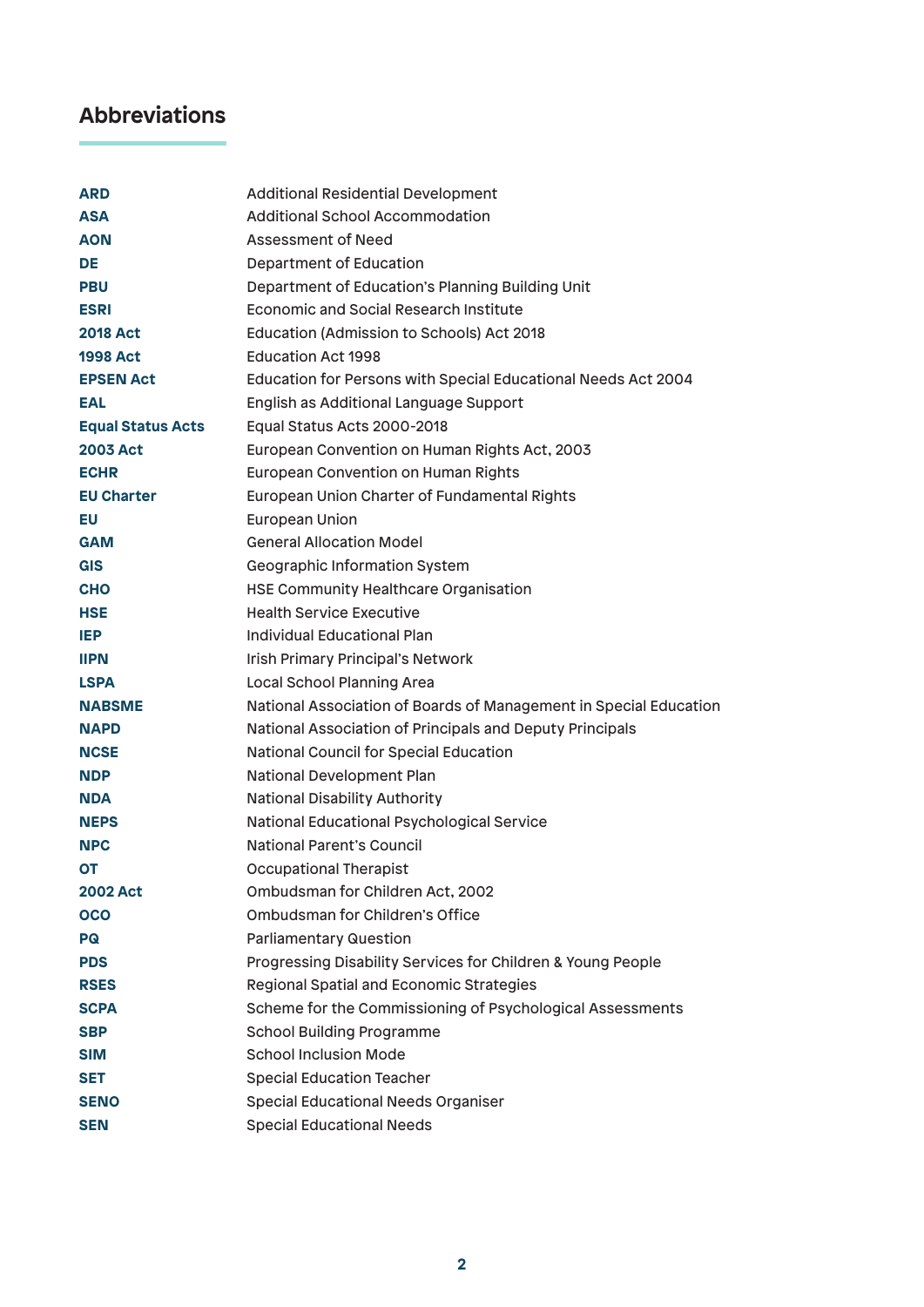| <b>SNA</b>            | <b>Special Needs Assistant</b>                                       |
|-----------------------|----------------------------------------------------------------------|
| <b>SLT</b>            | Speech & Language Therapist                                          |
| <b>CRPD Committee</b> | United Nations Committee on the Rights of Persons with Disabilities  |
| <b>CRC Committee</b>  | United Nations Committee on the Rights of the Child                  |
| <b>CRPD</b>           | United Nations Convention on the Rights of Persons with Disabilities |
| <b>CRC</b>            | United Nations Convention on the Rights of the Child                 |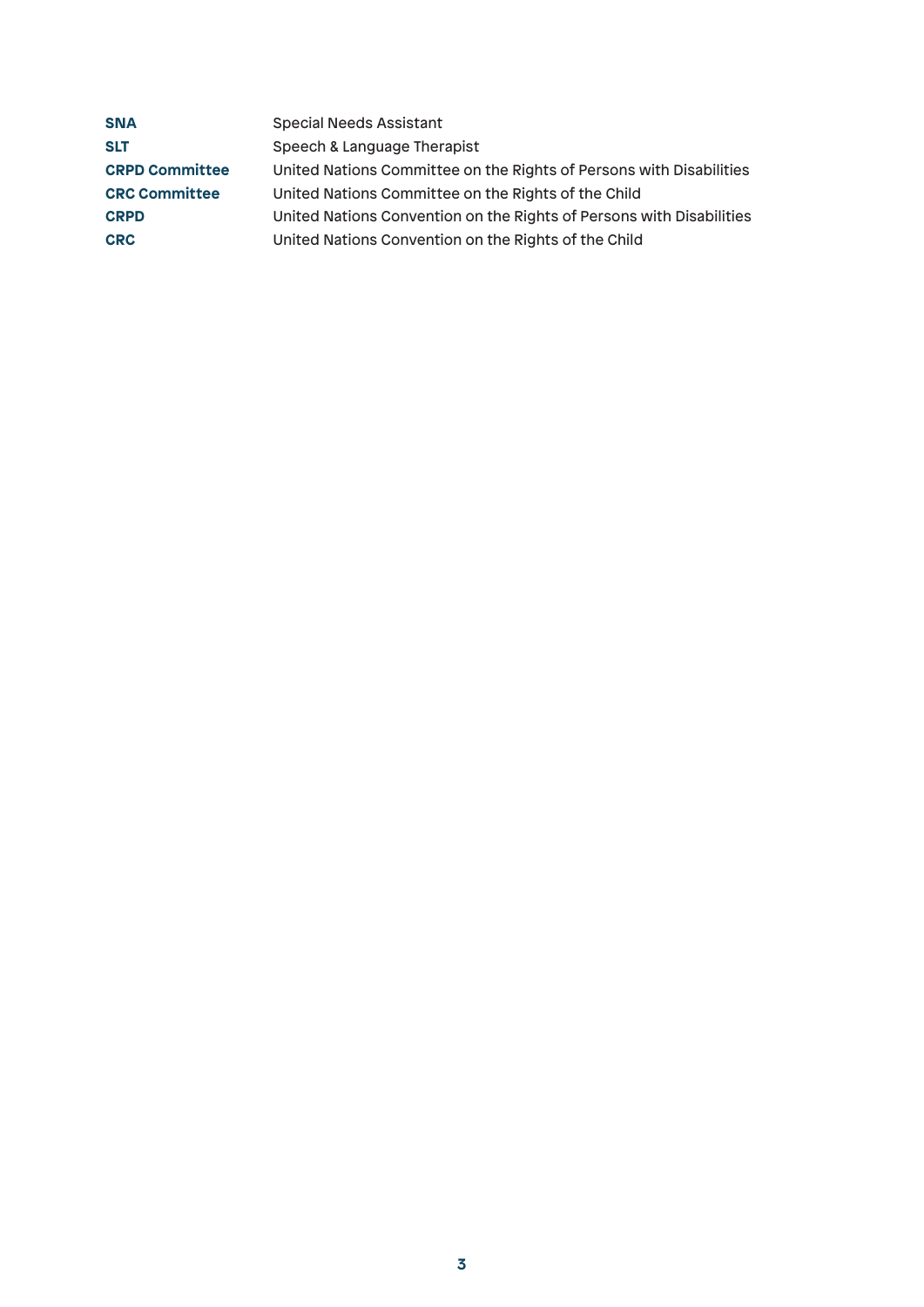# **Table of Contents**

| Foreword by Dr Niall Muldoon, Ombudsman for Children<br>6 |                  |                                                                      |                 |  |  |  |
|-----------------------------------------------------------|------------------|----------------------------------------------------------------------|-----------------|--|--|--|
|                                                           |                  | <b>Statement by the Department of Education and NCSE</b>             | 8               |  |  |  |
| <b>Section 1</b>                                          |                  | <b>Introduction</b>                                                  |                 |  |  |  |
|                                                           | 1.1              | About the Ombudsman for Children                                     | 12 <sup>°</sup> |  |  |  |
|                                                           | 1.2              | Rationale for this Report                                            | 12 <sup>°</sup> |  |  |  |
|                                                           | 1.3              | Purpose of this Report                                               | 13              |  |  |  |
|                                                           | 1.4              | Methodology                                                          | 14              |  |  |  |
| <b>Section 2</b>                                          |                  | <b>Planning Overview</b>                                             | 15              |  |  |  |
|                                                           | 2.1              | What is the Current Level of Need?                                   | 15              |  |  |  |
|                                                           | $2.2\phantom{0}$ | <b>Current Planning for SEN Provision</b>                            | 19              |  |  |  |
|                                                           | 2.3              | <b>Challenges in Planning and Provision</b>                          | 27              |  |  |  |
| <b>Section 3</b>                                          |                  | <b>Family Perspectives</b>                                           | 42              |  |  |  |
|                                                           | 3.1              | Aaron's Story                                                        | 42              |  |  |  |
|                                                           | 3.2              | Leo's Story                                                          | 43              |  |  |  |
|                                                           | 3.3              | <b>Robert's Story</b>                                                | 44              |  |  |  |
| <b>Section 4</b>                                          |                  | <b>Legislative Overview</b>                                          | 45              |  |  |  |
|                                                           | 4.1              | <b>Irish Constitution</b>                                            | 45              |  |  |  |
|                                                           | 4.2              | The Education Act 1998                                               | 45              |  |  |  |
|                                                           | 4.3              | The Equal Status Acts 2000-2018                                      | 46              |  |  |  |
|                                                           | 4.4              | The Education for Persons with<br>Special Educational Needs Act 2004 | 46              |  |  |  |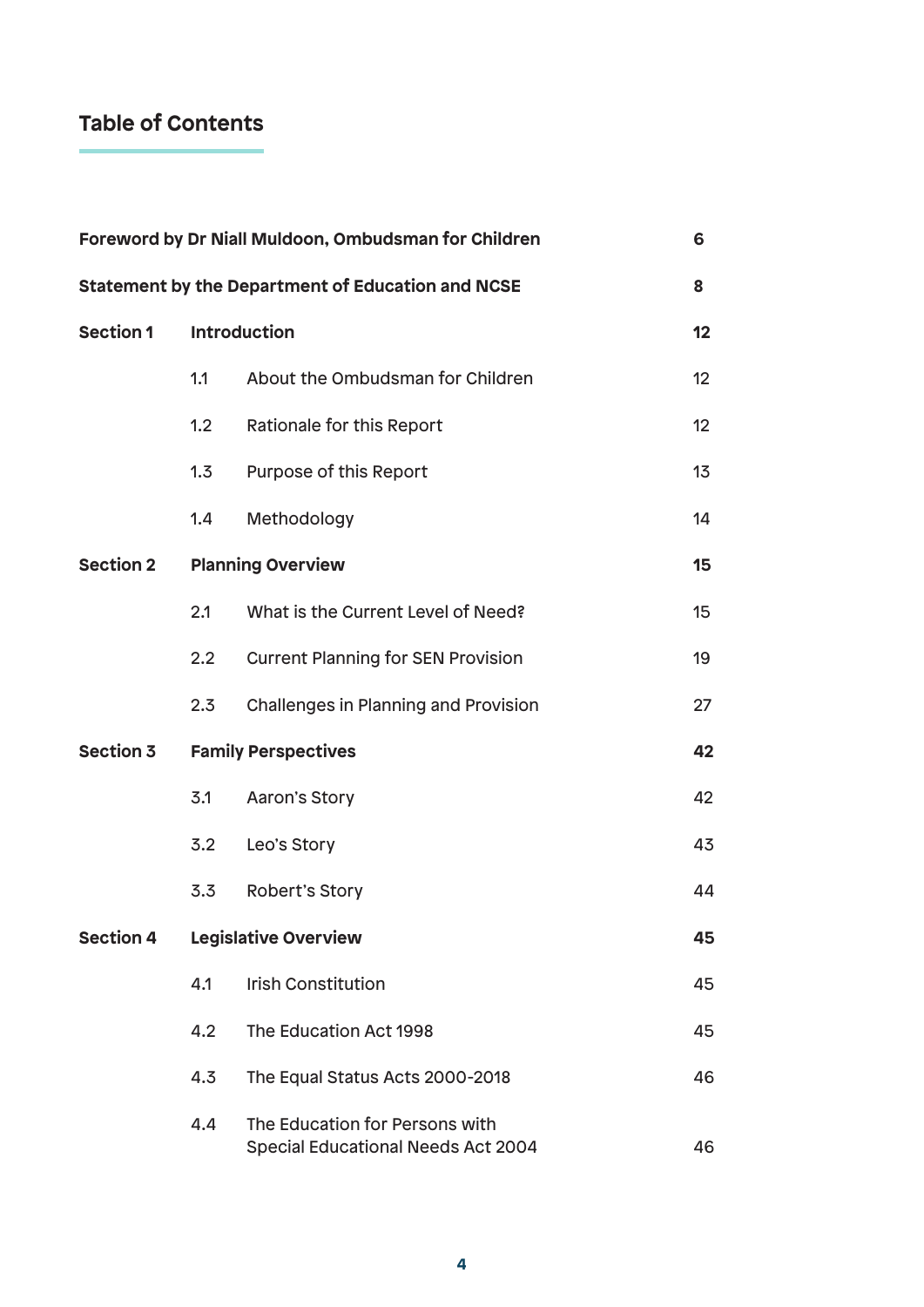|                  | 4.5 | Education (Admission to Schools) Act 2018                | 49 |
|------------------|-----|----------------------------------------------------------|----|
|                  | 4.6 | Education (Admissions to School) Bill 2020               | 51 |
| <b>Section 5</b> |     | <b>A Child Rights-Based Approach</b>                     | 53 |
|                  | 5.1 | Relevant Children's Rights Standards                     | 53 |
|                  | 5.2 | Implementing a Child Rights-Based Approach               | 62 |
| <b>Section 6</b> |     | <b>Realising Inclusion</b>                               | 66 |
| <b>Section 7</b> |     | <b>Recommendations</b>                                   | 68 |
|                  | 7.1 | <b>Forward Planning</b>                                  | 68 |
|                  | 7.2 | Access to Psychological Assessments in<br>the Short-Term | 69 |
|                  | 7.3 | <b>Building Local Capacity</b>                           | 69 |
|                  | 7.4 | <b>Engaging Schools, Parents and Students</b>            | 70 |
|                  | 7.5 | Data                                                     | 71 |
|                  | 7.6 | Legislation                                              | 71 |
|                  | 7.7 | <b>Access to Therapeutic Assessments and Supports</b>    | 72 |
|                  | 7.8 | <b>Investing in Teachers</b>                             | 73 |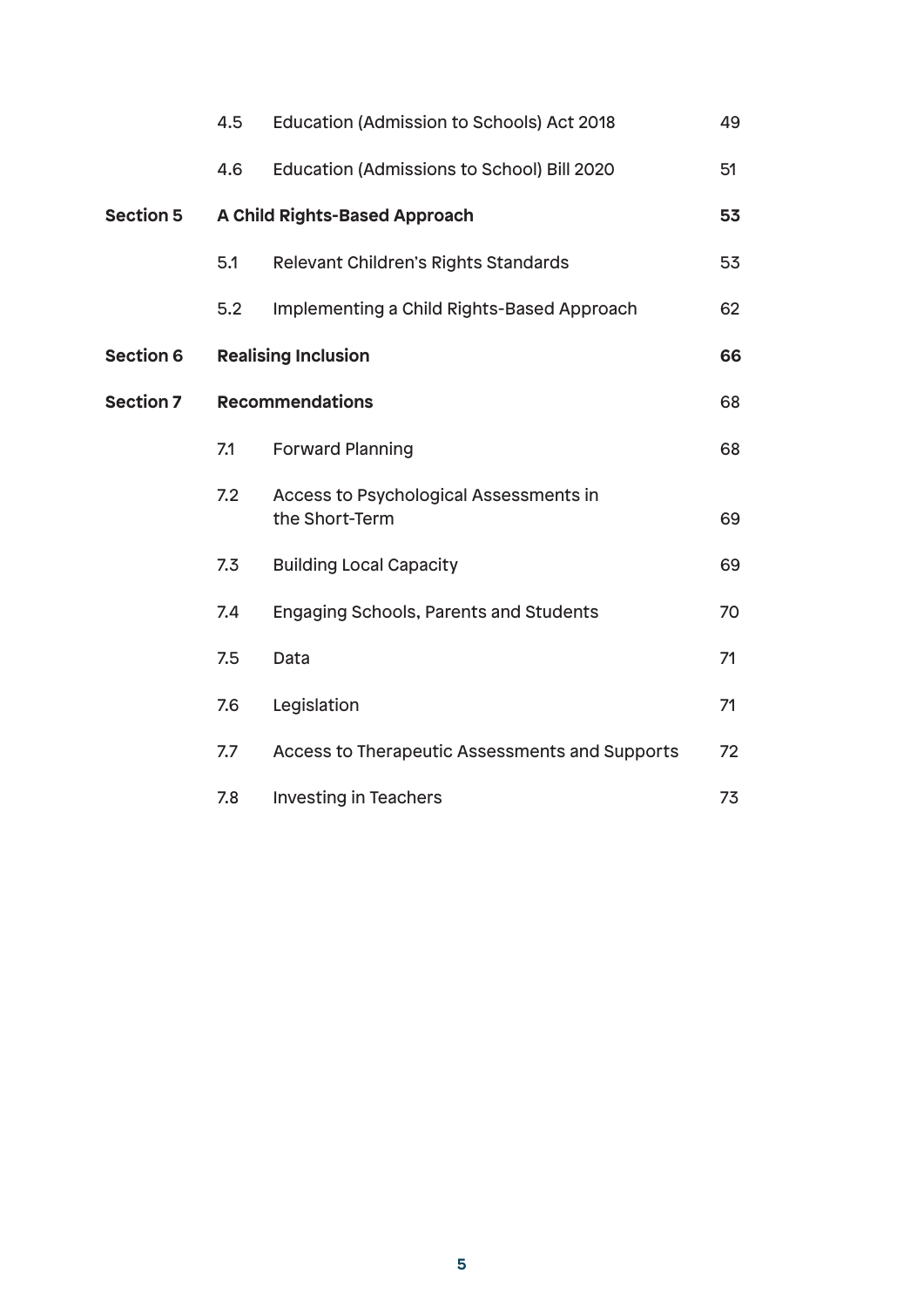# **Foreword by Dr Niall Muldoon, Ombudsman for Children**

I initiated this report, Plan for Places, in anticipation of the review of section 37A of the Education Act 1998 that is currently underway, and following complaints to our Office in relation to children with Special Educational Needs (SEN) not being able to secure appropriate school places at both primary and post-primary levels in a timely manner, close to their homes. This situation is a clear failure on the part of the State, which has an obligation to respect, protect and fulfil the right to education of every child. In undertaking this piece of work, we set out to understand how the State plans for the provision of school places for children with SEN and, with that, why parents can experience significant difficulties in securing a suitable school place locally for their children.

We engaged with the Department of Education (DE) and the National Council for Special Education (NCSE) and I must thank them for their openness and co-operation throughout the past 12 months. We also met with parents, school principals, lawyers, academics, advocacy groups, statutory and non-governmental organisations to get their understanding of the planning process and the impact that a lack of a school place can have on a child and family. I want to thank them too for the crucial input they made to our work to prepare this report.

The DE has increased funding for many aspects of education provision for children with SEN. Furthermore, the DE has undertaken significant work to improve data collection and cross unit working in this area over the past two years. While this is to be welcomed and has led to more school places becoming available for this cohort of children, there still appears to be a 'mismatch' between the forecast need and the actual provision of school places for children with SEN.

Despite the data available to the DE and its work to forecast need, there are clearly shortfalls in the system's capacity to provide suitable places in a proactive and timely manner for a knowable population of students with SEN within, and set to enter, the education system. As a consequence, the system is in a reactive position when situations arise where parents highlight that they cannot secure an appropriate school place for their children. In this regard, we have observed that where a child has a diagnosis and recommendation for a specialist placement, the system can lag in its response. For children who live in provision 'black spots', most notably Dublin and Cork, the system can fail in its response. That such failings occur is not acceptable.

The policy advice on Special Schools and Special Classes, as promised by the NCSE in 2019, has still not been produced. I am concerned that this delay is adding to the ongoing segregation of children with SEN from mainstream education, which is contrary to the State's obligations under the UN Convention on the Rights of Persons with Disabilities (CRPD) to provide for an inclusive education system. I am also concerned that if the Department continues to generate solutions that contain some element of separation, then it will become increasingly difficult to unwind them in the future, regardless of what the NCSE's policy advice recommends.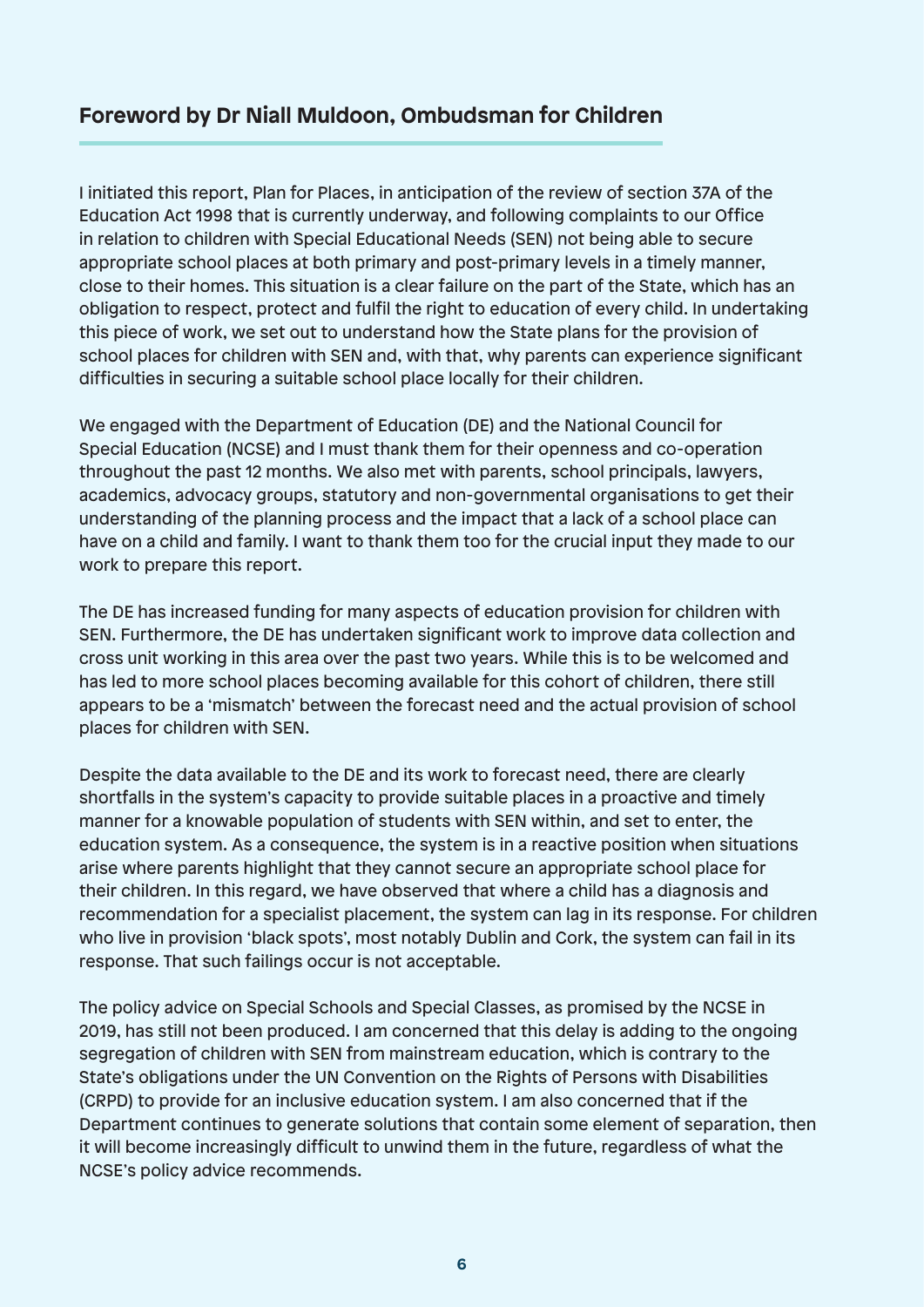All decisions made and actions taken from this time forth should be about building a strong, inclusive education system, which is fully supportive of all our children equally. While I acknowledge the significant investment made to date, we need to reimagine the education system as a whole if children with SEN are to fully enjoy their right to education. In doing so, we need to approach inclusivity as a process rather than seeing it as a fixed attainable ideal. In this regard, the CRPD Committee envisages full inclusion to be the 'result of a process of continuing and pro-active commitment to eliminate barriers impeding the right to education, together with changes to culture, policy and practice of regular schools to accommodate and effectively include all students'.

A very positive recent development in this area is the involvement of the Department of An Taoiseach, which is now co-ordinating the provision of coherent structures to enable children and young people to access therapeutic assessments and supports. This will involve joint working between the Departments of Education, Health (including the HSE) and Children and is going to be crucial in helping these children maximise their potential within the education system.

Such co-operation between Departments should also be evident in the review of legislation in this area. The Education for Persons with Special Educational Needs Act 2004 (EPSEN Act) and Section 37A of the Education Act 1998 are currently under review. It is my hope and expectation that the review of the EPSEN Act will have due regard to relevant provisions of the Disability Act 2005 given that these two pieces of legislation were designed to work in concert with one another. That different Departments have responsibility for these pieces of legislation should not be a barrier to the Disability Act being considered in the context of the review of the EPSEN Act.

The decentralised nature of our education system means that, while the DE has a lead role to play, it is dependent to a very considerable degree on the agreement of school patrons, boards of management and principals in providing school places for children with SEN. Due to the autonomy afforded to schools in the Irish education system, the DE is unable to insist that a school opens a special class or accepts extra students with SEN. I have spoken since 2015, including to the UN Committee on the Rights of the Child, about the need to recalibrate the balance between central Government oversight of education and schools' autonomy. This recalibration needs to occur in order to ensure that the State assumes an appropriate level of responsibility for advancing and protecting children's rights within the education system.

We also need to ensure that every school is appropriately resourced to provide education to the children in their local area. In addition, we need to expect that they will provide education to all local children. That is key to realising inclusivity. All children grow up together, go to school together, play together, and help each other, while learning about their various differences – that is the future I would like to see. This process could be started within the current blackspots and then rolled out nationwide in a systematic way in the coming years. This will take leadership at both political and departmental levels. It will also require leadership from school patrons, boards of management and staff within every school in the country. Children with SEN deserve to fully realise their right to education, and to do so close to home, just like their brothers, sisters and neighbours.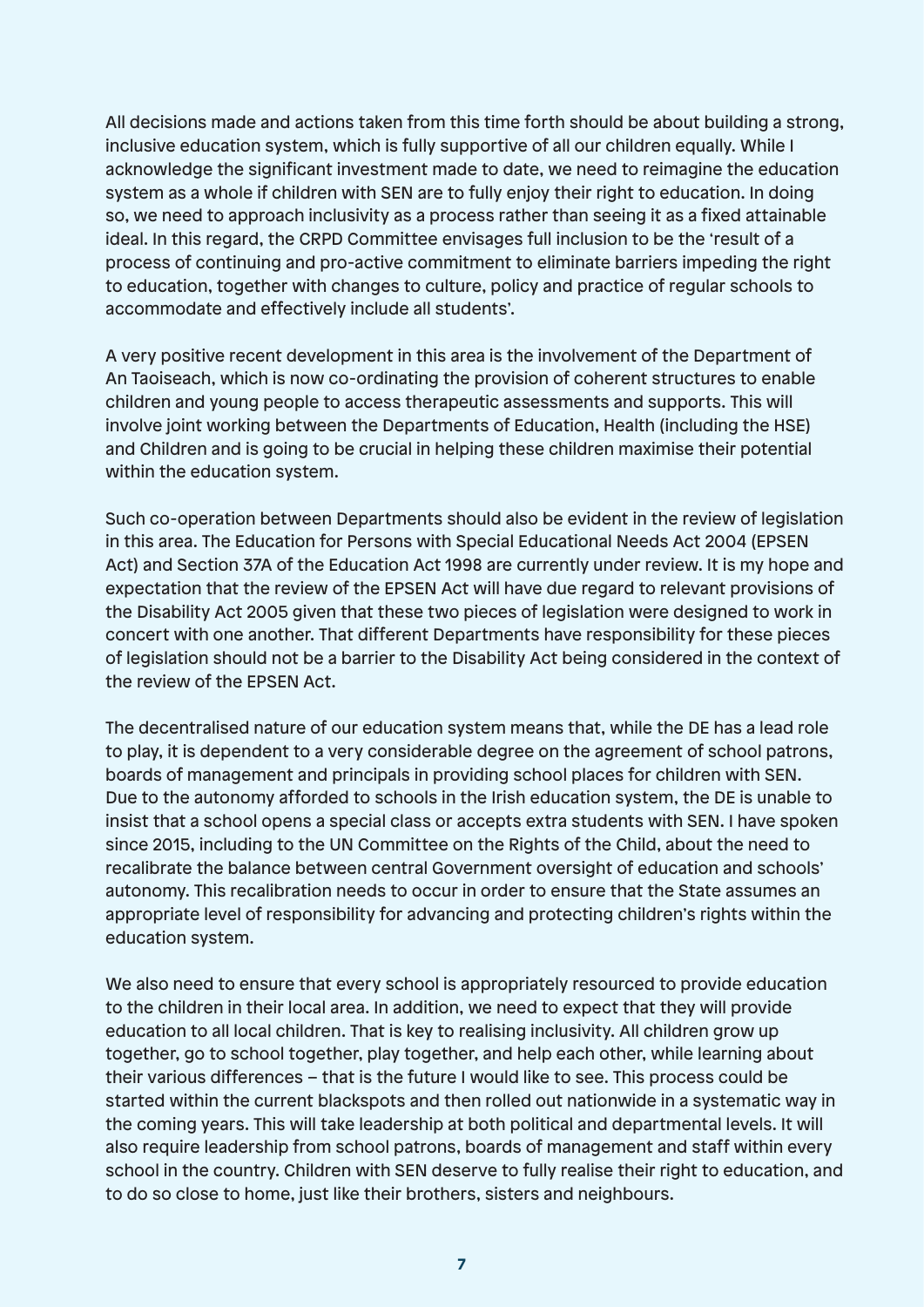# **Statement by the Department of Education and NCSE**

The Department of Education and the National Council for Special Education (NCSE) welcomes the Report of the Ombudsman on forward planning for special education placements and will work with stakeholders in relation to the implementation of the recommendations as quickly as possible. The recommendations build on many of the strategic initiatives already put in place, particularly in the last 2 years, to support and expand special educational needs (SEN) provision in schools throughout the country.

## **Special Educational Needs School Places Policy**

The Department is committed to delivering an education system that is of the highest quality and where every child and young person feels valued and is actively supported and nurtured to reach their full potential. The Department strives to ensure that every child has access to an educational experience that is appropriate to their needs and supports both their academic and personal development. Our policy, which is set out in the Education of Persons with Special Educational Needs Act 2004 (EPSEN) is that children with SEN should be educated in mainstream placements with additional supports provided as appropriate. Where children require more specialised educational settings, such as special classes or special schools, the Department and NCSE ensures that the necessary resources and supports for such placements are provided in line with the needs of the child. The active collaboration of school communities to this end, is essential in order to ensure a welcoming and supporting environment for students with SEN in our schools. The importance of this environment to each child and their families cannot be overstated.

Within this context, providing for an appropriate school placement for every child with SEN in a timely and supported manner is a key priority for the Department and the NCSE. The NCSE is statutorily responsible for planning and coordinating provision at both a local and a national level and advising the Department in this regard. The Department continues to work closely with the NCSE and other key stakeholders in relation to the short-term requirements for special class and special school places and also the more strategic and longer term requirements.

In addition, the Department and NCSE, in forward planning of school places for children with SEN, is aware of the need to have a broader understanding of issues in the area of disabilities including any changes to incidence rates of SEN or changes to assessment processes, including the assessment of need operated by the HSE which may impact on demand for education placements. The strategic planning process which has been created by the Department and NCSE in recent years is adaptive to changes in this regard to ensure that children can access appropriate school places as needed.

#### **Special Educational Needs School Places Delivery**

Over the last decade, the number of special classes in the State has increased almost 5 fold, as is clear in the figure below.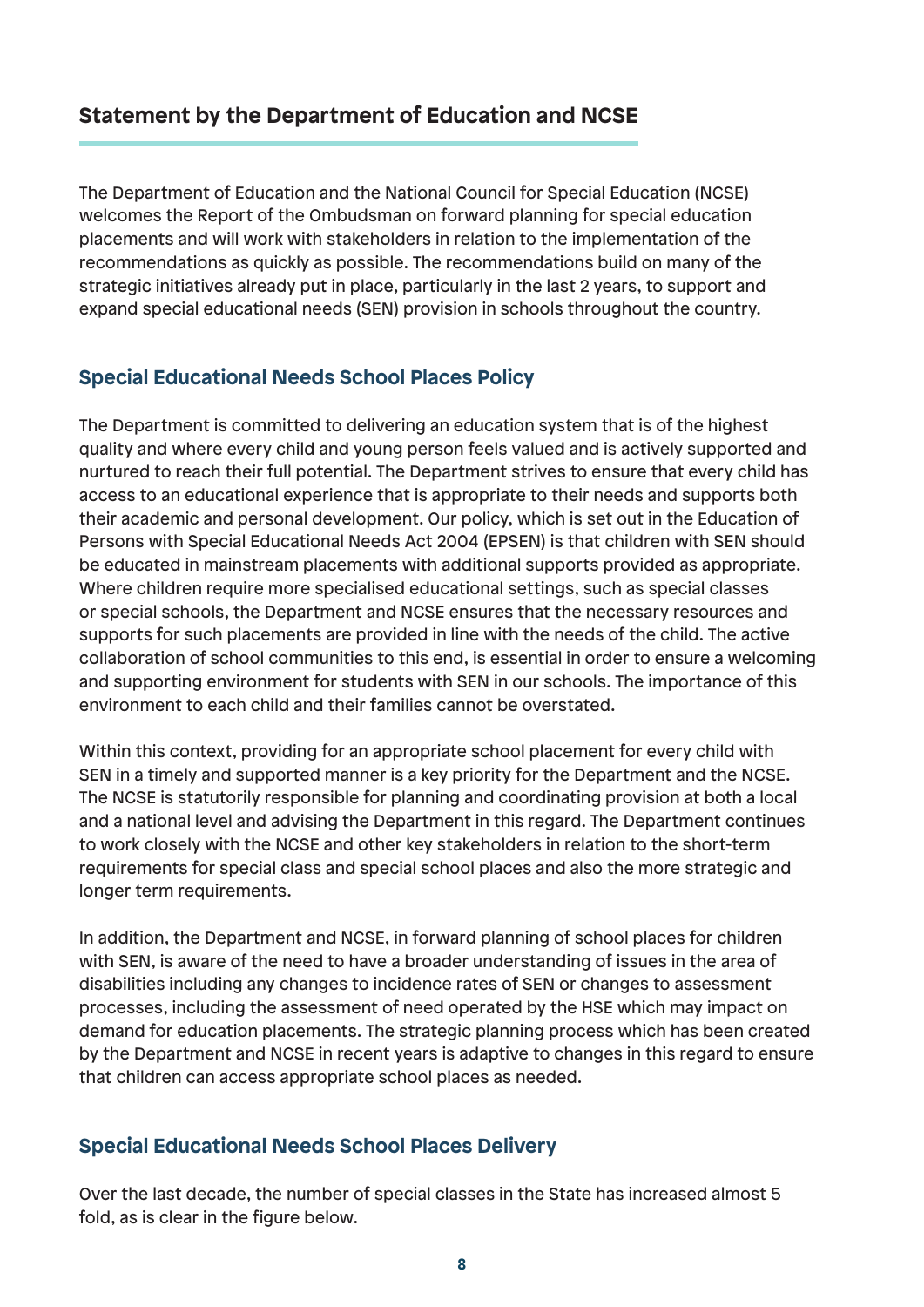

Continuing to add capacity in schools to support SEN provision is a key priority in the rollout of the National Development Plan (NDP) with a particular emphasis at post-primary level and includes:

- Permanent accommodation for 292 special classes and additional capacity for 122 classrooms in 22 special schools delivered during NDP period 2018 to 2021.
- A further 700 projects currently progressing under the NDP which will deliver over 1,300 new SEN classrooms and 200 replacement SEN classrooms catering for approximately 7,800 SEN pupils across primary and post primary; almost 100 of these projects are currently on site which will ultimately deliver classroom spaces for almost 1,000 additional SEN pupils
- Taken together, this will enable
	- **o** new, additional or modernised accommodation at over 50% of our special schools; and
	- **o** 60% of our post-primary schools either have an existing special class or have a project on the School Building Programme which will provide SEN accommodation;

Strategic initiatives in place which support capacity building for SEN provision:

• Enhanced arrangements in place, particularly over the last 2 years, for planning and coordination of SEN provision requirements involving Department, NCSE and key stakeholders such as Patron and Management Bodies. This utilises the Department's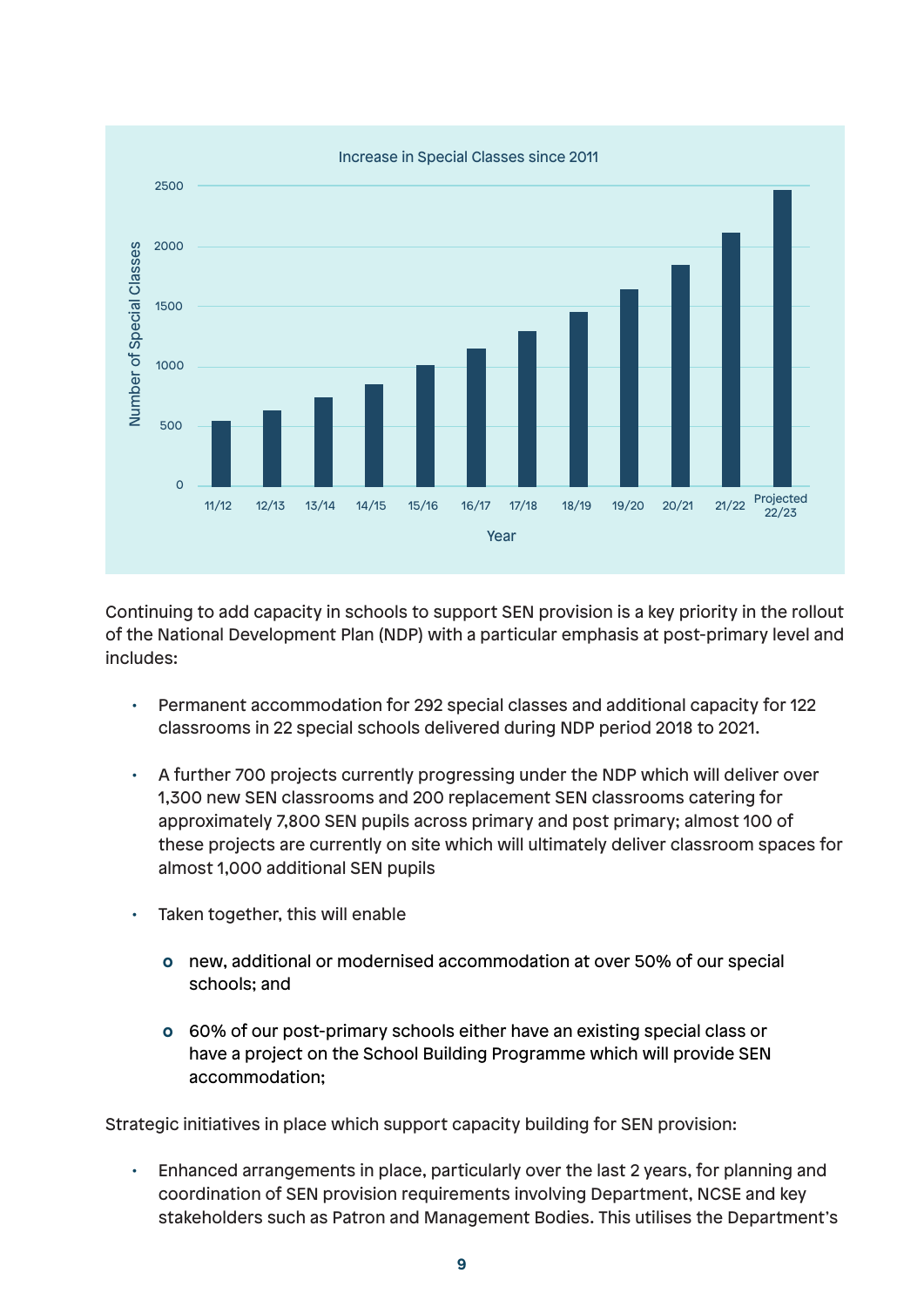Geographic Information Management System (GIS) to support a strategic and coordinated approach to planning and delivery of SEN provision. This includes "realtime" data on capacity across the school system.

- Updated technical guidance for building projects involving SEN provision including guidance on reconfiguration of existing accommodation
- Future proofing at post-primary level with the incorporation of 4 special classes in all new 1,000 student post-primary schools and other large-scale projects and pro-rata for medium to smaller schools.
- Strategic engagement with Spiritan Education Trust in relation to SEN provision at its school sites including its post-primary schools in the fee-charging sector.
- Modular Accommodation Framework put in place by the Department in early 2021
- Expansion of existing planning exemptions for provision of additional accommodation at existing school sites

The Department is working actively with the NCSE and other key stakeholders including School Patrons and Management Bodies to provide additional special classes and special school places for the 2022/23 school year so that the remaining gaps in provision from the current provision of circa. 99% to the full 100% is achieved as quickly as possible. As part of forward planning, the Department also continues to look at opportunities to enhance how children with SEN are supported while awaiting a school place.

A number of pro-active initiatives have been put in place to enhance forward planning processes and add additional special school / special class capacity particularly in areas of concern identified by the Department and NCSE – namely Dublin and Cork. These include two new special schools in Cork (one established in September 2021 and another to be established in late 2022). Additional special schools places for September 2022 in Cork in Carraigline Community Special School, St. Killians Special School and St. Gabriel's Special School.

In Dublin two new special schools were established in recent years - Danú Community Special School in Dublin 15 and Our Lady of Hope School in Crumlin, Dublin 12. Additional capacity is also planned across a number of other special schools including Stewards Hospital, Casa Caterina School in Cabra and special schools under the patronage of St.Michael's House;

Of particular importance is the strategic engagement between the Department, Spiritan Education Trust and Cheeverstown Special School which will see a new special school established in late 2022 in existing accommodation at the Templeogue College campus. Further expansion at this school will include provision for the existing pupils in the Cheeverstown Special School. The overall objective is that Templeogue College Campus will include modern permanent provision for this special school to enable it to cater for up to 150 pupils when completed. This will be a major expansion of capacity in South Dublin and will be a significant step in future proofing the long-term requirements. Other significant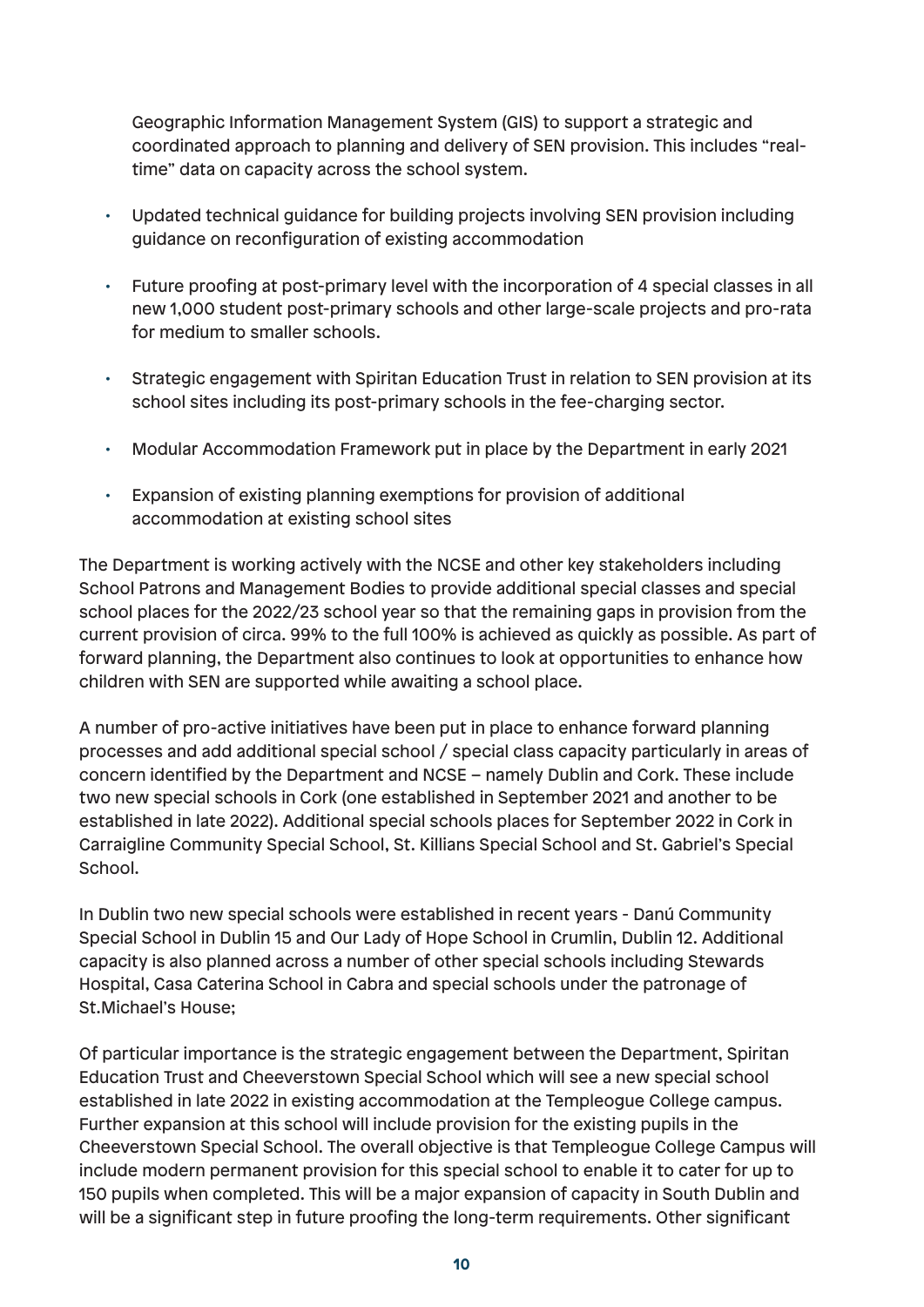initiatives to expand capacity are envisaged as part of ongoing engagement with the Spiritan Education Trust.

It is also important to note that NCSE's team of Advisors continue to support all schools, and in particular will target a bespoke programme of support and advice to the new special schools and, as required, in the special schools where provision is expanding.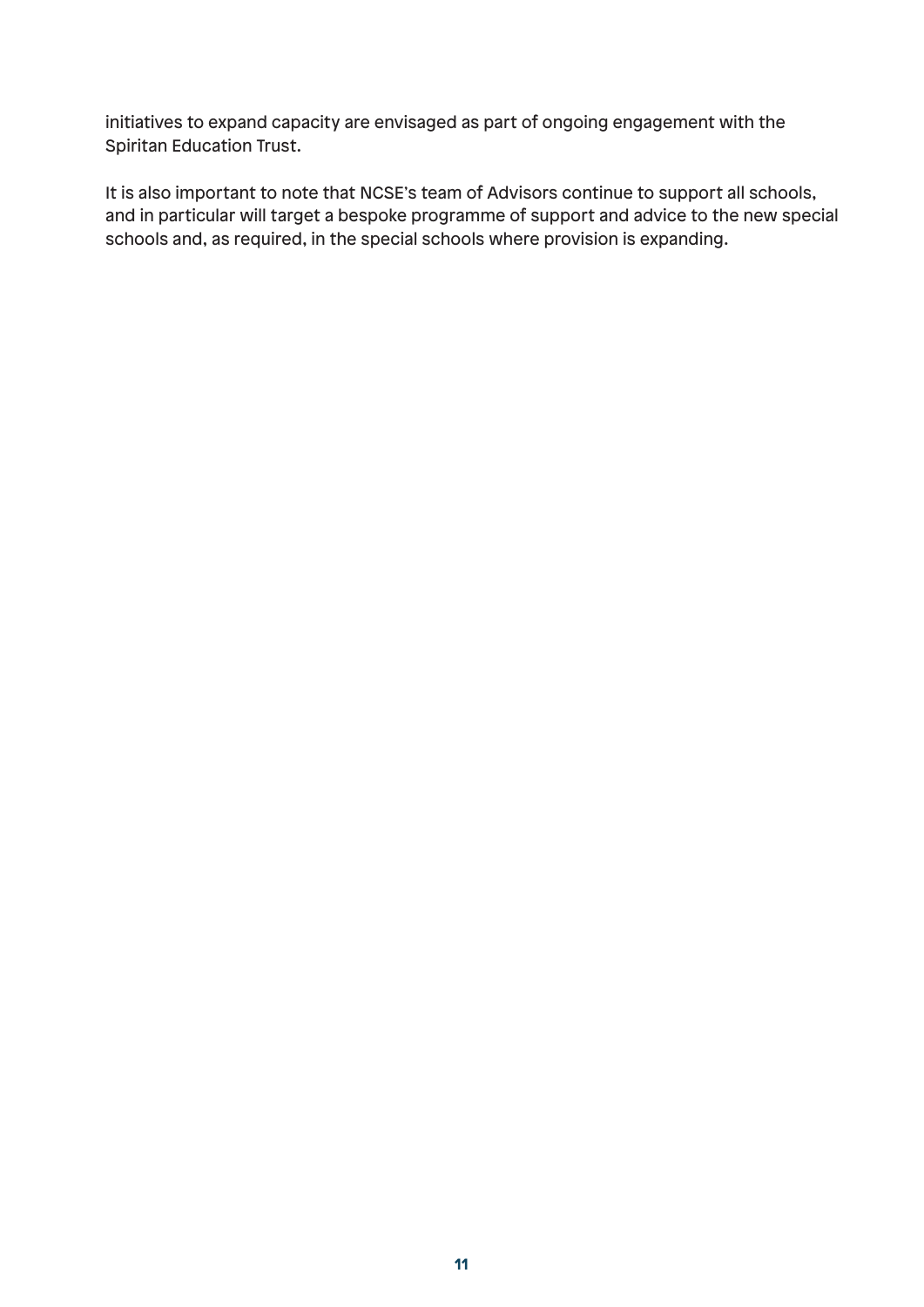# **1.1 About the Ombudsman for Children**

The Ombudsman for Children's Office (OCO) is an independent statutory body established under the Ombudsman for Children Act, 2002 (2002 Act). Under the 2002 Act, the Ombudsman for Children has two core statutory functions:

- to promote the rights and welfare of children; and
- to investigate complaints made by or on behalf of a child concerning the administrative actions of public bodies, which have had, or may have had, an adverse effect on the child.

The Ombudsman for Children reports directly to the Oireachtas in relation to the exercise of these statutory functions.

# **1.2 Rationale for this Report**

The OCO has received several complaints from parents experiencing difficulties in securing an appropriate school place in their local communities for their child with special educational needs (SEN).<sup>1</sup> Notably, parents have complained about the lack of sufficient and appropriate school places for autistic children in Dublin, Cork, and Clare.<sup>2</sup>

In 2021, having regard to the OCO's statutory function to promote children's rights and welfare, the OCO decided to initiate a dedicated piece of work focused on the issue of forward planning of school places for children with SEN. In addition to the complaints received, this decision was prompted by the Minister for Education's review of their power under section 37A of the Education Act 1998 to compel a school to provide additional places for children with SEN, and concurrent government initiatives:

- **a)** Section 37A(21)(a) of the Education Act 1998 (1998 Act), as amended by section 8 of the Education (Admission to Schools) Act 2018 (2018 Act), requires the Minister for Education to initiate a review of section 37A of the 1998 Act in December 2021 (i.e., three years after the commencement of section 37A on 3 December 2018). Under section 37A(21)(b), the Minister for Education is required to complete this review within 12 months (i.e., by December 2022) and submit a corresponding report to the Oireachtas. The DE have confirmed that this review will take place by the end of 2022.
- **b)** The June 2020 Programme for Government includes a section on **'**An Inclusive Vision for Education', in which the Government commits to ensuring that each child

<sup>1 &#</sup>x27;SEN' is used throughout this report and should be taken to include autistic children.

<sup>2</sup> 53% of complaints received by the OCO in 2021 related to education. See the OCO's Annual Report 2021, published in May 2022, available at https://www.oco.ie/library/annual-report-2021-resilience-tested/resilience-tested-oco-annual-report-2021/.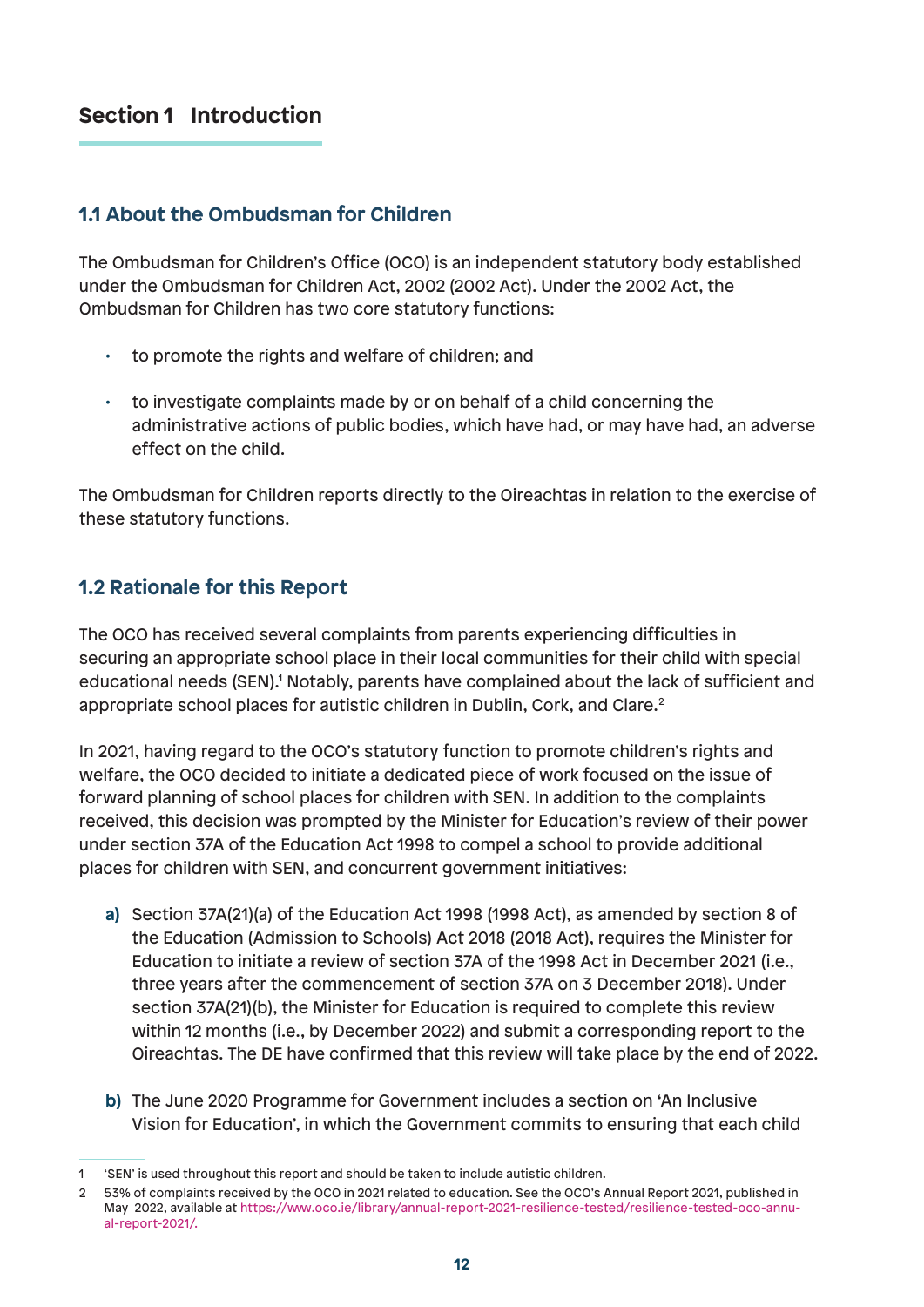with a special educational need has an appropriate school place, in line with their constitutional right to education. It also commits to further progress the move towards a needs-based, responsive set of State supports for students with SEN and to expand early-intervention teams in schools during the period 2020-2025;<sup>3</sup>

- **c)** The National Council for Special Education's (NCSE) Policy Advice on Special Schools and Classes was due in June 2020;
- **d)** In September 2020, the Minister of State with responsibility for Special Education and Inclusion, Josepha Madigan, T.D., committed to reviewing and updating the Education for Persons with Special Educational Needs Act 2004 (EPSEN Act) as part of her key priorities for action to reform and develop special education provision. This review commenced in early 2022 and is expected to be completed by  $Q1 2025$ ;<sup>4</sup> and
- **e)** On the 10th November 2021, Minister of State with Special Responsibility for Disability, Anne Rabbitte, T.D., published Ireland's first State party report to the United Nations Committee on the Rights of Persons with Disabilities (CRPD Committee).

# **1.3 Purpose of this Report**

This report has been produced pursuant to the Ombudsman for Children's statutory function under section 7 of the 2002 Act to promote the rights and welfare of children.<sup>5</sup> In this regard, the work is aligned with several duties that the OCO has under section 7 of the 2002 Act, namely those duties specified under sections 7(1)(a), 7(1)(b), 7(1)(c), 7(1)(d), 7(1)(g) and 7(4).

The report is also informed by two key objectives of the OCO's Strategic Plan 2019 – 2021: to influence positive change for children and to work towards the progressive realisation of the rights of vulnerable groups of children, including children with disabilities.<sup>6</sup>

We have produced this report to:

- Set out the challenges experienced by children with SEN in accessing mainstream school settings, special classes (including autism classes), and special schools at primary and post-primary level nationally;
- Set out the Department of Education's (DE) forward planning process and outline issues that may be contributing to a situation where families are not guaranteed an appropriate school place for their child with SEN in a timely manner;

<sup>3</sup> Programme for Government (June 2020) at page 96.

<sup>4</sup> See further press release available at https://www.gov.ie/en/press-release/5f5d4-minister-josepha-madigan-td-sets-out-priorities-for-action-to-reform-special-education-provision-in-ireland/.

<sup>5</sup> See also CRC General comment No. 2 (2002): The role of independent national human rights institutions in the promotion and protection of the rights of the child.

<sup>6</sup> See also actions 1.2, 2.1, 3.1 and 3.2 of the OCO's Strategic Plan 2019 – 2021.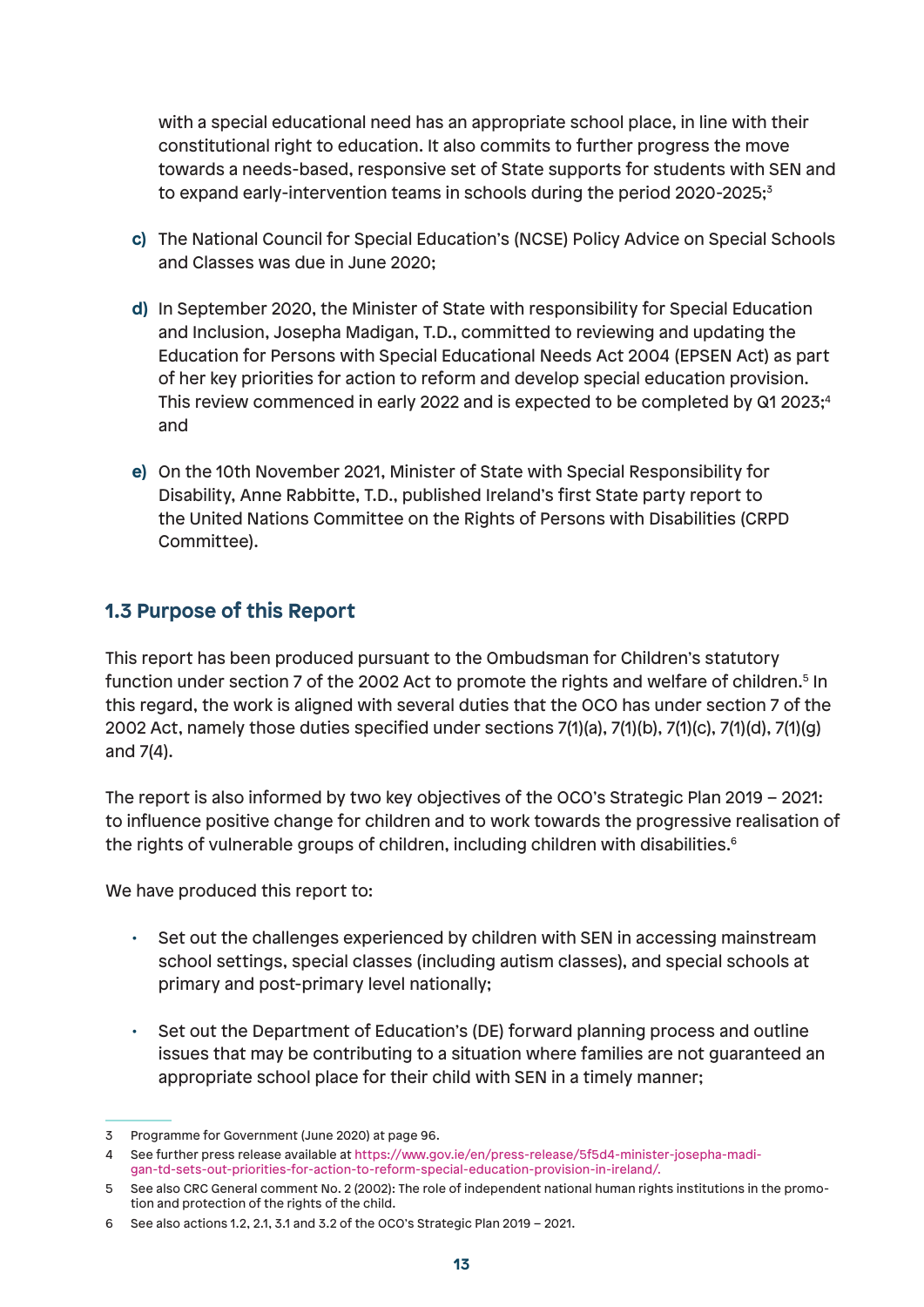- Provide a children's rights perspective on the situation, with reference to relevant children's rights provided for under national law, as well as under European and international standards; and
- Propose how the issues identified might be addressed in a manner which ensures that children with SEN can enjoy their right to education without discrimination and on an equal basis with other children.

We hope that this report will inform the Minister's reviews of Section 37A and the EPSEN Act, encourage a more child-centred and transparent approach to decision-making in this area, and support public bodies to fulfill their obligations to realise the rights of children with SEN within an inclusive system.

# **1.4 Methodology**

Work for this report was planned and implemented between 2021 and 2022. The report's methodology comprised of two components: a desk-based review of relevant materials, including documentation in respect of the forward planning process as presented to the OCO by the DE, and semi-structured interviews with a number of key stakeholders, including the DE and the NCSE.

#### **Desk-Based Review**

We implemented a desk-based review and analysis of relevant documentation throughout the lifespan of this report. These included:

- Materials and documentation from the DE and the NCSE in respect of forward planning of school places for children with SEN;
- Reports and articles by research institutions, State agencies, NGOs and media outlets regarding school places for children with SEN; and
- Relevant national and international legislative and policy instruments.

#### **Semi-Structured Interviews**

For the purposes of this report, 13 semi-structured virtual interviews were conducted with 27 individuals between June and August 2021. These included interviews with academics, NGOs, parents, school principals, solicitors, as well as State agencies.

These interviews were conducted to gather information and to understand stakeholders' perspectives on different aspects of the forward planning process. In this regard, we were cognisant that stakeholders' perspectives as shared with the OCO were shaped by varied experiences of the forward planning process.

A draft version of the report was circulated to interviewees so that they could proof the information, and views shared with us, prior to publication.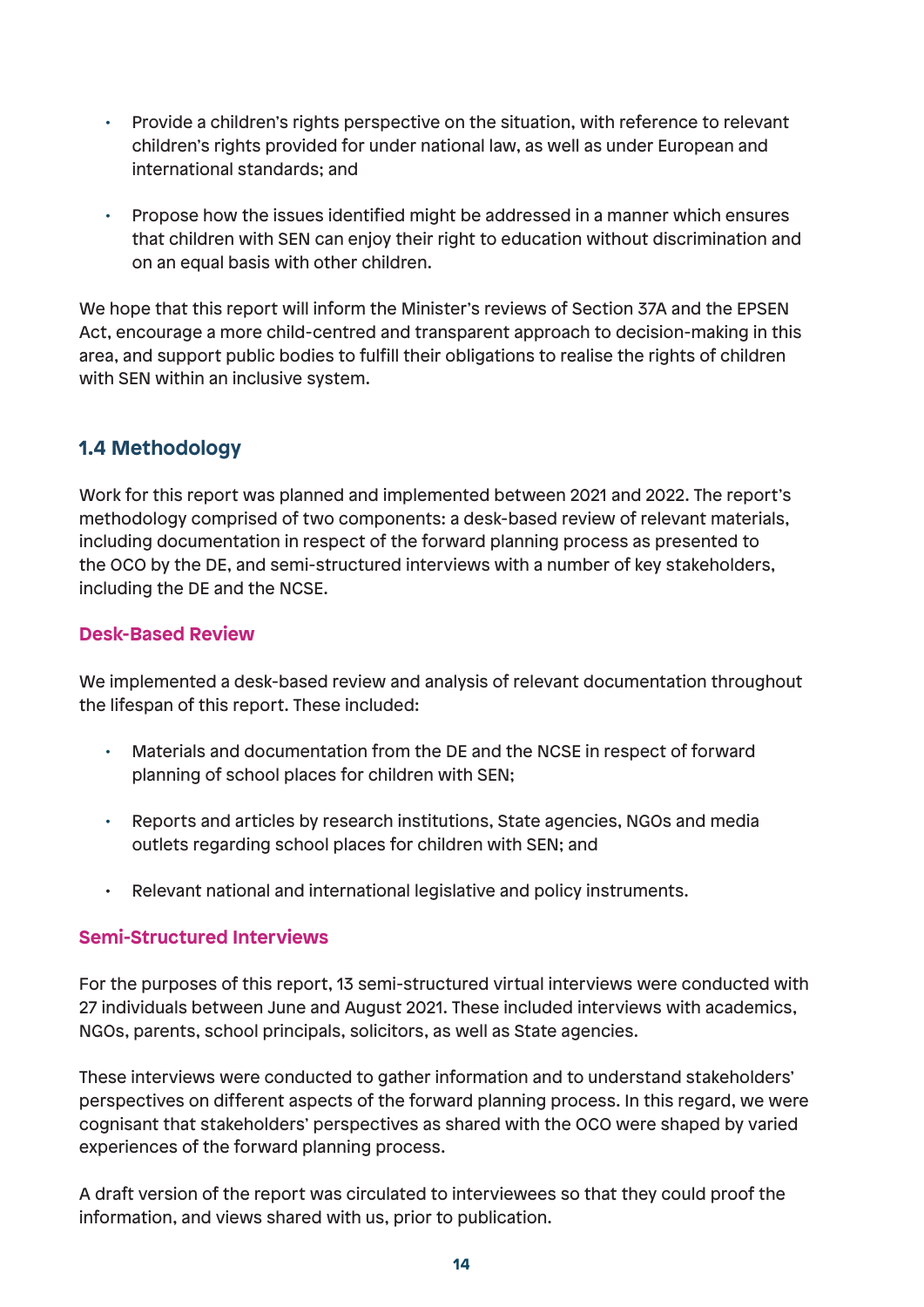## **2.1 What is the Current Level of Need?**

The figures collated below aim to offer an insight into the number of children with SEN enrolled in schools nationwide. However, it should be noted that there is a lack of centralised data with respect to how many children with SEN require a school placement or require a more appropriate school placement.7 As such, the OCO has attempted to ascertain the level of need nationwide from incomplete data subsets. In September 2019, the then Minister for Education, Joe McHugh, acknowledged that there were no official figures for the number of children not receiving the education they require.<sup>8</sup>

#### **2.1.1 Students with Special Educational Needs (SEN)**

According to Government figures from August 20169, there were 181,218 students with SEN in primary and post-primary education in Ireland. These figures suggest that between 2011 and 2016 the number of students with SEN relative to the total student population increased from 17% to 20%.10

By 2016, 113,888 children, representing approximately 63% of all students with SEN, were receiving their education in mainstream schools under the 'general allocation model' (GAM) i.e., with supports such as special needs assistants (SNAs) in mainstream classrooms. Students accessing NCSE Low Incidence Teaching Hours<sup>11</sup> (42,931) and High Incidence Teaching Hours<sup>12</sup> (10,835) represented approximately 30% of all students with SEN.<sup>13</sup> The figure for students accessing special schools was 8,092 or 4% of the student with SEN population. The number of students accessing support in special classes in mainstream schools was 5,472 or 3% of the student with SEN population.<sup>14</sup>

The ESRI's Growing Up in Ireland study suggests that the number of students with SEN relative to the total student population is in fact closer to 25%.15 This 25% figure is based on a three-step approach combining information from teachers and parents on a range of physical, learning and emotional/behavioural difficulties. According to the study, this

<sup>7</sup> Sources consulted included the NCSE's website, CSO datasets, parliamentary debates, DE publications and official statistics, DE circulars, NGO reports, and figures from the Department of Public Expenditure and Reform (DPER).

<sup>8</sup> Michael Clifford, 'Not all of State's children are being educated equally', Irish Examiner, 14 February 2020.

<sup>9</sup> These figures from 2016 are the latest available, which count all students with SEN and not just those in special schools/classes.

<sup>10</sup> Irish Government Economic and Evaluation Service, Focused Policy Assessment of Data on Special Needs Assistants (Department of Education and Skills, 2016) at page 15.

<sup>11</sup> Correlating to a low incidence disability, such as autism, a moderate, severe or profound general learning disability, or a hearing or visual impairment.

<sup>12</sup> Correlating to a high incidence disability, such as a mild general learning disability.

<sup>13</sup> Note that the GAM and NCSE Low/High Incidence support schemes were replaced by the new allocation model in 2017.

<sup>14</sup> Irish Government Economic and Evaluation Service, Focused Policy Assessment of Data on Special Needs Assistants (Department of Education and Skills, 2016) at page 15.

<sup>15</sup> A Study on the Prevalence of Special Educational Needs, December 2011, Banks & McCoy available at https://www.esri. ie/publications/a-study-on-the-prevalence-of-special-educational-needs.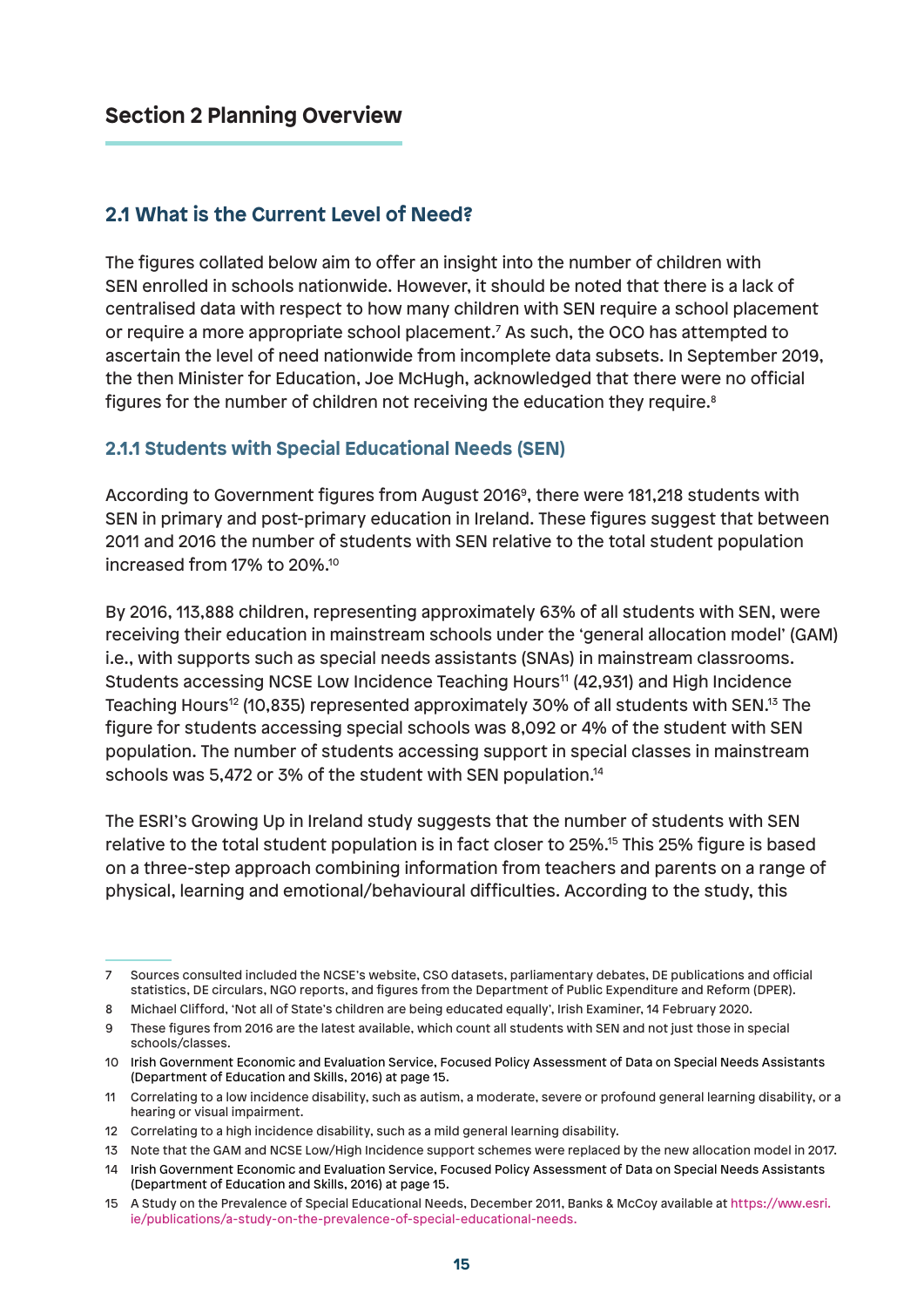prevalence rate aligns with cohort studies internationally, including the Netherlands and the UK, which both estimated SEN prevalence among their student populations to be 26%.16

The 3% increase in Irish students requiring SEN supports during the five years preceding 2016, certainly supports the assumption that, in the five years since the Government's figures were collated, the number of students with SEN relative to the total student population is at least 23% and probably closer to 25-26%. Accordingly, for the purposes of this report, the OCO estimates that 25% of the total student population have SEN.

#### **2.1.2 Autistic Students**

The Government's Focused Policy Assessment, from which the 2016 data at 2.1.1 is derived, details factors driving the increased demand for SEN supports. This includes a significant increase in the number of children with an autism diagnosis.<sup>17</sup>

The NCSE collects data on autistic students who have access to resource teaching support, are in special classes, or are in special schools. Their analysis indicates a prevalence rate of 1.55% of the total student population, or one in every 65 students. This calculation is based on school-aged autistic children in State-funded schools between 4 and 18 years.18

Significantly, this prevalence rate is in line with prevalence estimates in other countries such as the UK, Finland, Norway, Denmark, Italy, Australia, Canada, and the USA.19 The NCSE confirmed to the OCO that a figure of 1.55% is currently used for the purposes of planning policy and services. Therefore, for the purposes of this report, the OCO estimates that 1.55% of the total student population are autistic.

Most autistic students are educated alongside their neurotypical peers. 86% of autistic students are enrolled in mainstreams schools. Within this 86% figure, 63% of all autistic students attend mainstream classes and 23% of all autistic students attend special classes. The remaining 14% of autistic students attend special schools.<sup>20</sup>

# **2.1.3 Identified Need within the Irish School Population**

DE data indicates that in 2021 the number of pupils in special schools stood at 8,682<sup>21</sup>, the number of pupils in special classes at mainstream primary schools stood at 7,510, and the number of pupils in special classes at post-primary schools stood at 2,856.<sup>22</sup> Out of the

21 Note that all special schools are designated primary schools.

<sup>16</sup> Selina McCoy, Joanne Banks & Michael Shevlin, 'Insights into the Prevalence of Special Educational Needs' in James Williams, Elizabeth Nixon, Emer Smyth & Dorothy Watson (eds) Cherishing All the Children Equally? Ireland 100 years on from the Easter Rising (2016) at page 157.

<sup>17</sup> Irish Government Economic and Evaluation Service, Focused Policy Assessment of Data on Special Needs Assistants (Department of Education and Skills, 2016) at page 32.

<sup>18</sup> Approximately 14,000 students in the 2014-2015 school year. NCSE Policy Advice, Supporting Students with Autism Spectrum Disorder in Schools (NCSE, 2016) at page 4.

<sup>19</sup> Estimating Prevalence of Autism Spectrum Disorders (ASD) in the Irish Population: A review of data sources and epidemiological studies, November 2018, Department of Health at pages 5-6; 14; 16-17.

<sup>20</sup> NCSE Policy Advice, Supporting Students with Autism Spectrum Disorder in Schools (NCSE, 2016) at page 5.

<sup>22</sup> For total enrolments in special schools for 2021/2022 year (enrolment as of 30th September 2021) see: Department of Education, Primary school enrolment figures' available at: https://www.gov.ie/en/collection/primary-schools/#20212022. For total numbers of pupils in special classes in primary and post primary schools, see: Department of Education, Education indicators for Ireland: December 2021, available at https://www.gov.ie/en/publica-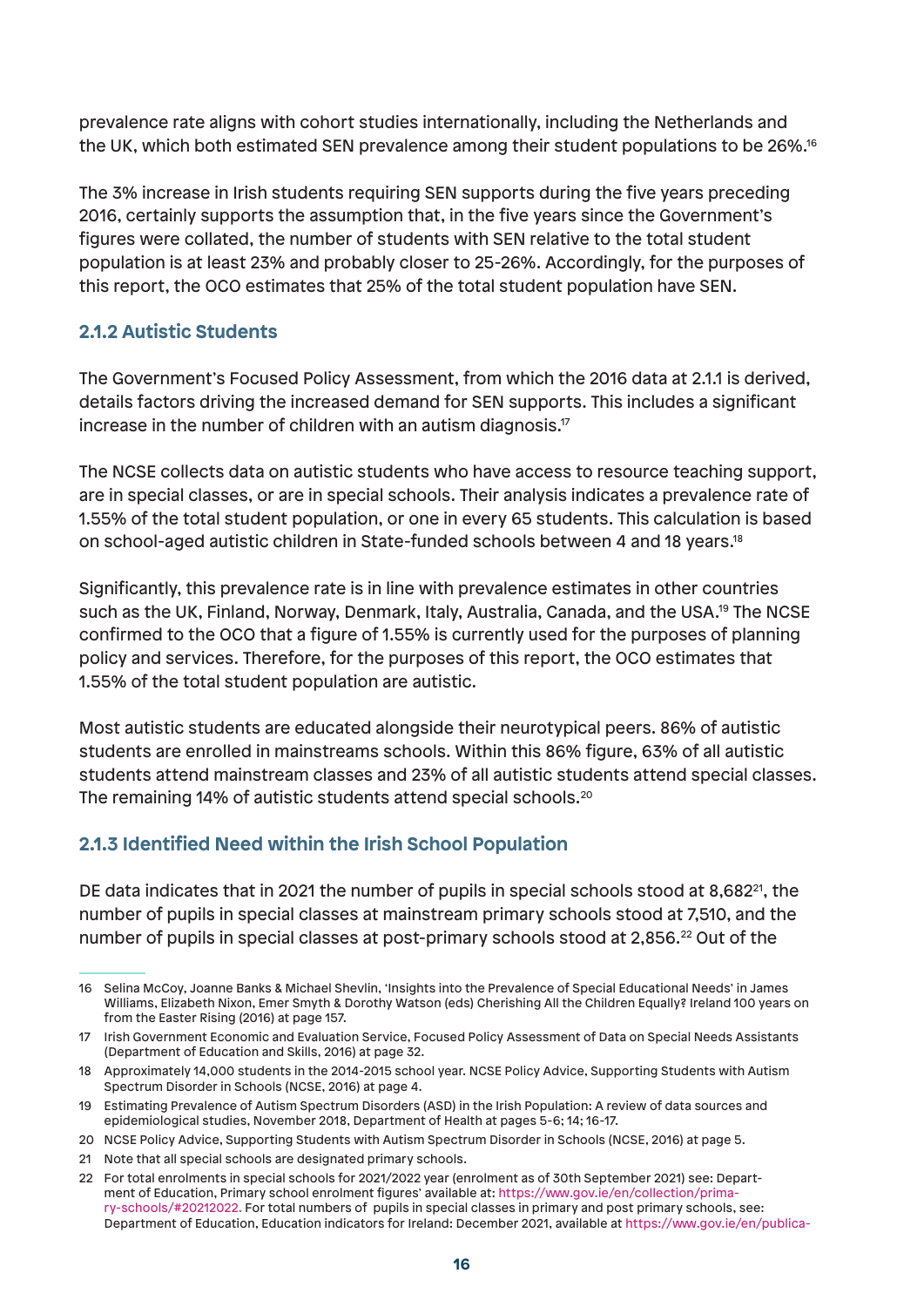2,148 special classes set up for the 2021-22 school year, almost 1,900 cater for autistic students.<sup>23</sup>

No numbers are available for pupils requiring SEN supports in integrated settings in mainstream primary schools or post-primary schools. In response to a January 2021 parliamentary question (PQ) on the issue, Minister Madigan outlined that 'as special education teaching support is now allocated to individual pupils at local school level, my Department does not hold details of the number of pupils with particular conditions of SEN who are supported in mainstream schools'.<sup>24</sup>

There were 546,121 students enrolled in mainstream primary schools and 391,703 students enrolled in post primary schools in the 2021/2022 school year.25 If we apply the SEN prevalence figure estimated at 2.1.1 above, we can deduce that in the 2021/22 school year, there were approximately 136,530 students with SEN enrolled in primary schools, and approximately 97,926 students with SEN enrolled in post-primary schools, who are not accounted for in the DE's Education Indicators. Similarly, if we apply the autism prevalence figure estimated at 2.1.2 above, we can deduce that in the 2021/2022 school year, there were approximately 8,465 autistic students enrolled in primary schools, and approximately 6,071 autistic students enrolled in post-primary schools.

# **2.1.4 The Level and Dispersal of Unmet Need**

According to correspondence received by the OCO from the NCSE, current unmet need for school places is derived from the following:

- Children on Home Tuition or otherwise out of school due to a lack of specialist education placement; and
- Children with recommendations for special school or special class placements currently in other school settings as communicated to the local Special Educational Needs Organiser (SENO) by the children's parents/guardians or current school placement.

Apart from the 'special school' figures released by the NCSE via a press release in March 2022, there are no official figures on the number of children with special needs who do not have an appropriate school place.<sup>26</sup> During a 2019 Oireachtas debate it was estimated that approximately 4,000 children were awaiting a diagnostic assessment in order to get a school place, and that more than 850 children with SEN were receiving Home Tuition because a place could not be found for them in proximate schools.27 In July 2021, figures released by the DE in response to a PQ further noted that there were 752 applications

tion/055810-education-statistics/.

<sup>23</sup> Dáil Deb, 02 March 2022, available at: https://www.oireachtas.ie/en/debates/debate/dail/2022-03-02/3/#s6.

<sup>24</sup> Dáil Deb, 13 January 2021, available at https://www.oireachtas.ie/en/debates/question/2021-01-13/456/.

<sup>25</sup> Enrolment as of 30th September 2021. See: Department of Education, Primary school enrolment figures' available at: https://www.gov.ie/en/collection/primary-schools/#20212022, and Department of Education, Post-primary schools enrolment figures, available at: https://www.gov.ie/en/collection/post-primary-schools/.

<sup>26</sup> Dáil Deb, 25 September 2019, available at https://www.oireachtas.ie/en/debates/debate/dail/2019-09-25/29/.

<sup>27</sup> Dáil Deb, 09 July 2019, available at https://www.oireachtas.ie/en/debates/debate/dail/2019-07-09/48/.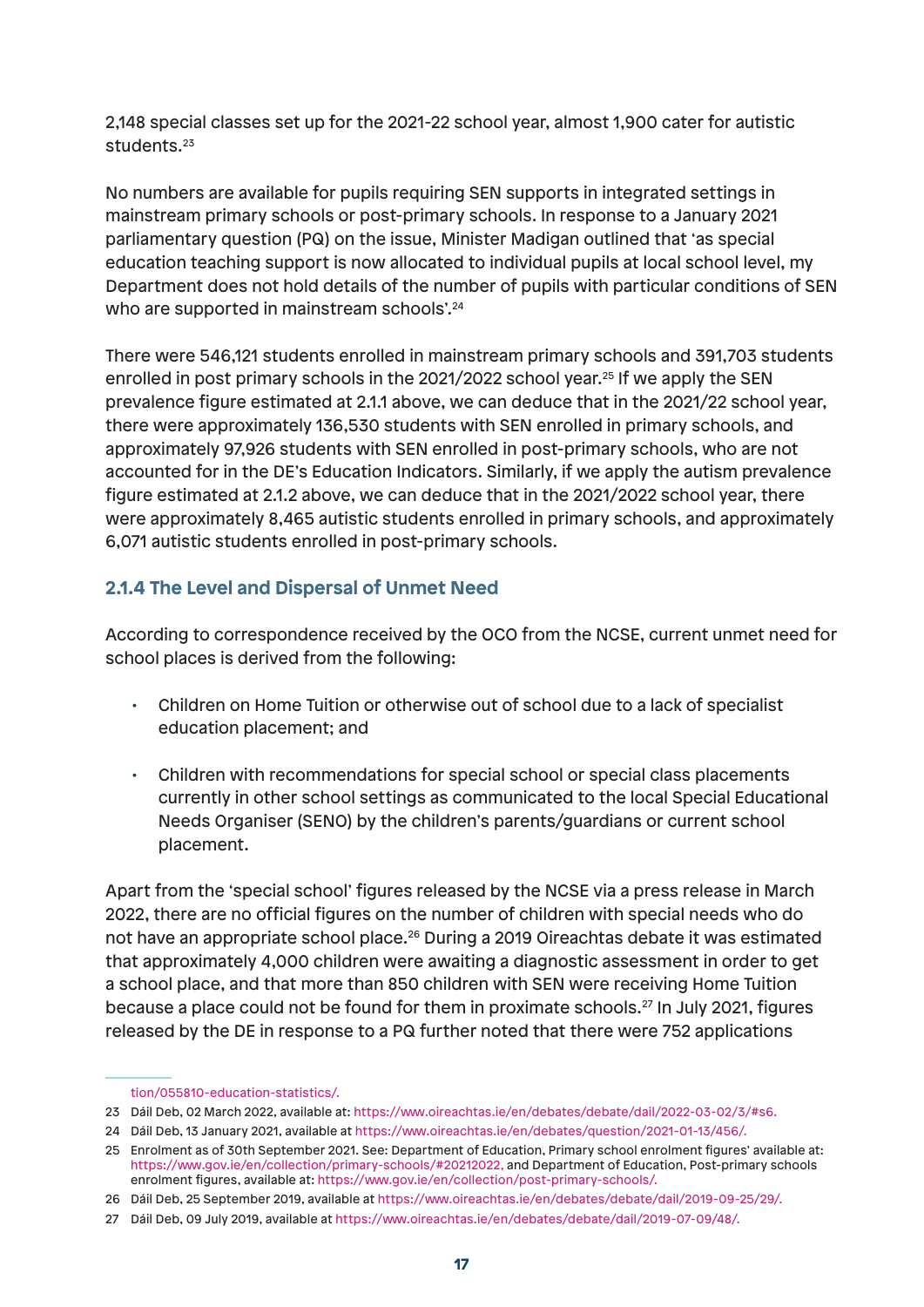for Home Tuition sanctioned during the 2020/2021 school year for students with no SEN placement.28

Moreover, concerns have been raised in relation to children attending school placements outside of their own locality. In this regard, the OCO has heard from parents whose children undertake lengthy journeys in buses or taxis as a result of a lack of dedicated school places, such as special classes, within their own communities. In an Oireachtas debate in 2022, the Minister for Education Norma Foley, T.D., stated that in the school year of 2021/2022, 15,500 children with SEN were transported on a daily basis to primary and post-primary schools throughout the country via the School Transport Scheme.29 Children with SEN are eligible to avail of the School Transport Scheme where they have a SEN arising from a diagnosed disability and are attending the nearest recognised school/class that is resourced to meet their needs. In South Dublin, figures estimate that during 2020, up to November 2020, €63,579 per day was being spent on taxis and buses to take autistic children to school. During 2021, up to November 2021, that figure increased to €72,704 per day.<sup>30</sup> It was noted in an Oireachtas debate that the reason for this increase is due to children having to travel further distances out of their local area in order to be able to reach their school placement.<sup>31</sup>

During a March 2022 Oireachtas debate about aligning Ireland's education system with the inclusion goals contained in the CRPD, Minister Madigan pointed out that under the Constitution *'there is a right to education, but it is not specified that this a right based in your locality. That does not mean we do not endeavour to do that, because we do'.*<sup>32</sup>

With regard to instances of demand exceeding supply at county level, Deputy Margaret Murphy O'Mahony stated that in 2018 there were 156 children on a waiting list for school placement in Cork.33 At a further Oireachtas debate in 2019, it was recorded that the NCSE had 'already informed the Minister for Education and Skills that parents in South Dublin and Cork [were] having trouble securing schools places for their children.' Then Minister for Education, Joe McHugh, T.D, acknowledged that he was aware that there were 'challenges in Cork and Kilkenny too'. In respect of Dublin 2, 4, 6 and 6W, the ratio of available places to autistic children was stated to be 1:782, as compared to the national average of 1:100.34 At a 2020 Oireachtas debate Minister Madigan 'anticipated that additional places [for autistic children] may be required in Limerick to cater for likely future demand in the city and county'.35 Difficulties faced by parents in South Dublin and Cork to secure appropriate school places for their children have continued to be reported in 2021 and early 2022.<sup>36</sup>

<sup>28</sup> Dáil Deb, 27 July 2021, available at: https://www.oireachtas.ie/en/debates/question/2021-07-27/930/?highlight%5B0%5D=education&highlight%5B1%5D=educational&highlight%5B2%5D=educational.

<sup>29</sup> Dáil Deb, 08 February 2022, available at: https://www.oireachtas.ie/en/debates/question/2022-02-08/400/.

<sup>30</sup> Dáil Deb, 24 January 2022, available at: https://www.oireachtas.ie/en/debates/debate/dail/2022-01-20/30/?highlight%5B0%5D=chris&highlight%5B1%5D=andrews.

<sup>31</sup> Dáil Deb, 24 January 2022, available at: https://www.oireachtas.ie/en/debates/debate/dail/2022-01-20/30/?highlight%5B0%5D=chris&highlight%5B1%5D=andrews.

<sup>32</sup> Dáil Deb, 03 March 2022, page 13, available at: https://data.oireachtas.ie/ie/oireachtas/debateRecord/joint\_committee\_on\_disability\_matters/2022-03-03/debate/mul@/main.pdf

<sup>33</sup> Dáil Deb, 09 July 2019, available at https://www.oireachtas.ie/en/debates/debate/dail/2019-07-09/48/.

<sup>34</sup> Dáil Deb, 25 September 2019, available at https://www.oireachtas.ie/en/debates/debate/dail/2019-09-25/29/.

<sup>35</sup> Dáil Deb, 13 October 2020, available at https://www.oireachtas.ie/en/debates/question/2020-10-13/255/.

<sup>36</sup> See further Carl O'Brien, 'Hundreds of special-needs children unable to access school places', The Irish Times 05 July 2021; Eoin English, Mother in desperate fight to secure suitable school place for autistic son, The Irish Examiner, 06 December 2021; Sean Murray, 'Parents feels as if they're falling off a cliff' over lack of special needs school places' Irish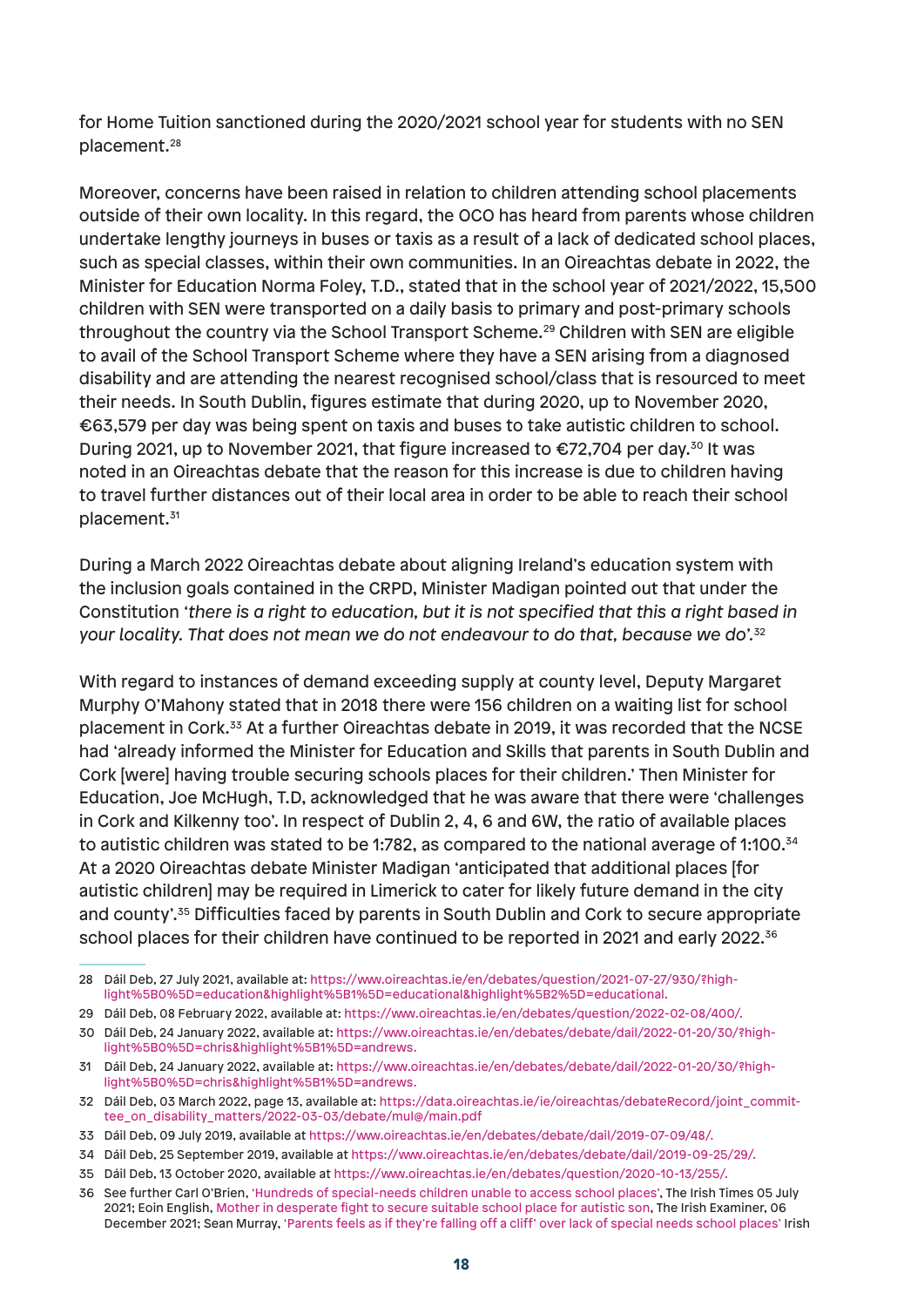On the 14th September 2021, the NCSE informed the OCO that it was working to identify special class places for 53 students and special school places for 18 students for 2021/22. It stated that these students were all based in the Dublin region and there were sufficient places in the rest of the country. These figures do not include all children attending mainstream school receiving Special Education Teacher (SET) supports but with a recommendation for a special class, or those who are awaiting an assessment for a special class.

In March 2022, the NCSE stated that the number of children and young people known to the NCSE who require the support of a special school and do not have an offer of a school place for September 2022 is 103 (45 in Cork, and 58 in Dublin).<sup>37</sup> As of May 2022, the Chief Executive of the NCSE has said that there were 'roughly 160' children nationally who require, and do not have, a special school place.<sup>38</sup> According to a May 2022 survey by advocacy group, AsIAm, almost 270 autistic children do not have appropriate school places available for September 2022. 39

For the purposes of this report, the OCO infers that demand for special class and special school places may exceed supply in counties Dublin, Cork, Kilkenny, and Limerick.

# **2.2 Current Planning for SEN Provision**

The DE informed the OCO that it is the Department's policy that students with SEN should be included, where possible and appropriate, in mainstream placements with additional supports provided. According to the DE, where children with SEN require more specialised interventions, the continuum of education provision extends to access to a special school or a special class place. In planning for school place requirements, the DE stated that the priority is to ensure sufficient school places are available across each local school planning area (LSPA) and not at individual school level.

The DE informed the OCO that, under the National Development Plan (NDP), it aims to build a modern and sustainable school infrastructure within the decade. It stated that the key drivers of this capital investment in the schools' sector are demographic changes and housing provision, and SEN place provision at a local, regional, and national level in the short, medium, and longer term. As such, the forward planning process for meeting emerging demand for SEN places involves:

**(i)** The DE projecting overall enrolments across the State in the short to long term at a local and national level; and

Examiner, 22 January 2022; and Dáil Deb, 27 January 2022, available at: https://www.oireachtas.ie/en/debates/debate/ dail/2022-01-27/28/ .

<sup>37</sup> See Department of Education, Announcement, 23 March 2022, available at: https://www.gov.ie/en/press-release/1895fministers-foley-and-madigan-announce-the-establishment-of-a-new-special-school-in-cork-and-provide-an-updateon-the-expansion-of-existing-special-class-and-special-school-capacity-in-cork-and-dublin-to-meet-the-needs-ofchildren-and-young-people-with-special-educational-needs/

<sup>38</sup> Conor McMorrow, 'Twins with autism to be granted special school place', RTE News, 20th May 2022. Available at: https:// www.rte.ie/news/primetime/2022/0520/1300216-milne-twins-autism-granted-special-school-place/

<sup>39</sup> Carl O'Brien, 'Almost 270 children with autism do not have appropriate school places – survey', Irish Times, 30th May 2022. Available at: https://www.irishtimes.com/ireland/education/2022/05/29/almost-270-vulnerable-children-without-appropriate-school-places-survey/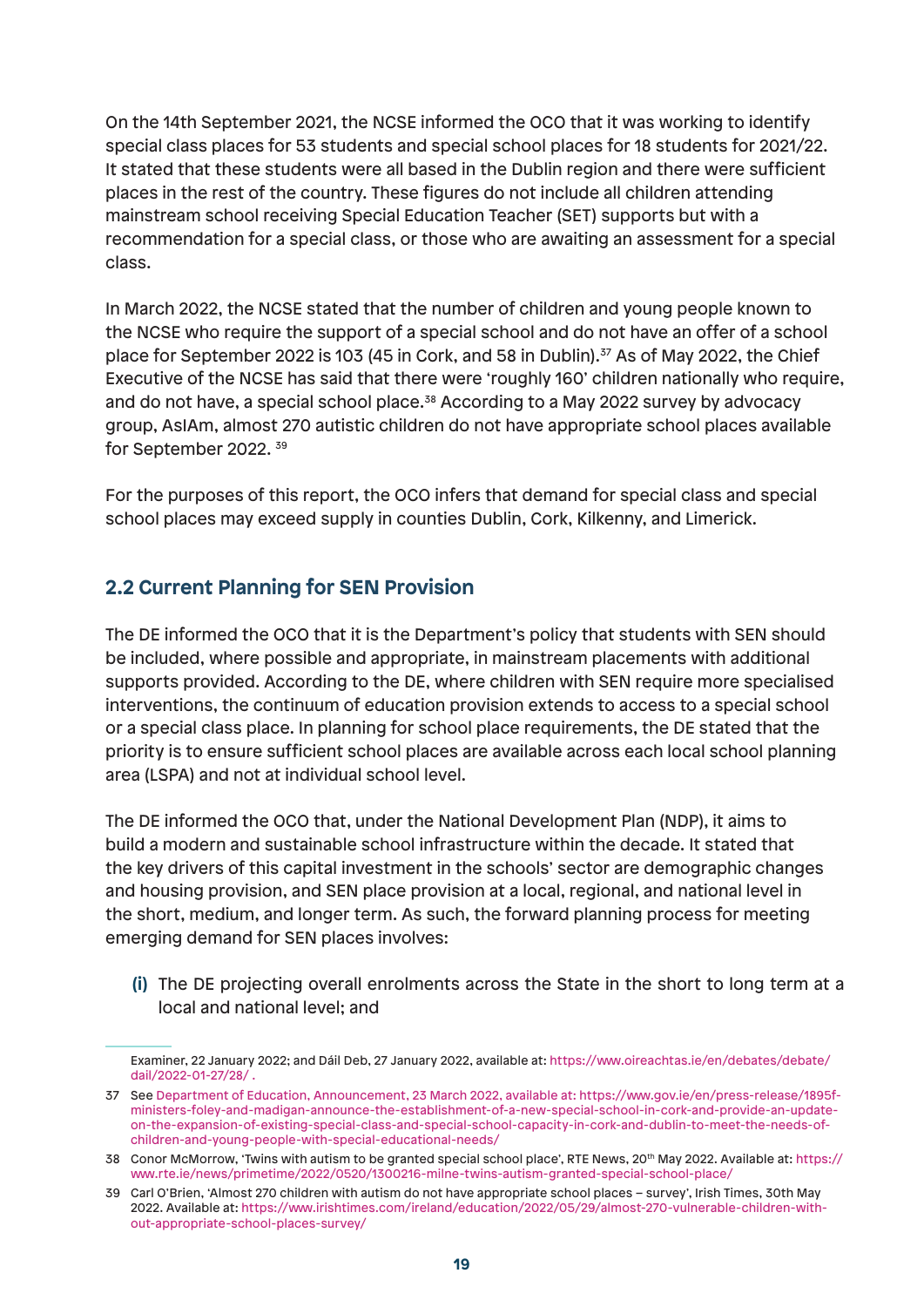**(ii)** The NCSE identifying the current and anticipated demand for SEN places in the short to long term at a local and national level.

## **2.2.1 Planning for School Places Generally**

With respect to (i) above, the latest set of long-term (up to 2038) national level projections<sup>40</sup> of full-time enrolment in primary and post-primary schools' forecasts that:

- At primary level overall enrolments are expected to have peaked during the 2018/2019 school year at almost 568,000 pupils and to continue on a downward trajectory; and
- At post-primary level, enrolments are expected to continue to increase until the 2024/2025 school year, where they will peak at over 410,000 before also beginning to decline.

Across the 314 LSPAs this means that:

- 36% of LSPAs at primary level are projected to experience an increase in enrolments by their peak year in the period 2019 to 2024;
- 90% of LSPAs at post-primary level are projected to experience an increase in enrolments by their peak year in the period 2019 to 2027; and
- Pressure on school provision is expected to be concentrated in and around Metropolitan Areas at both primary and post-primary level.

The DE informed the OCO that the extent and timing of demographic growth in specific LSPAs is determined by the population targets up to 2040 developed under the Regional Spatial and Economic Strategies (RSES), and the City and County Development plans to be developed in line with the RSES. The Department's Planning and Building Unit (PBU) stated that it uses further data from a range of sources, including Child Benefit Data from the Department of Social Protection, the DE's own school enrolment databases, information on planned/anticipated additional residential development (ARD), and data on internal and external migration, to identify where the pressure for school places across the country will arise.

The PBU informed the OCO that recent initiatives introduced to strengthen the demographic analysis process include:

- Enhanced engagement with local authorities in relation to the information on residential development, which is incorporated in the analysis process;
- Additional engagement with school patron bodies, the Education and Training Boards, Diocesan offices and national patron bodies such as Educate Together and An Foras Pátrúnachta regarding their local knowledge of school place requirements; and

<sup>40</sup> DE Projections of Full-time Enrolment Primary and Second Level (2020–2038), November 2020.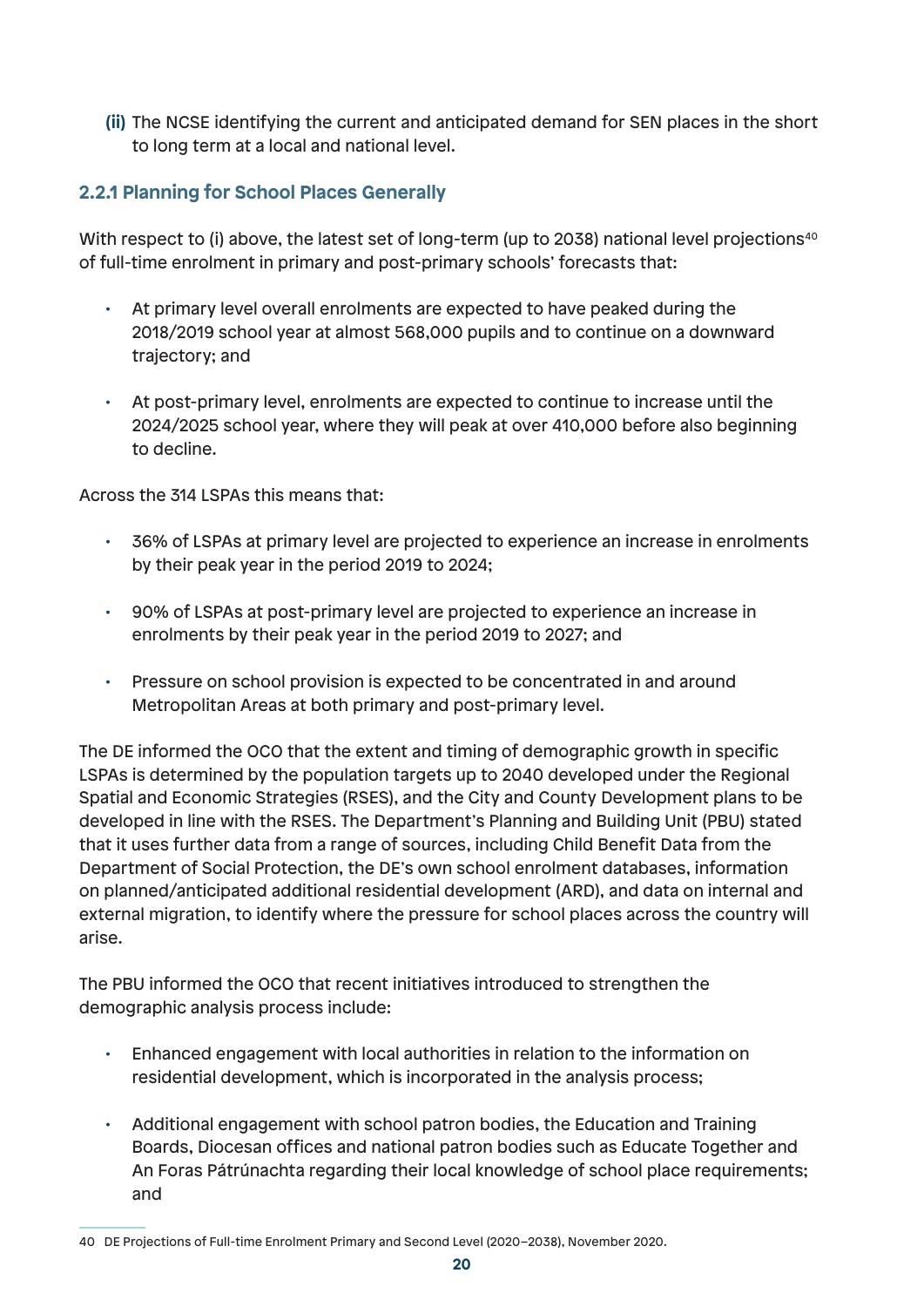• A national inventory of school capacity derived from schools' annual 30 September enrolment returns to the Department. Schools are now also requested to provide information in respect of overall demand for school places and available capacity within their schools.

Since 2018, this information has been compiled and analysed through the Department's Geographic Information System (GIS) which contains up-to-date data on general pupil demand and capacity across all primary schools and post-primary schools. The OCO was given a demonstration of the GIS system. The GIS facilitates 'heat maps', which showed that the overall number of LSPAs with projected additional demand to be relatively few, but the demand itself to be very significant within these areas.

The remainder of this section will focus on (ii) i.e. the DE and the NCSE's forward planning processes for SEN within the context of each LSPA's demographic projections.

## **2.2.2 Planning for SEN Places Specifically**

The DE stated that at a regional and national level, it plans that an average 1.5% of the school going population will require special class/school places. At a local level, the DE stated that it relies upon the NCSE's local network of SENOs to gather information on the numbers of known students requiring a special class place, and the schools willing to establish new classes, within each LSPA to identify areas of potential unmet need.

According to the NCSE, each SENO maintains periodic contact with parents who are seeking a specialist placement for their child in their local area to determine if they have received a place. The NCSE stated that SENOs also contact the parents and schools of students due to transition from primary to post-primary, who may require specialist provision, 2+ years in advance of that transition. Where a local school placement is not available for a child in accordance with their assessed needs, the SENO will support the parents through the Home Tuition application process. Intended as a short-term intervention, the DE provides funding towards 20 hours Home Tuition a week for successful applicants.

According to the NCSE, all schools have an assigned SENO. Local SENOs are required to report to their Team Manager weekly on the number of students who require a special class/school places in their areas, as well as provide the most up-to-date information on the number of class vacancies across their caseload [the 'SC Planning and Demand Template']. The information from each SENO area is collated at LSPA level on a weekly basis using an Excel template.

To complete the 'SC Planning and Demand Template' referenced above, the NCSE informed the OCO that the SENOs:

• Engage with the parents of children expected to transition from pre-schools with additional support, or early intervention special classes, or from primary special classes to post-primary special classes. Transition planning generally commences two years in advance of a child with SEN enrolling in post-primary school. SENOs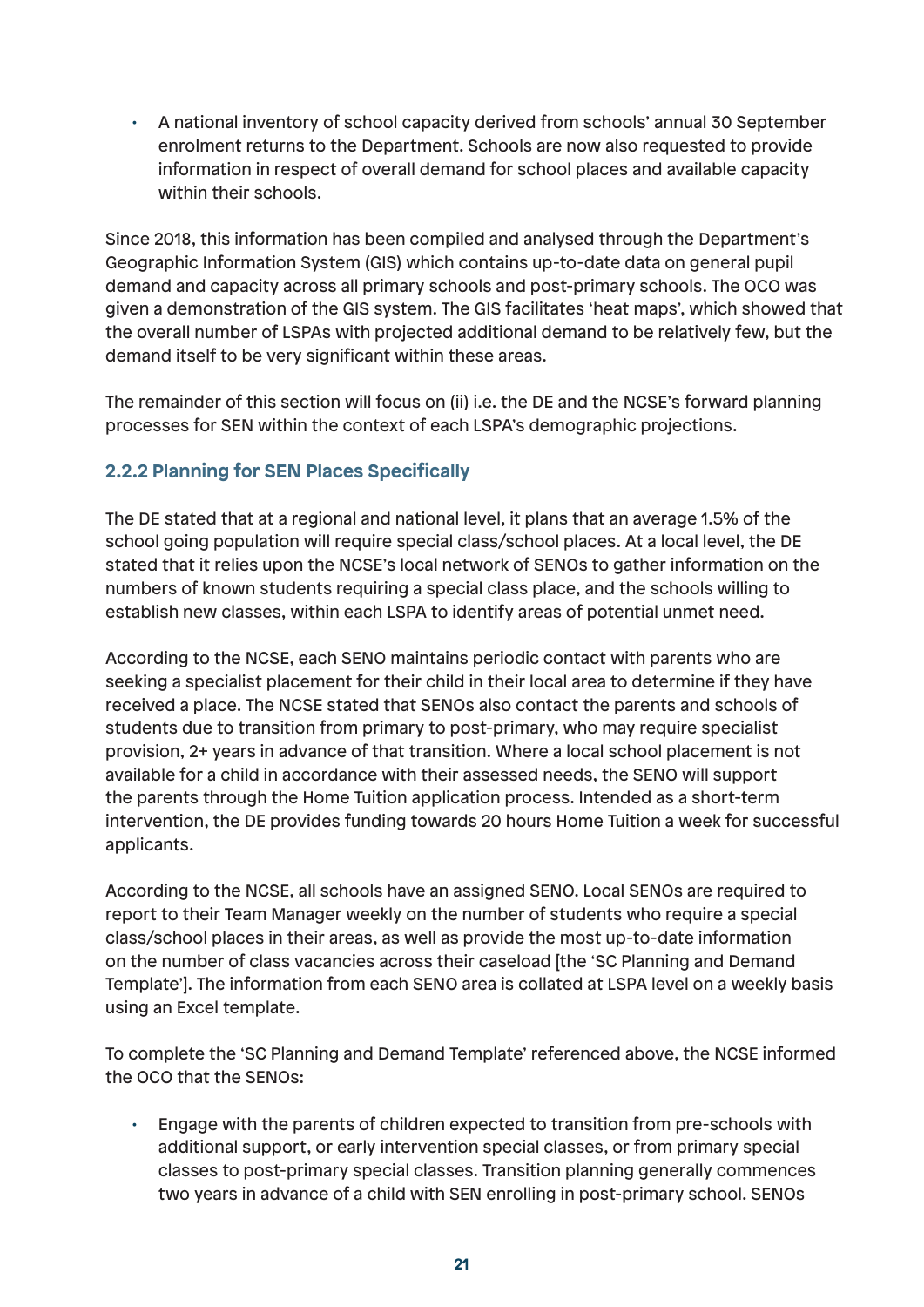advise parents on the resources available to support transition on the NCSE website. Parental choice is built into short- and medium-term planning.

- Engage with schools to identify students who may require a special class or special school placement in the future and provide guidance to schools on setting up special classes.
- Undertake an annual programme of seminars for parents of children with special education needs who are starting school in the next one to two years. The NCSE stated that it is developing a similar programme of seminars for primary to post primary transition, to be trialled in 2021/22.
- Examine applications for Home Tuition.
- Receive schools' annual leavers forms ['NCSE Form 5-Leavers Form'] providing details of those students leaving special classes or special schools at the end of a school year. Schools are required to publish the number of places available in their admissions notices.
- Link in with colleagues in the HSE and NEPS to build an overall picture of future demand for special classes and special schools in the area. The NCSE stated that it engaged with the HSE at a regional and national level during 2020/21 regarding a backlog of overdue Assessments of Need (AONs) in anticipation of increased demand for special education placements as the backlog was cleared. There is also a National Health and Education Forum comprising of NEPS, HSE Disability and the NCSE, which meets three to four times a year to facilitate information sharing between services.
- Where the NCSE becomes aware of a SEN school placement at risk, the SENO will seek to engage the family and school, and coordinate other agencies such as NEPS, HSE, and Tusla to agree a joint approach to support the school placement. The SENO will arrange additional supports and resources for the school and the child, such as assistive technology or additional SNA/SET resources where required.

The NCSE stated that other factors used to identify the current and anticipated demand for SEN places include:

- General demographic trends in each LSPA;
- Trends in the % of children enrolled in special classes and special schools in each LSPA; and
- Trends in the % of children receiving Access and Inclusion Model (AIM) supports in Early Childhood Care and Education (ECCE) schemes.

The NCSE informed the OCO that it is confident that the procedures it has in place captures all the pertinent local information required for planning purposes. It stated that 10 Team Managers and five Regional Managers quality assure the information provided by SENOs, monitor team members' progress against goals agreed via bi-annual team business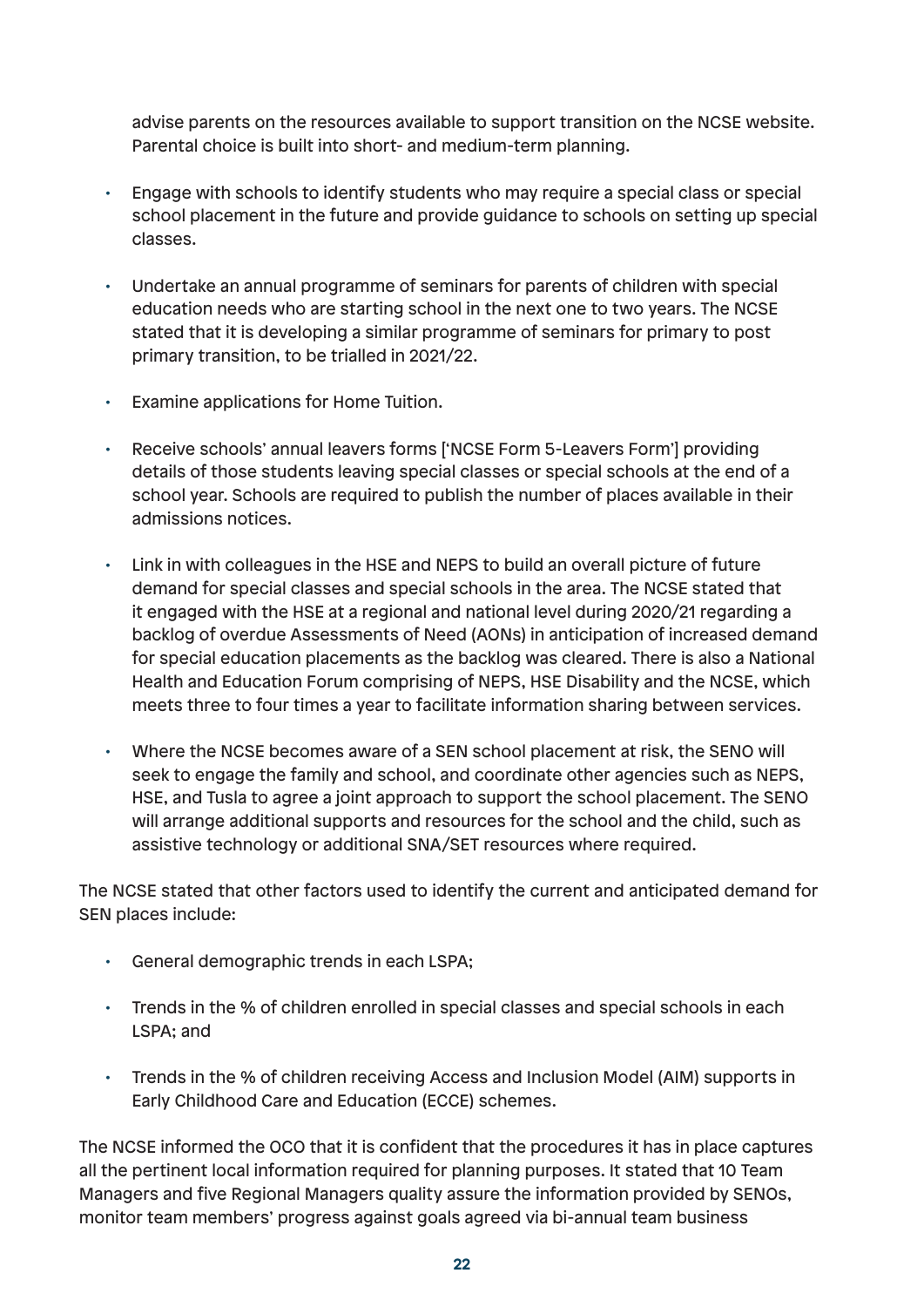planning meetings, and carry out individual performance management and development systems reviews with each team member.

The OCO has viewed the 'SC Planning and Demand Template' completed by SENOs each week. It includes tabs on whether building works are required by the schools tasked with meeting the demand locally, and the nature of those works.

The DE informed the OCO that its PBU and Special Education sections meet with the NCSE weekly to establish the resourcing and accommodation requirements for schools in areas of unmet need. The PBU also shares their GIS with the NCSE so that NCSE can see the building projects which are planned in each geographical area in real time.

From an infrastructure perspective, the DE stated that, upon the advice of the NCSE, it considers the following measures for meeting SEN demand in specific LSPAs:

- The utilisation of spare capacity within a school following some reconfiguration works;
- The delivery of additional SEN capacity within the scope of existing projects currently under construction under the School Building Programme (SBP);
- The expansion of the scope of some existing projects under the SBP, following a strategic review;
- The approval of Additional School Accommodation (ASA) projects to meet specific local needs which cannot be addressed through the above measures; and
- The potential establishment of new Special Schools to meet particular needs in particular areas of the State.<sup>41</sup>

In addition to the above, the DE stated that it is now general practice to include a SEN Base in the accommodation brief for new school buildings, with a two classroom SEN Base provided in new primary schools, and a two or four classroom SEN Base provided in new post-primary schools.

The DE informed the OCO that it has been able to maintain the momentum, and improve the efficiency, of its SBP during the Covid-19 pandemic, because of the following measures:

- Under the Health Act 1947, (Section 31A Temporary Restrictions) (COVID-19)(No. 10)(Amendment) Regulations 2021, construction work on school building projects, which provide additional capacity for students or involve essential maintenance or refurbishment works in support of the continued provision of education continued during the latter Level 5 restrictions;
- An amendment to the Planning and Development Regulations 2001 (S.I. No 114 of 2021) allow schools to:

<sup>41</sup> The DE stated that due to a shortage in suitable SEN places locally, two new special schools in Crumlin, Dublin, and Carrigaline, Cork, providing 68 special school places, opened in September 2021.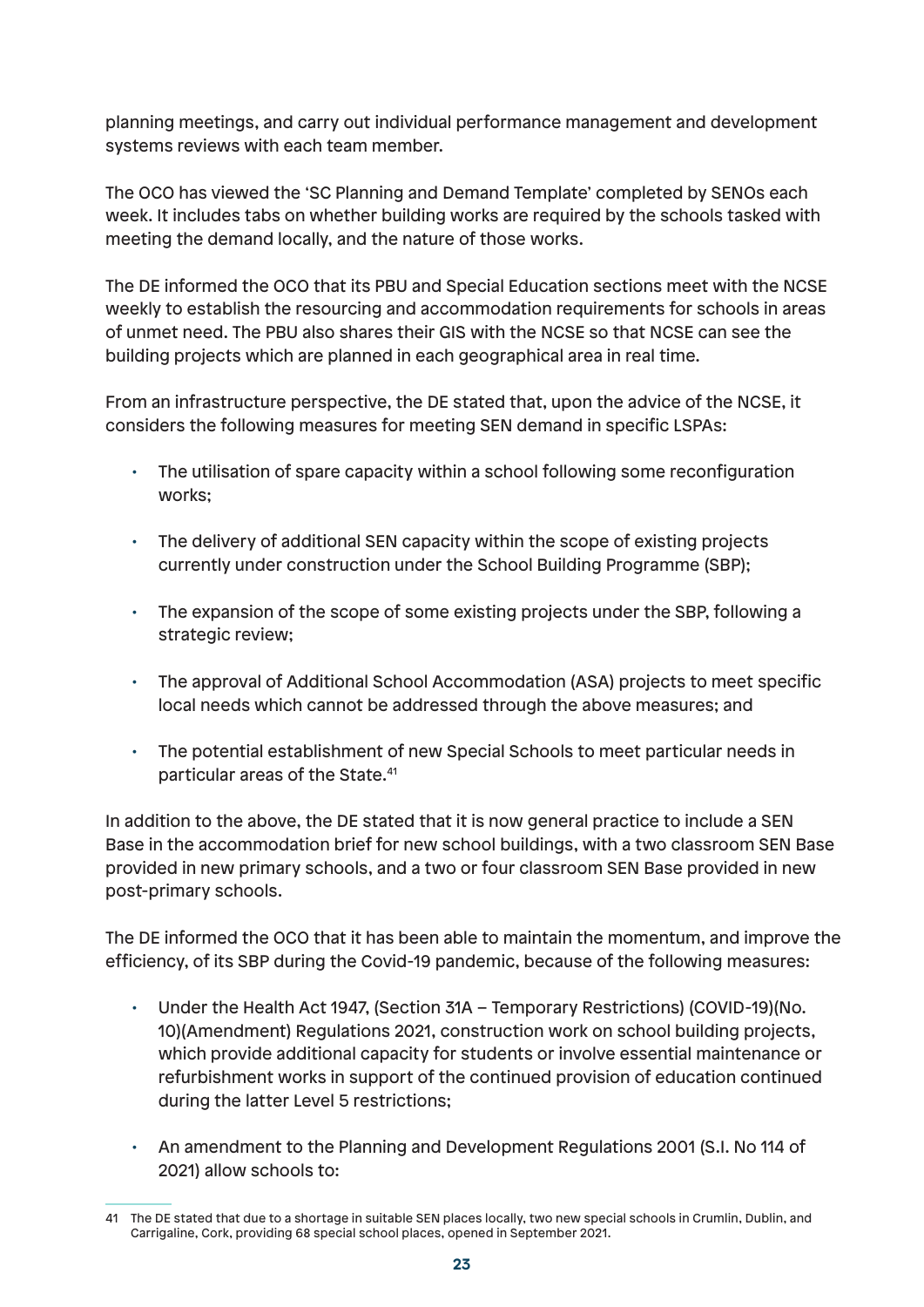- Construct temporary structures (up to 30% of the floor area of the existing school) to facilitate the continued delivery of education subject to certain conditions; and
- Increase the existing exemption under CLASS 57 for extensions to schools from 160m2 up to 210m2, whilst limiting the use of the exemption to just once;
- The DE has established a framework for the provision of modular accommodation solutions, with over 25 projects (including five projects with a significant SEN accommodation component) by 13 suppliers in the works; and
- The DE updated the School Design Guide (SDG-02-04) on Primary & Post Primary School Specialist Accommodation for Pupils with Special Educational Needs in April 2021. The DE stated that it provides clear guidelines on the approach to be taken by school authorities in re-purposing/refurbishing existing accommodation for SEN provision.

According to the PBU, they provide the resources required for the physical infrastructure, and occasionally meet with schools, where there is reluctance to make the accommodation adjustments required, in order to persuade them to buy into the process.

The DE stated that, once the resources are in place and a new special class is sanctioned by the NCSE, schools are responsible for devising the enrolment policy for that class and, once the enrolment policy is in place, SENOs inform parents of the new special classes and support parents engagement with the relevant school's enrolment process.

# **2.2.3 Section 37A**

Another tool at the DE's disposal is Section 37A of the 1998 Act as amended by Section 8 of the 2018 Act. Where all reasonable efforts to open new special classes in an area fail, and where the DE and the NCSE are satisfied that a school has space to open a new special class, the Minister for Education has the power under the s37A process to compel a school to provide additional specialised places. The DE informed the OCO that the s37A process is expected to substantially resolve the unmet need in South Dublin and a small number of cases in North Dublin.

While the Minister has not used the power to compel to date, the legislation was first employed in Dublin 15 in 2019. The DE stated that negotiations resulted in six schools offering to open special classes and the establishment of a special school.

The legislation was activated for a second time following a report by the NCSE which identified a shortage of special school and special class places across South Dublin. Under the s37A process, the Minister wrote to 39 schools in June 2020. The notices served on 13 of these schools were subsequently withdrawn following site visits, which determined that there was a lack of physical space for the establishment of special classes. Figure 1 sets out the progress of the s37A process in South Dublin.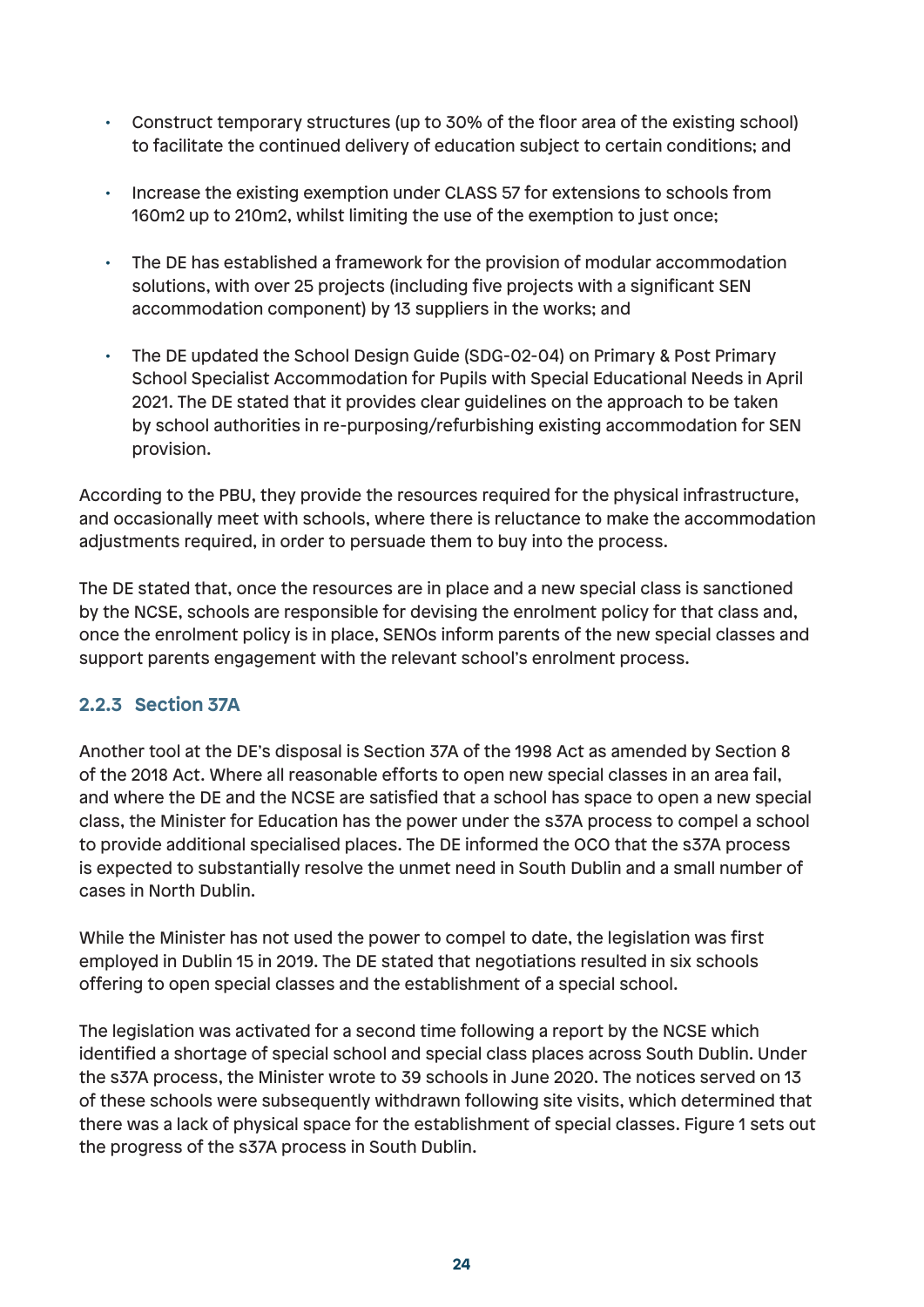#### **Figure 1: Summary of Section 37(A) process in South Dublin as provided to the OCO by the DE in May 2022**

| <b>Action</b>                                                                                  | <b>Number of Schools</b> | <b>Number of places</b> |
|------------------------------------------------------------------------------------------------|--------------------------|-------------------------|
| Received a first notice on 26th June 2020                                                      | 39                       |                         |
| Withdrawn from the process due to lack of space<br>to accommodate a class following site visit | 13                       |                         |
| Have opened a special class                                                                    | 15                       | 86                      |
| Committed to opening classes 2022/23                                                           | 7                        | 42                      |
| Committed to opening classes 2023/24                                                           | $\overline{2}$           | 12                      |
| Committed to opening classes 2024/25                                                           | 2                        | 12                      |

While NCSE engagement with education providers resulted in the establishment of 13 special classes by September 2020, there remained, and remains, a significant shortfall across the South Dublin area.

Minister Madigan has asked the DE for a review of the operation of s37A of the 1998 Act to be completed before the end of 2022. The review will examine the operational effectiveness of the s37A process for the child, taking into account cases where the powers under the section have been used.

On the 17th May 2022, Minister Madigan, stated that 'In my duty as Minister, I feel I must take substantive action now. At this point in time, I am of the view that I have no other option but to issue section 37A notices to schools in areas which desperately require additional SEN school places across the country'.42

#### **2.2.4 Growth in SEN Investment**

In its meeting with the OCO, the DE emphasised the overall growth in the number of special classes/schools, and the significant increase in the number of SETs and SNAs nationally, since 2011 (see Figure 2).

<sup>42</sup> Jack Horgan-Jones, 'Schools may be forced to open places for special needs children – Madigan', Irish Times, 17th May 2022. Available at: https://www.irishtimes.com/news/ireland/irish-news/schools-may-be-forced-to-openplaces-for-special-needs-children-madigan-1.4881366' after 17th May 2022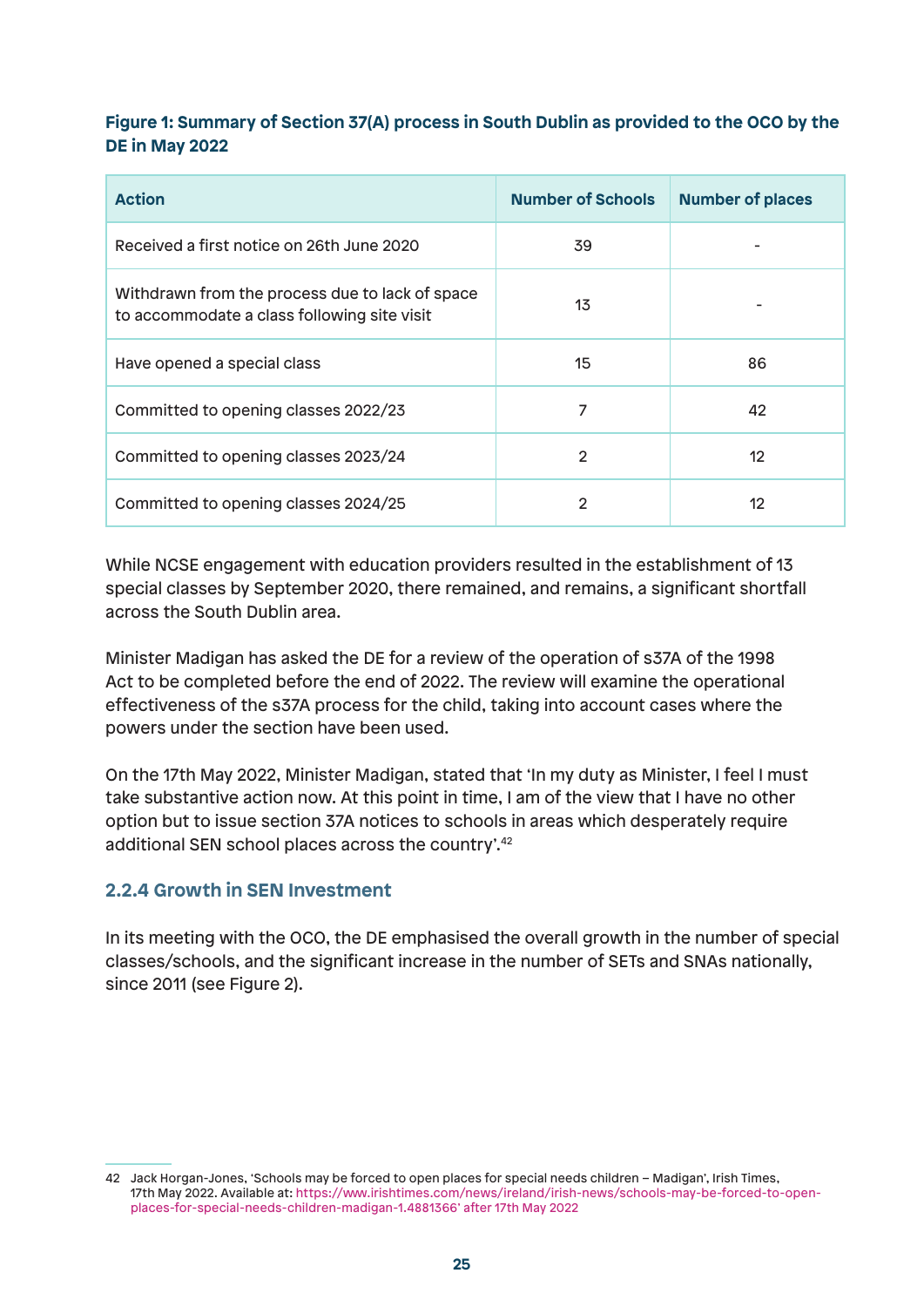#### **Figure 2: Growth in Special Classes and Special Schools as provided to the OCO by the DE in July 2021**

| <b>Indicator</b>                                                 | 11/12  | 12/13  | 13/14  | 14/15  | 15/16  | 16/17  | 17/18  | 18/19  | 19/20  | 20/21  |
|------------------------------------------------------------------|--------|--------|--------|--------|--------|--------|--------|--------|--------|--------|
| Students enrolled in<br><b>NCSE supported Special</b><br>Schools |        |        |        | 7.170  | 7,350  | 7,426  | 7,519  | 7,722  | 7,856  | 7,899  |
| <b>Special School Teachers</b>                                   | 1.056  | 1.078  | 1.060  | 1,135  | 1,159  | 1,197  | 1,205  | 1,223  | 1,231  | 1,240  |
| <b>Special Classes</b>                                           | 548    | 628    | 737    | 855    | 1.008  | 1.149  | 1.304  | 1463   | 1.640  | 1,839  |
| of which are autism<br>classes                                   | 279    | 349    | 432    | 536    | 660    | 777    | 922    | 1,068  | 1,249  | 1,435  |
| of which are Primary<br>autism                                   | 211    | 257    | 316    | 391    | 472    | 544    | 651    | 749    | 880    | 1,000  |
| of which are Post-<br>Primary autism                             | 68     | 92     | 116    | 145    | 188    | 233    | 271    | 319    | 369    | 435    |
| Students supported in<br><b>Special Classes</b>                  | 3,286  | 3.684  | 4,353  | 4.706  | 5,472  | 6,393  | 7,390  | 8,410  | 9,259  | 10,436 |
| <b>Special Class Teachers</b>                                    | 602    | 695    | 823    | 956    | 1,136  | 1,304  | 1.480  | 1,663  | 1,865  | 2,099  |
| <b>Special Education</b><br>Teachers (DoE)                       |        |        |        |        | 11,836 | 12,501 | 13,395 | 13,412 | 13,530 | 13,620 |
| No. of SNAs                                                      | 10,320 | 10.503 | 10.671 | 11,174 | 11,984 | 13,006 | 14,063 | 15,030 | 16,125 | 17,032 |

This growth has been met by a 50% increase in SEN expenditure since 2011 to €2 billion in 2021 (see Figure 3). Teacher and SNA salaries make up 89% of SEN expenditure.

#### **Figure 3: Breakdown of Special Education Funding in 2021**

|                                                       | 2021       |  |  |
|-------------------------------------------------------|------------|--|--|
|                                                       | <b>REV</b> |  |  |
|                                                       | '000       |  |  |
| Teachers*                                             | 1,294,103  |  |  |
| <b>SNAs</b>                                           | 650,133    |  |  |
| School Transport                                      | 168,297    |  |  |
| <b>NEPS</b>                                           | 22,774     |  |  |
| <b>NCSE</b>                                           | 22,954     |  |  |
| <b>Additional Capitation</b>                          | 11,046     |  |  |
| Misc. Provision (e.g., Assistive Technology grants)   | 15,619     |  |  |
| <b>TOTAL</b>                                          | 2,184,926  |  |  |
| Gross Current Education Expenditure (Including Ntf)   | 8,220,469  |  |  |
| Total special needs as % of gross current expenditure | 26.58%     |  |  |
| <b>Total</b>                                          | 2,184,926  |  |  |

• Includes payments to teachers for Home Tuition Scheme and Summer Programme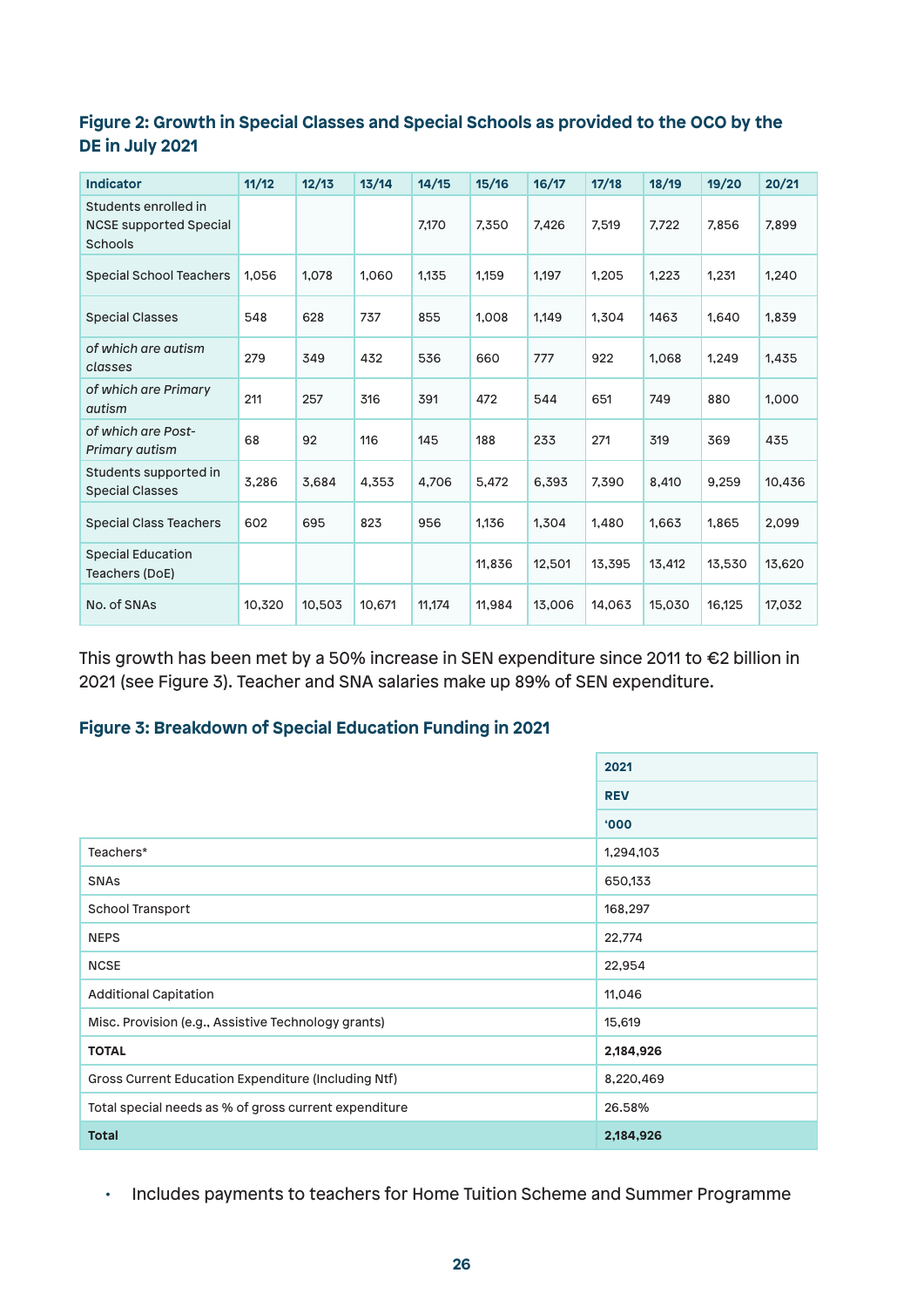According to the DE, 270 new classes for autistic children were planned to open in 2021/22, with 64 special classes in Dublin (including 22 primary and 10 post-primary in South Dublin)43 and 44 special classes in Cork. A further 39 new classes for autistic children are planned for the 2022/23 school year. The DE stated that the Department and the NCSE work with all these schools to progress the opening of special classes in the shortest timeframe achievable.

## **2.2.5 Forecasting Future Need**

The DE stated that it accepts that the change in demographics at post-primary level will require most post-primary schools to have a SEN base to enable sufficient provision nationally. However, Figure 2 demonstrates that only 435 of 1435 new classes for autistic children in 2020/21 school year were in post-primary schools. The DE informed the OCO that particular consideration must be given to fee-charging post-primary schools in South Dublin.

As noted in section 4.6 below, there now exists a 'Memorandum of Understanding between the Department of Education and Spiritan Education Trust in relation to supporting special educational needs provision, March 2022' (MOU) in respect of several private primary and post-primary schools in South Dublin.44

The NCSE shared its five-year planning model with the OCO. While this is a working instrument, the version viewed by the OCO was up to date as of July 2021. This forecast the special class places required at 1% (9383.23), 1.5% (14074.85) and 2% (18,766.46) levels for the existing school-going population at 3229 primary (including 115 special schools), and 726 post-primary schools around the country. The total number of special class places available in 2020 was in fact 9779 or 1.04% (up from 0.93% in 2019). This correlated to 1.14% provision at primary level and 0.76% provision at post-primary level in 2020. The model forecasts the percentage of the school population supported to increase to 1.52% at primary and 1.14% at post-primary by 2024. While the model provides a detailed aggregation of data and breakdown by area and age, including the number of special class places available immediately, how the strategic objective of meeting increased capacity is to be achieved nationally, is not contained within the document.

# **2.3 Challenges in Planning and Provision**

# **2.3.1 A Segregated System**

The challenges that have emerged in responding to the needs of children with SEN reflect the education system as it is currently configured. In Ireland, this is not an inclusive education system as defined under Article 24(2) of the CRPD. As such, it is reasonable for parents to seek out specialised classes and schools as recommended by their child's psychologist, even though these forms of segregation are not in line with the principle of inclusive education.

<sup>43</sup> According to the DE, 11 of these classes are opening as a result of the s37A process described.

<sup>44</sup> Department of Education, Memorandum of Understanding between Department of Education and Spiritan Education Trust', 23 March 2022, Available at: https://assets.gov.ie/219385/2fe3a7e1-b8d1-4008-9345-533364f4a1c5.pdf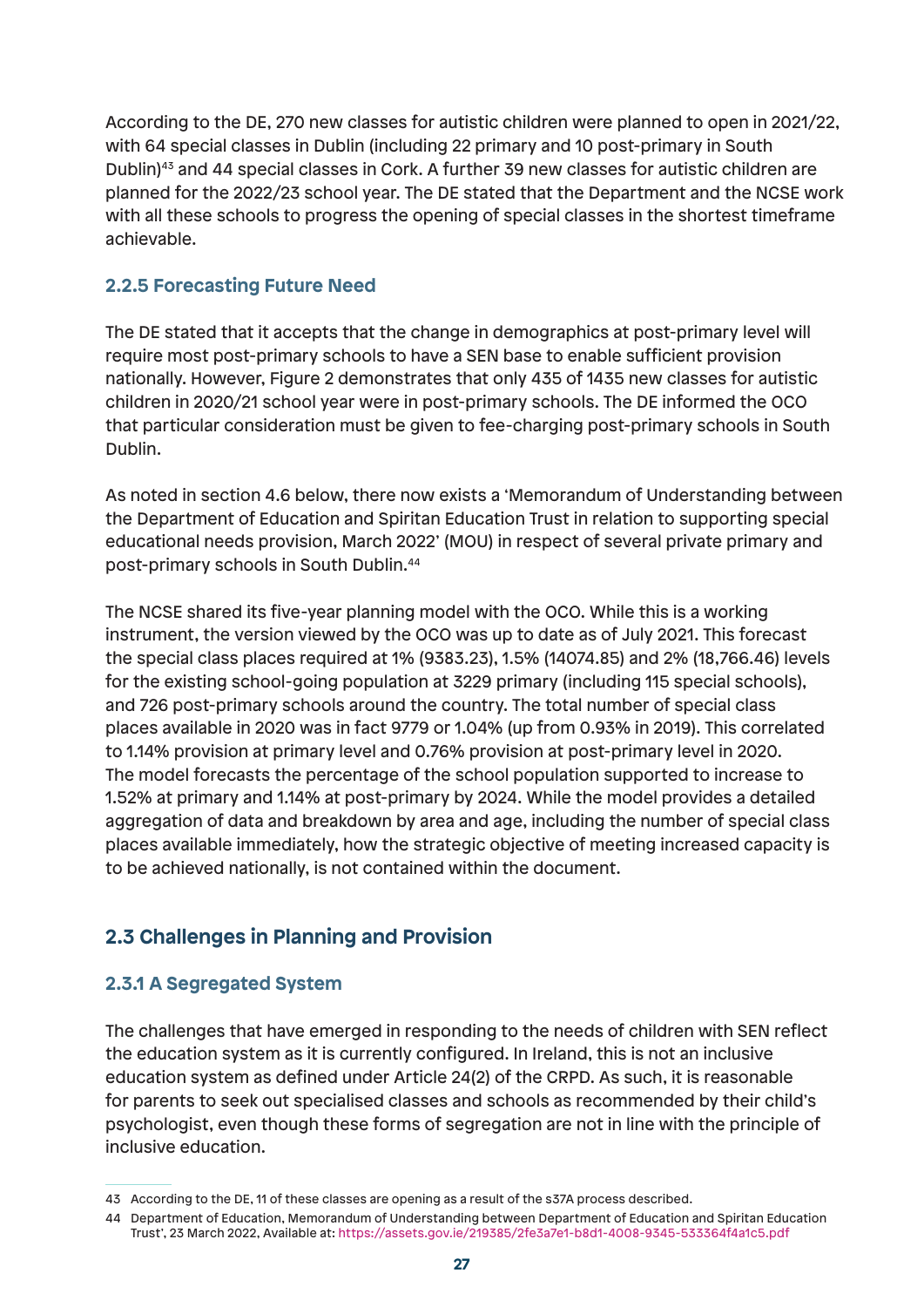According to the DE, it is 'aware of the recommendations of the CRPD in relation to inclusivity and is committed to considering the implication of this in the context of the finalised NCSE policy advice on specialised educational placements when this is received' in Q2 2022.

The failure to place the goal of full inclusion at the front and centre of education policy to date has led to a situation where there is now an oversubscription to special schools, hundreds of children on waiting lists for special classes in mainstream schools, thousands of children travelling outside of their local school-catchment area<sup>45</sup>, and a significant number of children being educated at home rather than in a school setting, with the support of Home Tuition grants.

According to Gareth Noble, a partner at KOD Lyons Solicitors<sup>46</sup>, home schooling should not be considered the constitutional discharge of the State's educational duties. He stated that there should be a time limit on home schooling in recognition of the fact that education is broader than the formal curriculum. He informed the OCO that it is the children with additional education needs who require social integration the most but who are at home the most.

There are also structural issues relating to HSE supports, which have been identified as constituting barriers for students who wish to transition from special classes into mainstream classes. The OCO was informed that the HSE advised the NCSE that children in some areas lose access to HSE supports at present when they leave a special class/school setting for a mainstream setting but that this will cease as *Progressing Disability* Services for Children & Young People (PDS) is rolled out.

The vast majority of the stakeholders the OCO consulted agreed that children with SEN should be educated in the mainstream settings, but recognised that a structure of supports needed to be put in place in order for everyone to succeed. According to AsIAm<sup>47</sup>, we need to meet the needs of children today but plan for children in the future.

The *National Association of Principals and Deputy Principals* (NAPD) stated that a hybrid system would work best, whereby children would have lessons in their special classes, but would also have the possibility to mix with students in the mainstream for PE, etc. It recognised that the NCSE were 'trying to design a motorway while the traffic is still on it'.

The National Parent's Council (NPC) informed the OCO that, in the first instance, special schools should be linked to mainstream schools, and the boards of management should be interconnected so that they are constantly working on opportunities to integrate the two school settings, whether through sports or other projects.

According to Inclusion Ireland, there needs to be a 10-to-15-year journey of investment in schools and teachers to enable them to teach all children in the same school. They

<sup>45</sup> In an Oireachtas debate in 2022, the Minister for Education Norma Foley, T.D., stated that in the school year of 2021/2022, 15,500 children with SEN were transported on a daily basis to primary and post primary schools throughout the country via the School Transport Scheme.

<sup>46</sup> A firm with a specialist education law department.

<sup>47</sup> Ireland's National Autism Charity.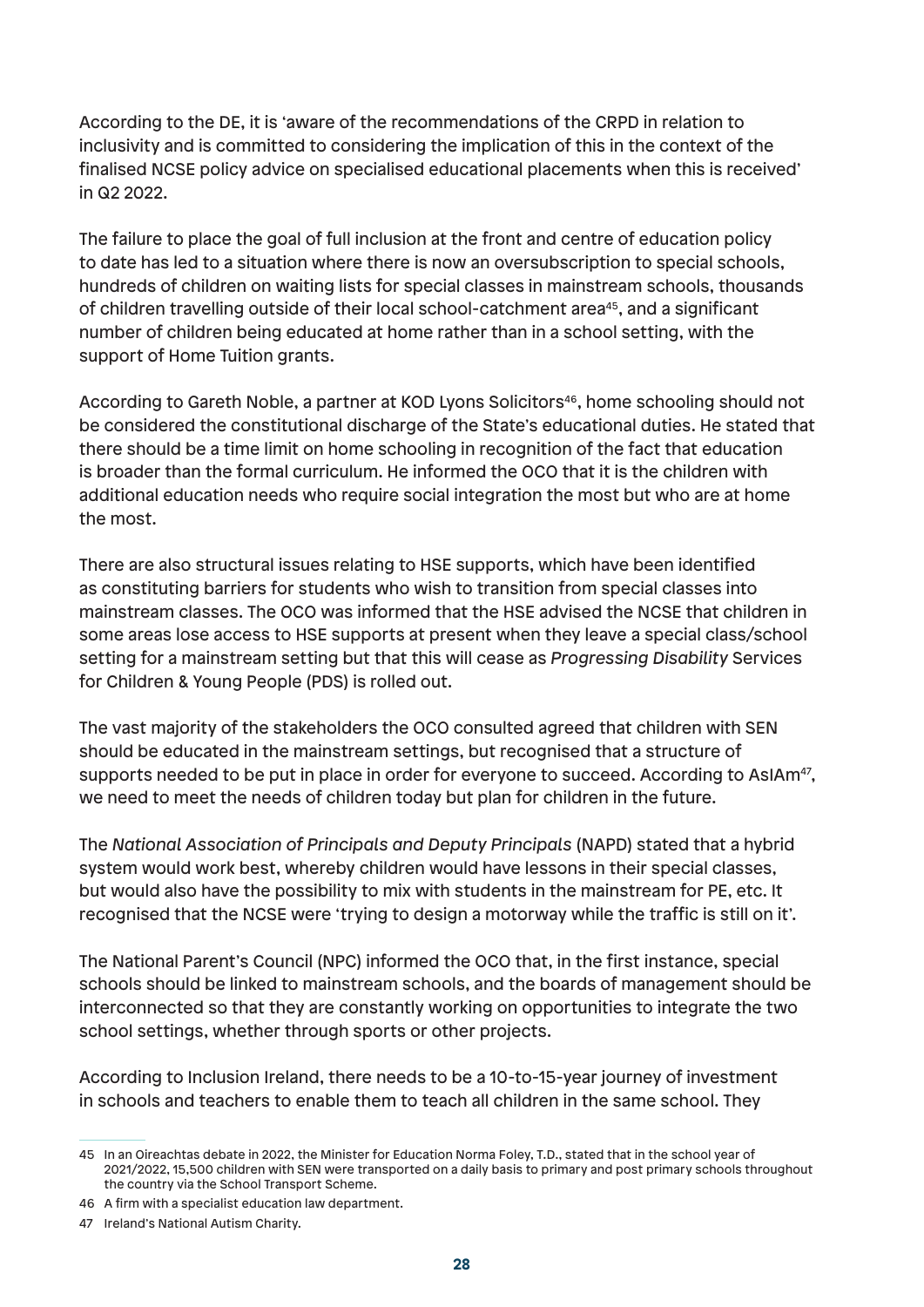informed the OCO that there needs to be a publicity campaign to remove the stigma from people with disabilities. They said that they have found that a quarter of Irish people do not believe children with disabilities should be educated in mainstream classrooms. They said that teacher training, the physical environment in schools, sensory rooms and alternative spaces, all needed to be factored into the equation. In addition, they suggested that class sizes needed to be reduced to 15-20 pupils, across the board.

The OCO put the matter of class sizes to the DE, which stated that the demographic evidence is that numbers of pupils at primary level have peaked and will start to decrease and the growth of student numbers at post-primary level will peak in the coming years and then also decline. It stated that, in itself, this will see reductions in class sizes nationally.

Dr Joanne Banks, Assistant Professor in Inclusive Education at Trinity College Dublin, informed the OCO that the Department of Public Expenditure and Reform (DPER) spending publications shone some light on 'the higher expenditure' for the parallel system currently employed by the DE. She suggested that a fully inclusive model might be an opportunity for creating a more sustainable mechanism, whereby teachers are designated for SEN classes throughout the system, and therapies are provided on site, or shared with other school campuses.

## **2.3.2 Factors Influencing Special Class Provision**

#### **Strategic Planning**

Advocacy group, Involve Autism, stated that there appears to be inadequate forward planning happening at the DE/NCSE level. They stated that schools seem to operate as independent entities, and that Boards of Management ultimately hold the power for change to take place. They stated that, in the main, any change that has occurred in the provision of autism classes has happened because of the willingness of a school to open a class, a progressive principal, and/or parental pressure/advocacy groups. According to AsIAm, at least 1.55% of children have an autism diagnosis yet there is no requirement for the DE to plan for this need.

Mr Noble, agreed that there was a lack of cohesive, strategic forward planning at Departmental level. He informed the OCO that the vast majority of legal cases, taken by parents with respect to the suitability of the education place offered to their child with SEN, settled outside of court with confidentiality clauses attached. He said that, in this way, no precedent is set for other children with SEN within the education system.

According to the DE, it is their policy 'to settle legal cases taken against the Minister on behalf of children with SEN where at all possible. In doing so the Department works with families and their legal advisors to support appropriate educational provision for these children. Generally settling cases reduces legal costs and negates the need for families to have the issues resolved in Court if it is otherwise possible to find solutions outside of the Court setting. Where, on legal advice, it is possible to settle cases, the settlement negotiations are regarded as confidential between the parties. The Department of Education, does not, as a matter of policy, attach confidentiality clauses to settlements, but does respect the confidential nature of the process. This is appropriate as in many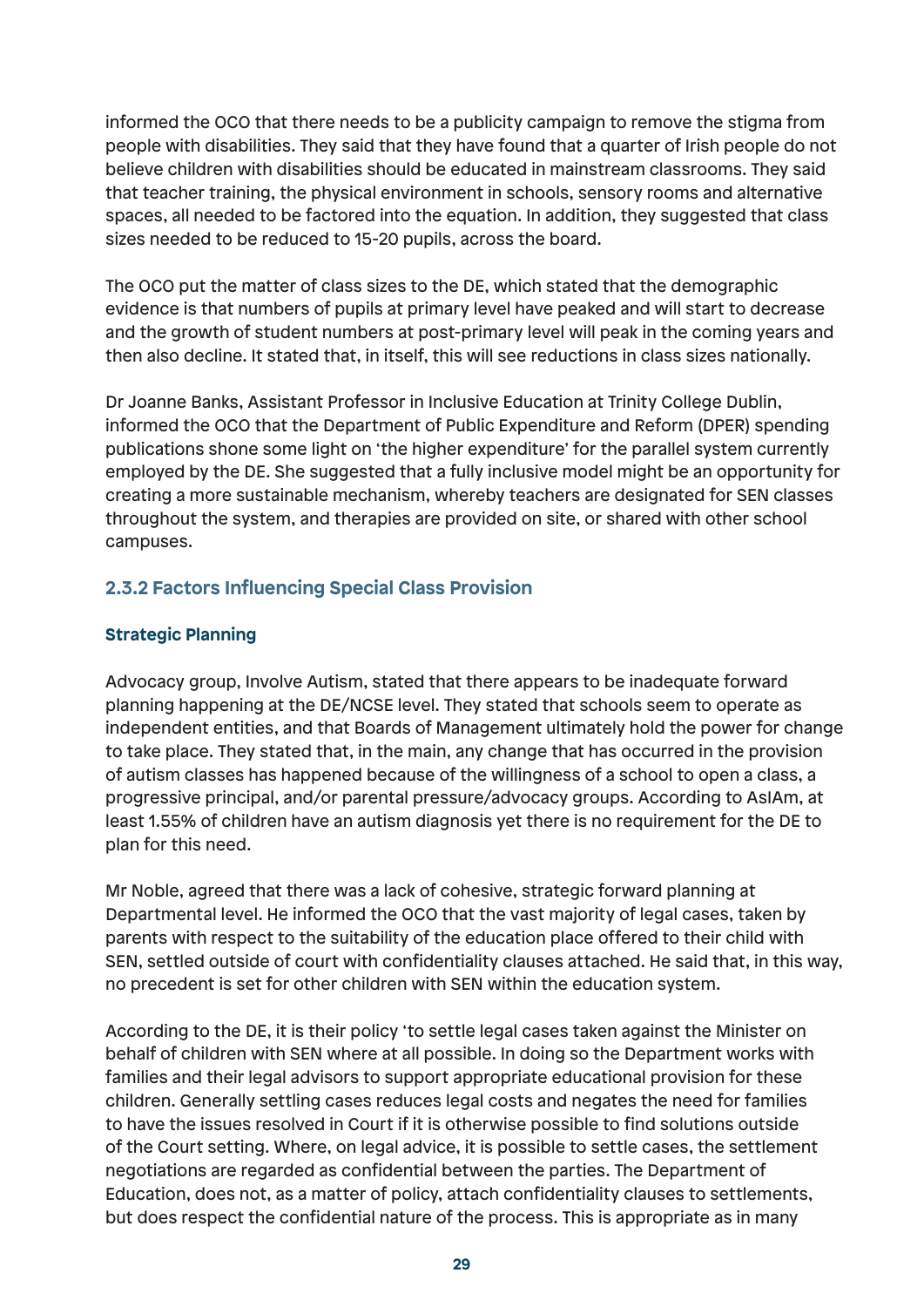cases the settlement terms includes specific details of a child or young person with special educational needs'.

#### **Capacity**

According to a mainstream primary school principal (Principal 1), the younger the child, the more likely that they will get a place, and that it is unlikely that a 9-year-old child with a new diagnosis applying for a special class place will get it. Similarly, Inclusion Ireland informed the OCO, that beyond junior infants, there were no special class places available in Dublin.

According to Involve Autism, there has been a historic lack of special classes for autistic children in the Dublin 6/6W area. Involve Autism informed the OCO that there are a number of autistic children who are supported very well in mainstream settings in their local schools in Dublin 6/6W but that there is a cohort of children that are recommended for, and need, the extra support of an autism class and this is where the scarcity lies.<sup>48</sup>

According to the DE, there has been a significant expansion of primary special class provision in Dublin 6/6W in recent years and there are now nine primary special classes and one post-primary special class for autistic children in the Dublin 6/6W area. The DE informed the OCO that an additional primary and post-primary special class will open in 2022/23.

There is also evidence to suggest that capacity at post-primary level is particularly problematic, and that significant bottle necks exist in the transition from primary to postprimary for children with SEN. According to Inclusion Ireland, a recent study found there to be four times more special classes at primary level than post-primary level. According to AsIAm, classes for autistic students were originally set up on the basis that a child may start their school career aged four in an autism class but may over time integrate into mainstream. However, according to AsIAm, it is now clear that the vast majority of autistic young people who start their education in an autism class remain in such a placement for their entire school careers. AsIAm stated that this may be due to a lack of confidence in the supports offered in mainstream school, the support needs of the young person, or a lack of appropriate integration opportunities. As a result, according to AsIAm, there is a need to plan for the likelihood of children remaining in their autism class for their school careers until the appropriate broader reforms take place.

In addition, Principal 1 commented that post-primary schools are not, overall, set up to cater for students with more complex needs, and that they require a base for special classes rather than the current model of having different teachers for various subjects.

#### **Diagnosis**

According to the DE, to access a special class a student must have a report from a relevant professional or team of professionals (for example, psychologist, Speech and Language Therapist (SLT), psychiatrist) stating that:

<sup>48</sup> According to the NCSE, in September 2020 85% of all special classes at primary and post-primary level were classes for autistic children (1567/1836). See further https://ncse.ie/wp-content/uploads/2020/05/NCSE-List-of-Special-Classesfor-September-2020.28.05.2020.pdf.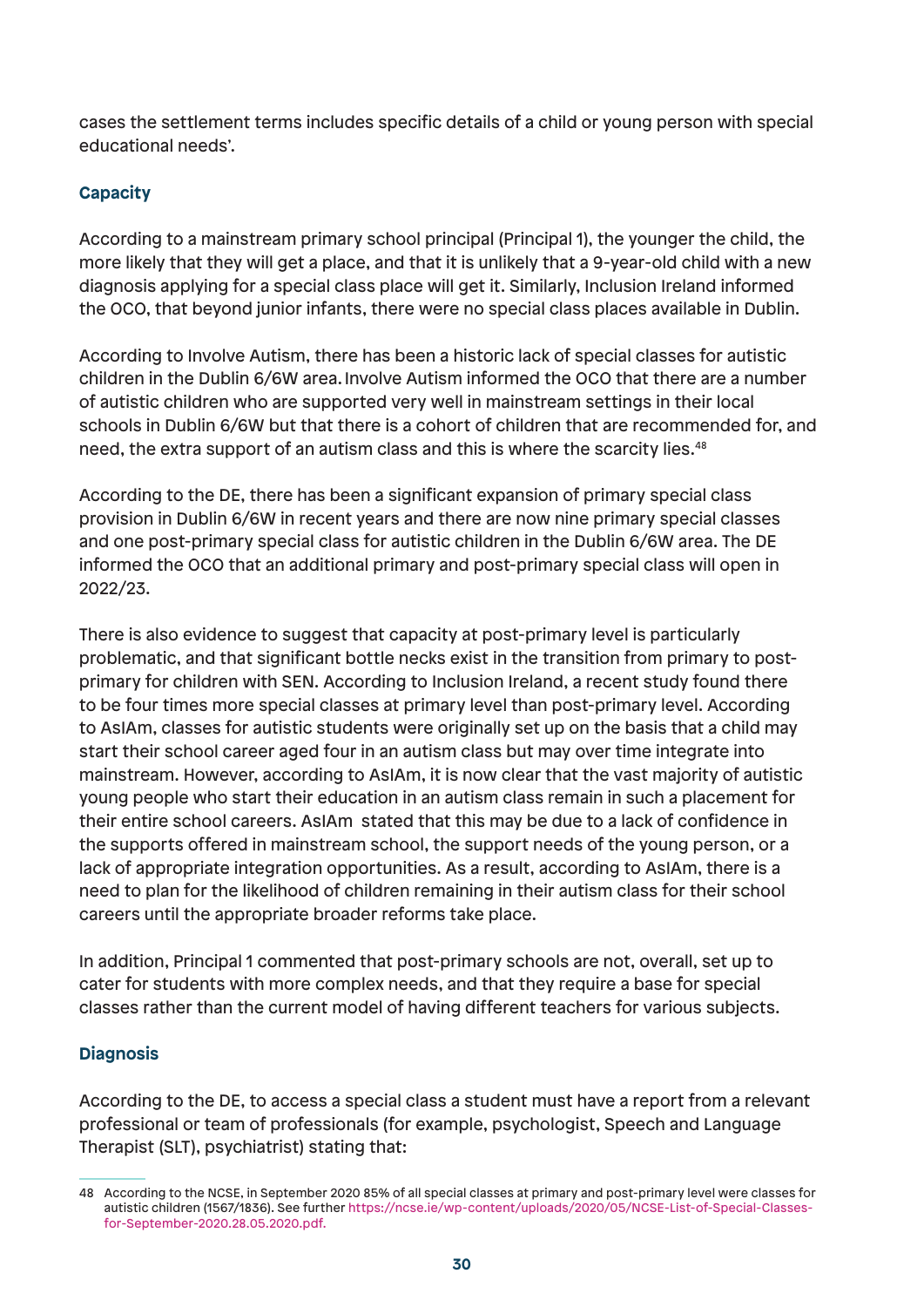- **1.** S/he has a disability (in line with the designation of the special class in question); and
- **2.** S/he has complex or severe learning needs that require the support of a special class setting and the reasons why this is the case.<sup>49</sup>

According to Mr Noble, due to clinical waiting lists, many parents are being forced to pay for a private diagnosis. He said that there is a disparity in access between families who can pay for their child to be assessed and those who cannot, and there needs to be a joint protocol between the DE and the HSE for children whose care needs affect their education so that they can equitably access same. This matter was put to the DE, which stated that 'whereas an assessment of a particular disability is still a requirement for access to special schools and classes, it is not necessary that this assessment be undertaken through the Assessment of Needs process and children who receive their assessment through the AON process are not prioritised for service'.

According to *the* NAPD, schools should have access to a visiting psychologist through NEPS at least a few times a month. They stated that, in their experience, getting access to a psychological referral takes a long-time and, unless parents can support their child in crisis privately, they have no option but to wait. As stated, the current pupil to NEPS psychologist ratio is 4,500:1.50

 In a meeting with the OCO, the National Disability Authority (NDA) identified the review of special class places as an issue. They pointed out that the recommendation on what is an appropriate placement for a child is taken by a health professional not connected to the school system. They said that these professionals may engage with the child in a clinical setting, not in their pre-school or school environment. According to the NDA, the initial educational placement is hugely important as it dictates the child's school progression pathway, therefore, one needs to be sure that this is the correct placement for the child going forward. This is important due to the current absence of any systematic reassessment of a child to see if their placement remains appropriate.

Notably, in early 2019, the Inspectorate of the DE conducted a series of evaluations in mainstream schools in which special classes for autistic learners were allocated. It found that in approximately two-thirds of the post-primary special classes inspected, at least some students with SEN were inappropriately placed in mainstream classes or autism classes.<sup>51</sup>

In the Chief Inspector's Report September 2016 – December 2020 published on 23 March 2022, the Chief Inspector noted that:

<sup>49</sup> See also NCSE and HSE Guidance Document for Health Professional Reports with Recommendations on School Placement and Special Educational Needs, April 2021, at page 2.

<sup>50</sup> According to the DE, NEPS sanctioned psychologist numbers currently stand at 221 whole-time equivalent (WTE) posts, having grown from a base of 173 in 2016, through the intervening Budget increases in 2017, 2018, 2019 and 2021 by 11, 10, 10 and 17 respectively.

<sup>51</sup> Department of Education and Skills 'Educational Provision for Learners with Autism Spectrum Disorder in Special Classes Attached to Mainstream School in Ireland' (May 2020) at page 6.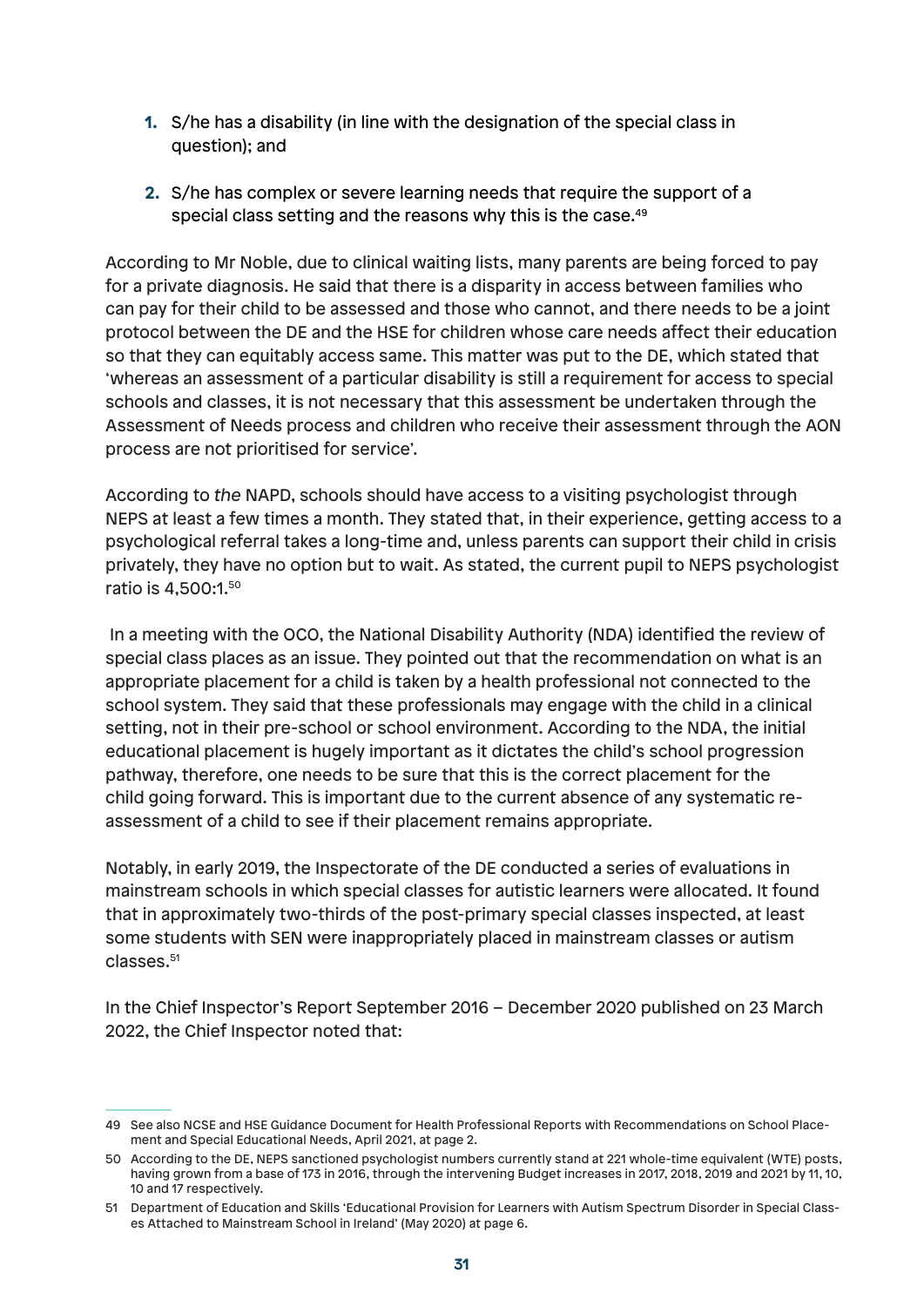- 'Because considerably fewer post-primary SEN inspections have been completed, the extent of inspection findings at post-primary level is somewhat more limited. Nonetheless, it is of some concern that the quality of teaching and learning at this level was just satisfactory in a significant minority of the lessons that were observed. Similarly, the gap in reported parental satisfaction with aspects of provision for children with SEN warrants further consideration.
- A number of important aspects that relate to provision for children with autism require attention including enrolment practices, review of placements and the integration of learners attending special classes into mainstream provision.'52

#### **Resourcing**

According to Inclusion Ireland, an Association of Secondary Teachers Ireland study revealed that only 5% of teachers have a SEN qualification, 22% had participated in SEN training in recent years, and just over 35% had recently participated in training.<sup>53</sup>

This matter was put to the DE, which stated that it considers registered teachers to be fully and appropriately qualified to teach all children in their classroom.<sup>54</sup> According to the DE, there is currently no requirement for teachers working in special education settings to undertake CPD in this area. The DE stated that attendance at CPD events is voluntary but strongly encouraged and each year the NCSE provides a comprehensive programme of teacher CPD seminars covering a variety of special educational needs which teachers may apply to attend. In 2019, a total 16,511 teachers attended 723 NCSE Support Service seminars provided both in schools and in external venues. The DE stated that the NEPS Support and Development Service also reaches an estimated 25,000 teachers annually. This service is an applied psychological service for school staff to help build their capability to respond to the wellbeing, academic, social and emotional needs of all students, and particularly those who experience barriers to their wellbeing, learning, inclusion and participation.55

According to the IPPN, most principals are in favour of inclusion. They stated that if a child has significant additional needs there must be some flexibility around pupil to SET/SNA ratios. For autism classes, there is a ratio of 2:1 SNAs to class group and a 6:1 Pupil-teacher-ratio.<sup>56</sup>

<sup>52</sup> Chief Inspector's Report September 2016 – December 2020 Executive Summary published on 23 March 2022,at page 15.

<sup>53</sup> Inclusion Ireland 'Submission to the National Council for Special Education on Inclusive Education' (June 2020) at page 8.

<sup>54</sup> The DE noted that under s.38 of the Teaching Council Act, Initial Teacher Education (ITE) programmes are subject to review and accreditation. It stated that the revised *Céim: Standards for Initial Teacher Education* published in November 2020 requires student teachers to demonstrate through their portfolio of student learning an understanding of inclusive education as applicable to each placement context. It stated that all new and existing programmes of ITE shall be realigned in accordance with *Céim* for first year student teachers in September 2022. The DE stated that it also funds post-graduate programmes for SETs.

<sup>55</sup> According to the DE, examples of support and development work include: supporting schools experiencing a Critical Incident; facilitating Cluster Group Meetings for Teachers of Autistic Children, Special Education Teachers (SET), teachers working with children with selective mutism and Teachers in Special Schools; facilitating Group Consultation for Teachers in clusters of small primary schools; attending and assisting at Student Support Team Meetings; and providing Training/formal professional learning opportunities for teachers.

<sup>56</sup> See further Circular 0038/2010: Staffing arrangements and the role of the National Council for Special Education.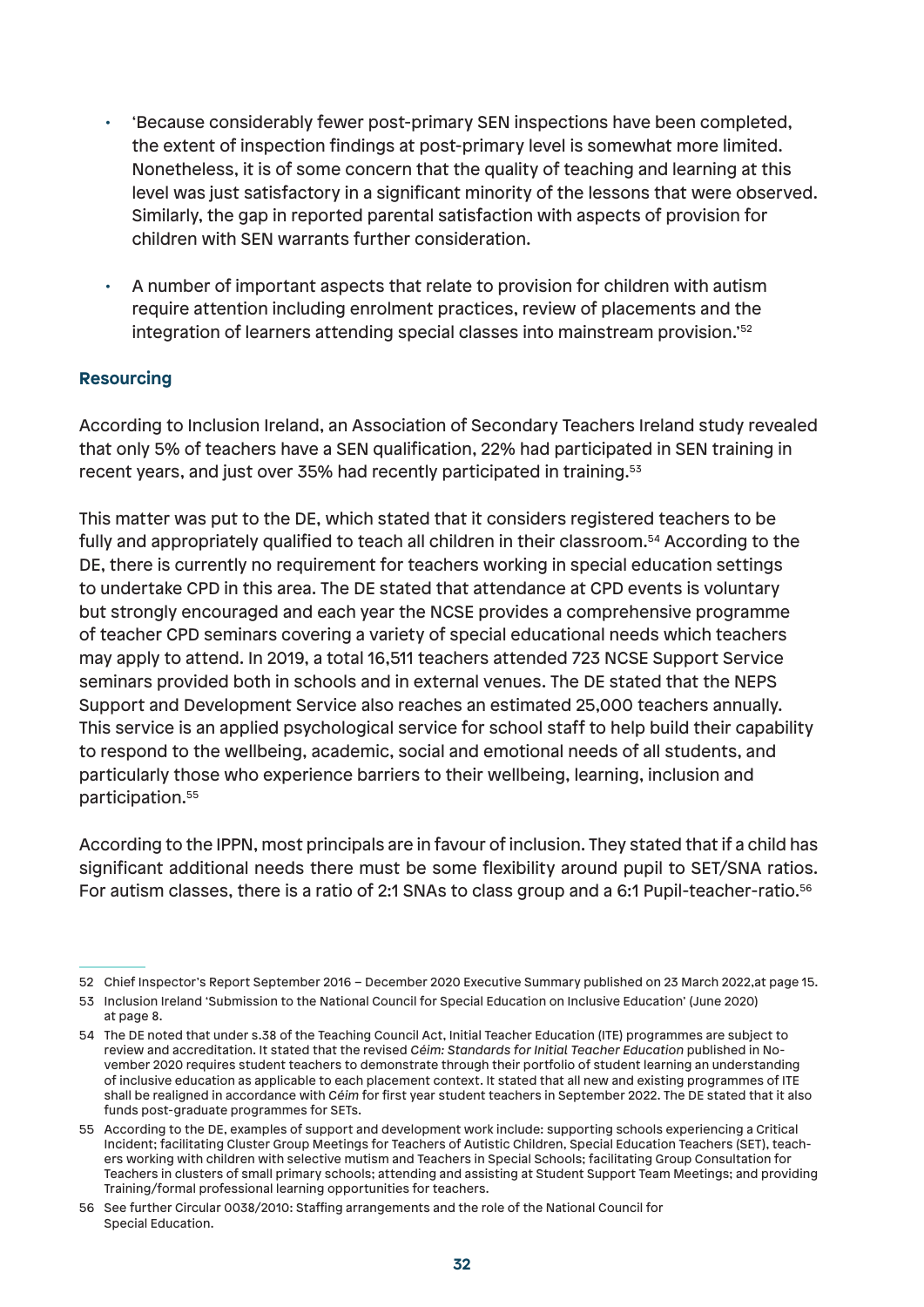Principal 1 informed the OCO that for her to open an additional special class at her school an administrative principal would be required.<sup>57</sup> Similarly, the IPPN informed the OCO, that several teaching principals have been encouraged to set up special classes in small schools, when it was simply not possible to teach full-time in the circumstances. They said that they foresee a situation where the system will not be able to attract school leaders as the demands of the job would be too onerous if the requisite supports are not in place. The National Association of Boards of Management in Special Education (NABSME) agreed with this assessment, informing the OCO that, in addition to their other responsibilities, it is up to special school principals to secure school transport for children with SEN who need escorts, and to provide training to staff on behaviours of concern and personal safety.

Principal 1 informed the OCO that they had found the NCSE to be responsive to their requests for additional resources to support their special classes. She said that while her school was entitled to one SET and two SNAs per special class, they put their case to the NCSE and were given nine SNAs in total for their three autism classes.

A principal at a special school catering for autistic children (Principal 2) also stated that, due to the complexity of need, many of her classes had more than two SNAs per class group. She said the needs of children change as they age into puberty and the 6:2:1 ratio is not reflective of the needs of many students in special school settings. She said that it is not realistic to have a one size fits all approach to the different settings, and the process for access to higher staff ratio can be protracted.

Involve Autism, AsIAm, and Mr Noble, all commented that the lack of willingness among some schools to open special classes, rather than a lack of resources, was a major bulwark. According to Inclusion Ireland, the money is there, but it could be better spent. AsIAm commented that when the s37A process was introduced, schools cited a wide range of reasons as to why it was not possible to open an autism class, such as the protection of non-classroom spaces, including library spaces. Mr Noble also expressed frustration with schools, which cited a lack of resources, as a reason not to cater for students with SEN. In his experience, schools only took legal action when they were told that they must admit a child to a school, rather than litigate the DE's provision of resources.

Principal 1 pointed out that schools should not be told to dismantle their sensory room in order to build another special classroom for children with SEN. Principal 2 stated that she believed the DE needed to be a lot more aware of the school environment and the space requirements for children with SEN. She said that children with SEN need outdoor spaces as well, and there needs to be a review of school buildings so that these children are educated in environments in which they can thrive.

#### **Responsibility Sharing**

According to the NAPD, every school should be able to take their share of students with additional needs, whether physical or intellectual. They stated that the only way forward is for every school to make provision for children with SEN locally. They called for a review

<sup>57</sup> In accordance with 'Circular P13/00: Appointment of Administrative Principals to Primary Schools' administrative principals may be appointed to all primary schools with seven mainstream class teachers. Accordingly, in the 2000/2001 school year principals in ordinary schools with or an enrolment of 205 pupils.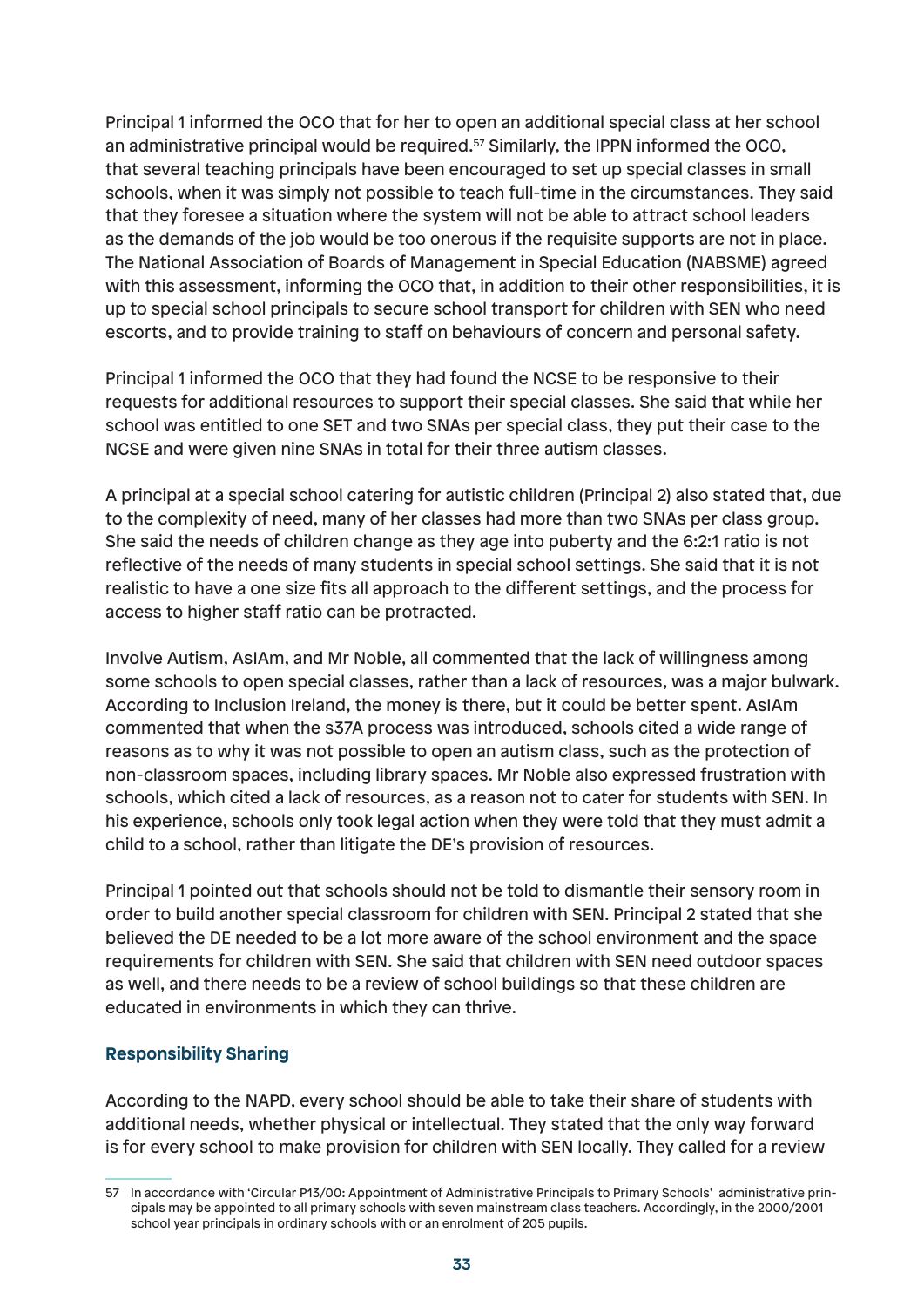of the resource requirements, including the provision of proper buildings and adequate staffing, to support children with SEN to attend their local school.

According to Involve Autism the majority of post-primary schools in Dublin 6 are fee paying, and up until March 2022, the DE did not fund autism classes in private schools.<sup>58</sup> Involve Autism stated that they welcome the recent announcement by the Spiritan Education Trust and hoped that this would be the catalyst for change in the sector. They stated that there are also significantly more autism classes in DEIS and Educate Together Schools. The IPPN agreed that certain schools, because they do a good job in implementing inclusive practices, carry a heavier responsiblity because parents want to place their children there.

As noted in section 4.6 below, in the context of the significant emerging demand for special education provision in South Dublin, there now exists a 'Memorandum of Understanding between the Department of Education and Spiritan Education Trust in relation to supporting special educational needs provision, March 2022' (MOU) in respect of several private primary and post-primary schools in the area. The Spiritan Education Trust has committed to the use of existing school sites and other lands to support the provision of school places for children and young people with special educational needs.<sup>59</sup>

According to AsIAm, both South Dublin and Cork are special class provision black spots. They stated that localities of greater socio-economic disadvantage are particularly strained because of the number of services they must provide for children with SEN who reside both within and outside their area. AsIAm also considers that there needs to be parity between public and private post-primary schools when it comes to catering for students with SEN.

# **2.3.3 The Role of the National Council for Special Education**

The NCSE was set up to improve the delivery of education services to persons with special educational needs arising from disabilities, with a particular emphasis on children. The NCSE was first established as an independent statutory body by order of the Minister for Education and Science in December 2003. Their local service is delivered through a national network of SENOs who interact with parents and schools, and liaise with the HSE, in providing resources to support children with SEN.<sup>60</sup>

According to Involve Autism, parents often report that they receive little support from SENOs on the ground. Involve Autism informed the OCO that, in their experience, SENOs provide parents with a list of autism classes and advise parents to call the schools listed, only to be told, in many cases, that all of the autism classes are full. According to Involve Autism, parents are, in some instances, put in the situation of applying for to up to 30 schools for a place for their child. They stated that it would be preferable to have a centralised, fair and transparent system whereby a published list states how many places

<sup>58</sup> As noted elsewhere in the report as of March 2022, an MOU exists between the Department of Education and the Spiritan Education Trust in relation to supporting SEN provision in nine primary and post-primary schools in South Dublin. According to the DE, 29 of the 106 post-primary schools in Dublin charge fees.

<sup>59</sup> Available at https://www.gov.ie/en/publication/6da0b-memorandum-of-understanding-between-the-department-of-education-and-spiritan-education-trust-in-relation-to-supporting-special-educational-needs-provision/.

<sup>60</sup> See further https://ncse.ie/about-us.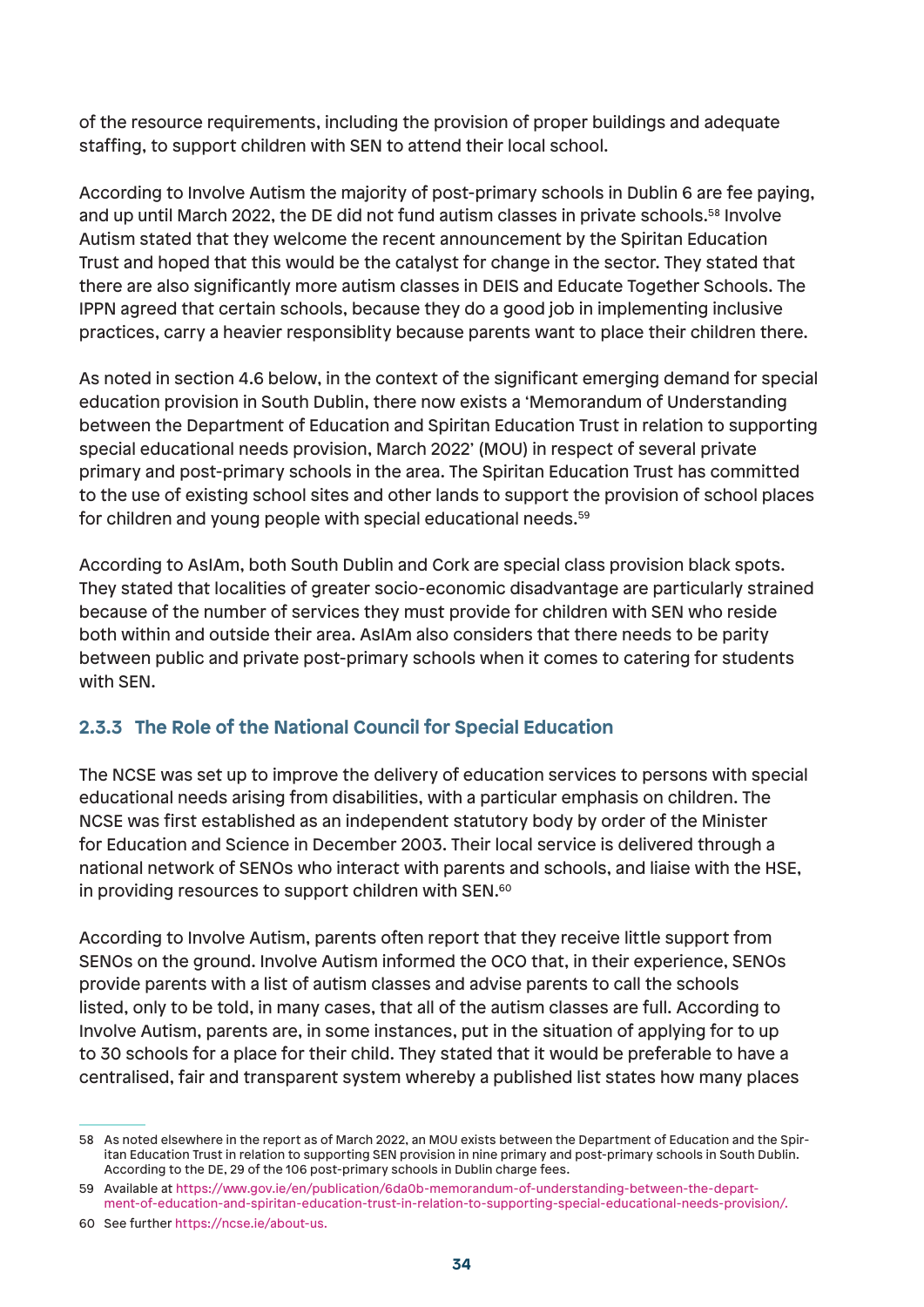are available in actuality in the local area, and how many places are due to come on stream in the ensuing years as well as a formalised application process for autism classes.<sup>61</sup>

According to Inclusion Ireland, parents need to actively look for school places for their child with SEN and receive little support from the SENO. They stated that parents in North Dublin are getting referred to schools in Drogheda, which is not appropriate. Inclusion Ireland stated that parents need to modify their language in order to receive a more considered response from their local SENO. They advise parents to request that SENOs use their statutory powers to assess their area in order to ensure that there are special classes suitable for their child.

According to both AsIAm and Mr Noble, the NCSE has failed in its mission to support parents to identify appropriate places for their children with SEN. Mr Noble stated that SENOs raised parents' hopes with promises of support but there was no substance behind it. He suggested that the NCSE needs to be replaced and that the DE needs to foster a new relationship with educational stakeholders.

## **2.3.4 Factors Influencing the Special Education Teaching Allocation to Schools**

All education bodies are subject to the duty to provide reasonable accommodation for children with SEN. However, due to the non-commencement of significant sections of the EPSEN Act, which concern the assessment of SEN in furtherance of a child's educational plan and the resourcing of the same, additional supports for children with SEN are based on policy not law.62

The NCSE's longitudinal study of the experiences of, and outcomes for, pupils with SEN in Irish Schools [the IRIS Project 2015] highlighted the difficulties in accessing timely assessments in order to avail of resources, the limited and inconsistent access to therapeutic supports, the need for greater levels of teacher knowledge and expertise, and the inconsistent development and application of individual plans as a consequence of the non-implementation of significant sections of the EPSEN Act.63

In 2017, the DE reformed the system for the allocation of teaching resources for special education provision in mainstream primary and post-primary schools.<sup>64</sup> The new allocation model was based on a profile of the needs of each school. It was intended to account for the spectrum of ability and disability within every category of SEN and provide a greater level of autonomy for schools in how to manage and deploy additional teaching support

<sup>61</sup> The DE has requested that it be noted that s.63 of the Education Act 1998, as amended by the Education (Admission to Schools) Act 2018 requires all Boards of Management to prepare and publish an Admission Notice annually. This notice must be published on the school's website at least one week prior to the school commencing its annual admission process. The notice must provide details about how to obtain a copy of the school's Admission Policy and application form for admission. The notice must also provide information regarding the admission process for the intake group of the school for the school year concerned including the number of school places available in the intake group, and in the case of a school with a special class the number of school places available in the special class concerned. In the case of a school where the intake group or special class was oversubscribed in the year prior to the year for which admission is sought, the Admission Notice must include a statement setting out the number of applications received and the number and order of offers made in that school year in respect of each of the school's selection criteria.

<sup>62</sup> See further Section 4.4.

<sup>63</sup> NCSE Research Report no 19 'Project IRIS – Inclusive Research in Irish Schools' (2015) Rose, Shevlin, Winter and Raw at page xi.

<sup>64</sup> See further Circular No 0013/2017: Circular to the Management Authorities of all Mainstream Primary Schools Special Education Teaching Allocation.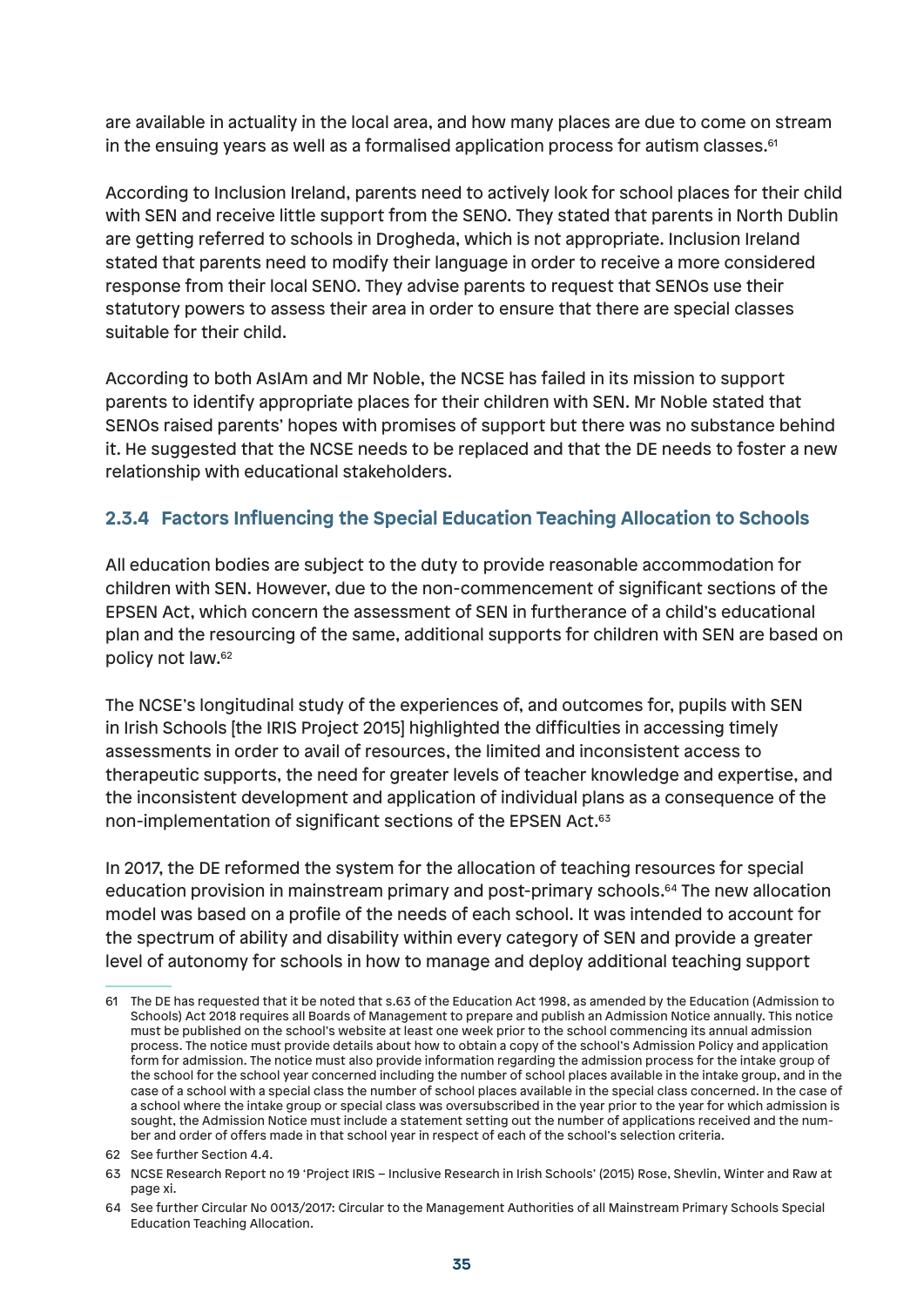based on the individual learning needs of pupils, as opposed to a diagnosis of disability. Additional resources were made available to support the new model. This was to ensure that, under the new model, no school received an allocation, which was less than the combined allocation the school had received under the replaced General Allocation Model (GAM), the English as Additional Language Support (EAL), and the NCSE allocation of Low Incidence disability support schemes for the 2016/17 school year. The role of the SNA to support the care needs of students in mainstream classes remained unchanged.<sup>65</sup>

At the re-profiling stage<sup>66</sup> the allocation of teaching resources for special education provision to mainstream schools would comprise of two components: a baseline component provided to every mainstream school to support inclusion, assistance with learning difficulties and early intervention; and a school educational profile component, which considered the number of pupils with complex needs enrolled to the school, the learning needs of pupils as evidenced by standardised test results in literacy and numeracy, and the social context of the school, including disadvantage and gender.<sup>67</sup> The criteria for accessing Reasonable Accommodations at State Exams and Irish Exemptions are now needs based and do not require an assessment of disability.

A 2018 NCSE review of the SNA scheme recommended the introduction of an improved model of support for students with additional care needs, having found that the SNA scheme was less effective for some older primary and post-primary students, who appeared overly dependent on SNA support and were not adequately prepared for life in their post-school setting. The review also found that some SNAs had a teaching remit despite this being beyond their qualifications. Rather than rely on this 'blunt instrument' to address a wide range and variety of needs, it was suggested that a broader range of support options were required to address students' additional care needs.<sup>68</sup>

Considering these findings, the DE approved a new School Inclusion Model (SIM) trial for the 2019/2020 school year. The model was implemented in 75 schools in one HSE Community Health Organisation (CHO) area [CHO7]. The model's principal features included a new frontloaded allocation of SNAs in line with the profiled needs of participating schools, additional provision for these schools under the NEPS, and the establishment of a NCSE Regional Support Team, which included specialists in relevant disciplines, on a pilot basis. In addition, the initiative included the development of a national training programme for SNAs and a pilot roll-out of this, and the provision of a nursing service for children with complex medical needs.69

In December 2019, the Government approved the national roll out of a new frontloading model for the allocation of SNA support to mainstream classes in primary and post-primary schools for the 2020/21 school year, as part of the phased roll out of the SIM. In April 2020, the DE issued a circular advising all recognised schools that, in light of the Covid-19 public

<sup>65</sup> See further Circular 0030/2014: The Special Needs Assistant (SNA) scheme to support teachers in meeting the care needs of some children with special educational needs, arising from a disability.

<sup>66</sup> September 2019

<sup>67</sup> See further Circular No 007/2019: Circular to the Management Authorities of all Mainstream Primary Schools, Special Education Teaching Allocation.

<sup>68</sup> NCSE, 'Comprehensive Review of the Special Needs Assistant Scheme: A New School Inclusion Model to Deliver the Right Supports at the Right Time to Students with Additional Care Needs', March 2018 at pages 3-5.

<sup>69</sup> Children's Rights Alliance Report Card 2020 at pages 30 – 31.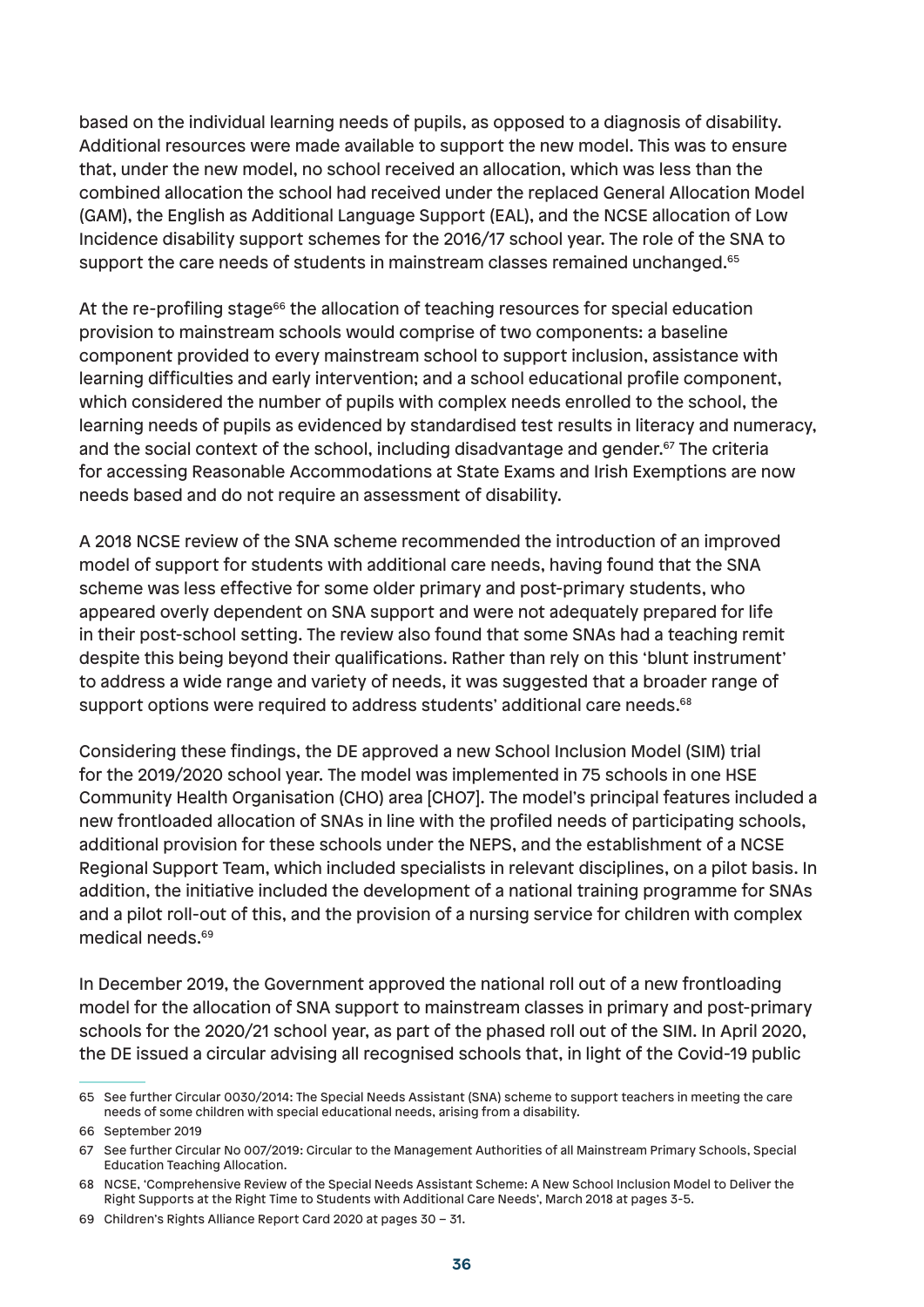health crisis, a decision had been taken to defer the implementation of the new allocation model until the 2021/22 school year to allow sufficient time for the necessary planning for the implementation of SIM and for the associated professional development to take place. The 2019/2020 SNA allocations were automatically rolled over into the 2020/21 school year; however, schools could apply to the NCSE for additionality where they could demonstrate that their existing allocation did not meet additional care needs within the mainstream classes in the school [the exceptional review process].70

In a meeting with the OCO, Mr Noble referenced the exceptional review process for enhanced SNA provision, and the difficulties experienced by schools in accessing these additional supports in practice. This matter was put to the DE which stated that in the 2020/21 school year 772 schools, or 52% of total applications for exceptional reviews, received an SNA increase amounting to 539.39 additional posts allocated.

In August 2020, the NCSE welcomed the continuation of the pilot SIM, which included an in-School Therapy Demonstration project, for the 2020/2021 school year. According to the NCSE, arrangements had been made for the Economic and Social Research Institute (ESRI) to conduct an independent evaluation of the SIM over the course of the 2020/21 school year.71

In September 2021, the DE informed the OCO that the 2021 Covid-19 restrictions and closure of schools further disrupted the pilot and, when schools fully reopened in April, it was not possible to resume the pilot due to absence of therapists. It stated that work was underway to allow the resumption of the pilot as soon as possible in the new school year 2021/22. It stated that when the SIM pilot is completed and evaluated, consideration will then be given to extending it to all schools.

According to the IPPN's 2020/2021 SNA Allocation Update, the concept of front-loading an allocation to schools is sound, but only on the assumption that a school's allocation is sufficient, and that the system is responsive to need when it is not sufficient. The IPPN posits that the two positives of the new model are also negatives. It states that removing the need for a diagnosis is positive but raises several concerns around resources and decision-making. Front-loading is also considered a positive, but it raises the issue of identifying the needs of a school accurately. The IPPN poses the question, that since many children will not be given diagnoses as they will no longer need them, how will the DE identify the children with complex needs?<sup>72</sup>

Dr Joanne Banks similarly informed the OCO that greater school autonomy brings with it greater responsibility in how principals allocate the funding available to them to pupils within their schools. She said that DE funding needed to include capacity building at both the leader and learner/SNA level. She also considers that it would be beneficial for children to have therapies on site. She said that the child's teacher should be aware of the therapies received so that they can continue practicing this in the classroom, and it is not a one-time intervention.

<sup>70</sup> See further Circular 0030/2020: Special Needs Assistant Allocations for the 2020/21 School Year for Mainstream Classes in Primary and Post Primary Schools.

<sup>71</sup> NCSE Press Release, 'The National Council for Special Education (NCSE) welcomes the continuation of pilot School Inclusion Model for forthcoming school year', 5th August 2020.

<sup>72</sup> Available at https://www.ippn.ie/images/Esceal/SNAAllocations.pdf.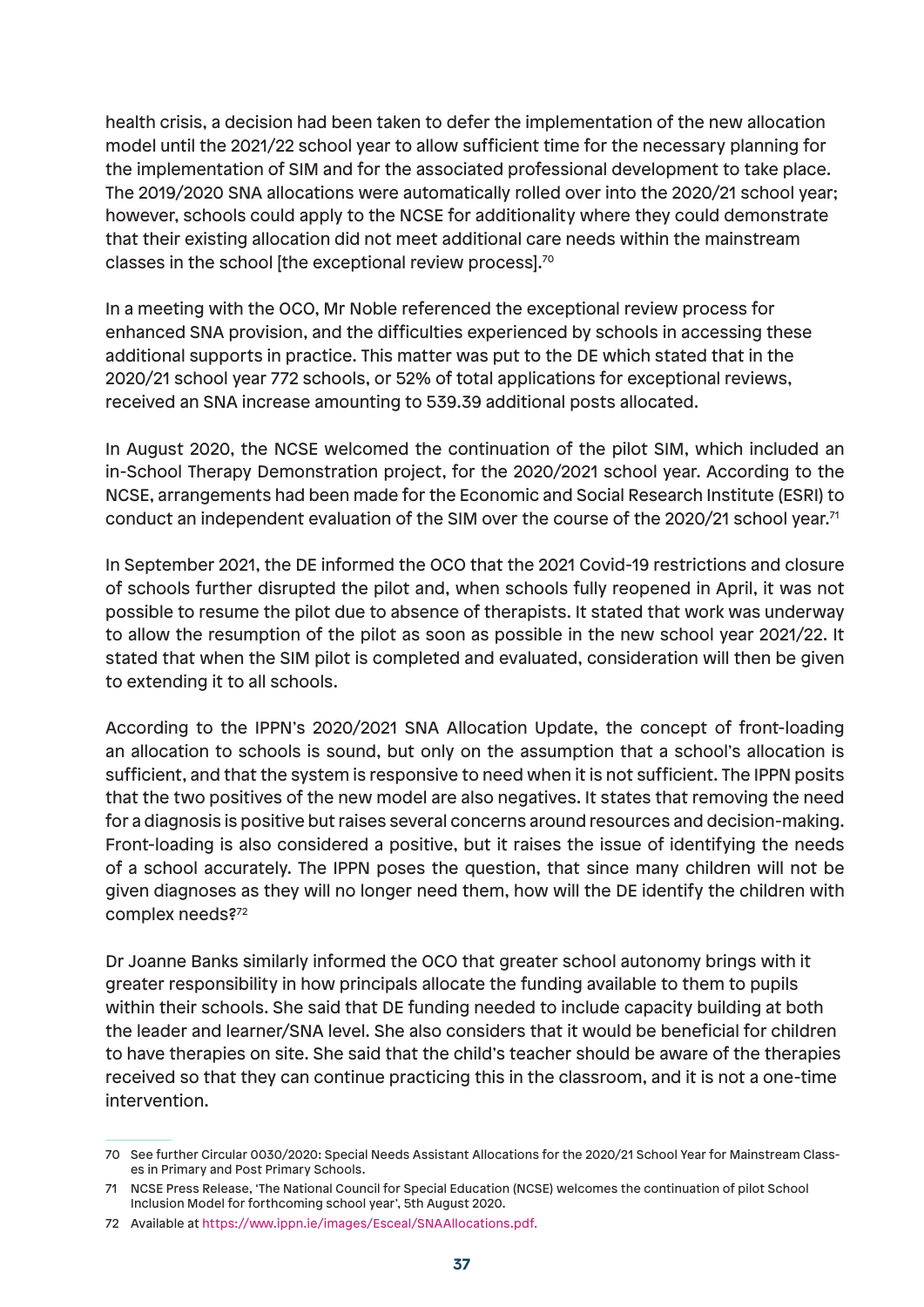Inclusion Ireland also considers SLTs and Occupational Therapists (OTs) attending schools to be beneficial. They stated that they recognised that, while it is important to have services delivered in the community setting via PDS, there is also a need to access education enhancing therapeutic supports in schools. They suggest that being able to access therapies in schools is the reason why some parents lean towards sending their child to a special school.

This conclusion was echoed by the NPC, which informed the OCO that many parents feel that they must go through a special school to get their child the therapeutic services they need. The NPC stated that in many cases the child could perform academically in a mainstream school but needed specialist supports only available in a special school setting to ensure a successful and positive experience.

Principal 2 stated that the pilot for in-school therapeutic supports will work if the case load of the therapists allows for frequent ongoing review and intervention. AsIAm also informed the OCO that it was concerned that the in-school therapy pilot might be another NEPS style service, i.e., extremely difficult to access in practice because of the dearth of psychologists aligned to the service, and that parents would not get what they were told their children would get in practice. The NDA has also expressed concern about how the HSE's primary and network teams and therapists would work collaboratively with therapists working in schools. The NDA noted that this collaboration was particularly important in the context of the limited availability of therapy professionals.73

While a Scheme for the Commissioning of Psychological Assessments (SCPA) exists, as an interim measure intended to supplement the NEPS service and meet current urgent needs for psychological assessment of children and young people, few of the stakeholders consulted by the OCO were aware of it.74

### **2.3.5 Measuring Outcomes**

### **Special Schools**

According to Dr Joanne Banks, special schools are a forgotten sector. While in other countries special schools have become institutions of excellence, there seems to be little expectation for students of special schools to achieve defined goals in Ireland. She said that students in special schools do not receive guidance counselling and are not enabled to build resilience and to join the labour market.

This matter was put to the DE, which conceded that, at present, special schools do not have guidance counsellor teacher allocations. It informed the OCO that the issue of guidance counselling in special schools was also considered as part of the Indecon

<sup>73</sup> According to the DE, 'in February 2019, the Government approved the trialling of the Model for the 2019/20 school year. Initially designed as a one year pilot involving up to 75 participating schools in the CHO 7 region, it was interrupted by Covid-19 with the closure of schools and the diversion of HSE therapists from the project to Covid related work. It was then extended to the 2020/21 school year which was also interrupted by Covid. Progress has been made on aspects of the Model but much remains to be done in terms of in-school implementation and evaluation. The Pilot has now recommenced in CHO7 and planning for an expansion is underway at present'.

<sup>74</sup> The DE has requested that it be noted that this is a scheme for schools to access, and schools have been fully informed regarding same. See further https://www.education.ie/en/Schools-Colleges/Services/National-Educational-Psychological-Service-NEPS-/SCPA.html.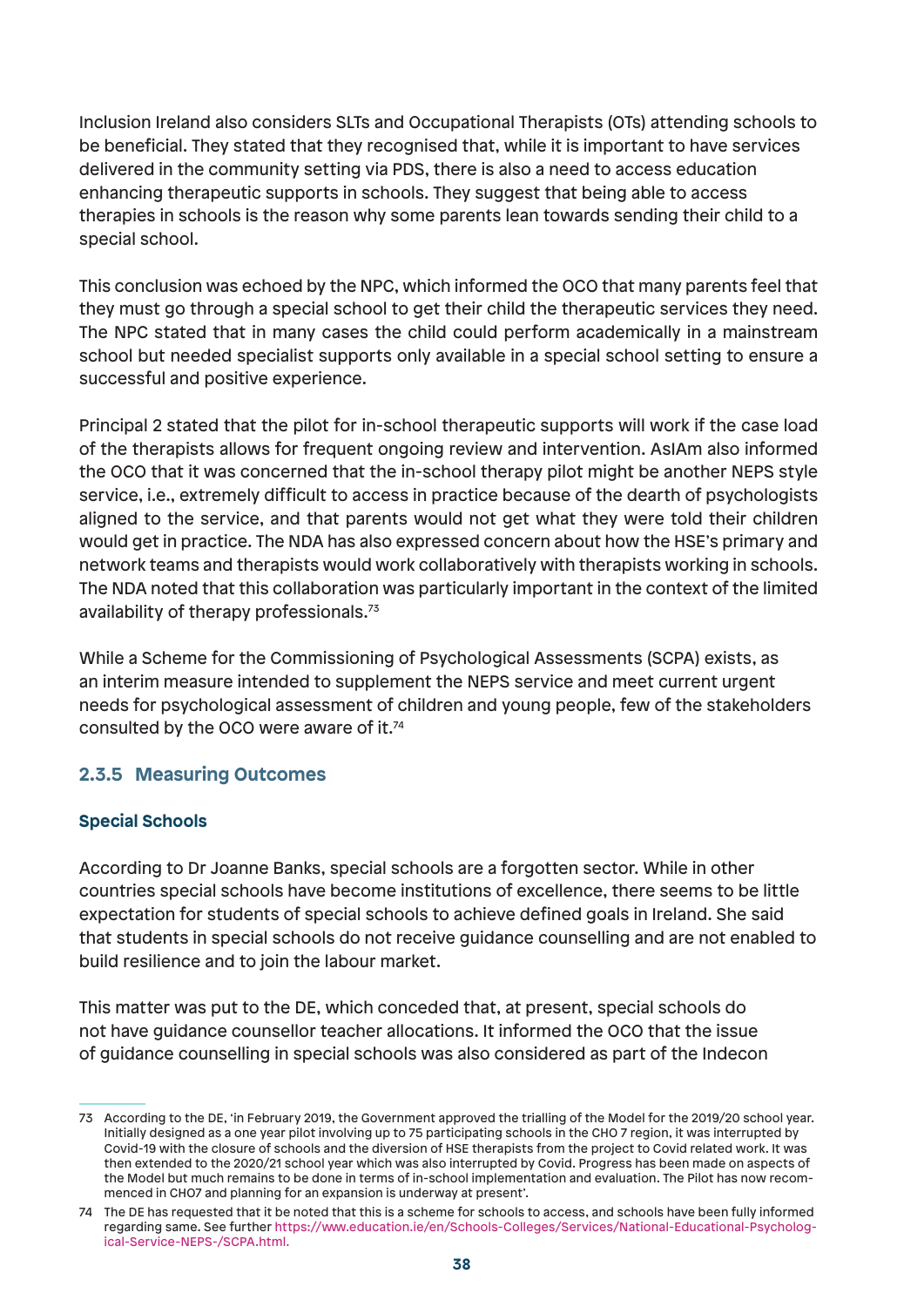Review of Career Guidance.75 The DE stated that the Indecon Report included four recommendations relating specifically to guidance counselling to promote inclusion. The DE stated that arrangements were in place with the Department of Further and Higher Education, Research, Innovation and Science (DFHERIS) to implement the recommendations, and that this work will be overseen by an inter-departmental steering group.

Dr Banks informed the OCO that the designation of special schools as primary schools, even though they may cater for students up to 22-23 years of age is hugely problematic. She said that the employment and health outcomes of students who attend special schools is worse than those who attend mainstream schools, and it is unfortunate that there is very little communication between the special schools and the mainstream schools in Ireland. She said that the Growing Up In Ireland study should be analysed to follow the progress of children with SEN through the system.76

The issue of designation was put to the DE, which stated that 'Since 2012, special schools are provided with teaching staff on the basis of individual pupil profiles and disability categories of those pupils, as opposed to being based principally on school designation. Special school staffing allocations are reviewed and updated each year by the NCSE and schools are staffed on the basis of each year's current school enrolments.'

### **Special Classes**

According to Dr Banks, given the level of investment in the SEN sector, there should be individualised programmes with achievable goals for pupils. Dr Banks said that her research suggests that most students spend their whole school life in special classes once admitted. However, she said that there is no evidence that this is to their benefit.

In its advice to schools establishing special classes, the NCSE advocates that 'a student's enrolment in a special class should be kept under continual review by the school and, at a minimum, a review should take place once a year and include a careful examination of the student's progress in achieving his/her learning targets'. The review should consider 'students' views and those of parents, teachers, and other relevant professionals. Such reviews should consider whether the student's needs might be best addressed in a mainstream setting or whether a more supported setting is required.'

The DE informed the OCO that it is progressing the recommendations for primary and postprimary schools contained in the Inspectorate's report on Education Provision for Learners with Autism Spectrum Disorder 2020:

• To foster inclusion, all learners' placements in special classes should be reviewed collaboratively and formally with school personnel, external professionals, parents and the SENO annually to determine if full enrolment in a mainstream class is now more appropriate.

<sup>75</sup> Indecon Review of Career Guidance, Department of Education, 16 January 2020, available at https://www.gov.ie/en/publication/01ce11-indecon-review-of-career-guidance/.

<sup>76</sup> See further https://www.growingup.ie/.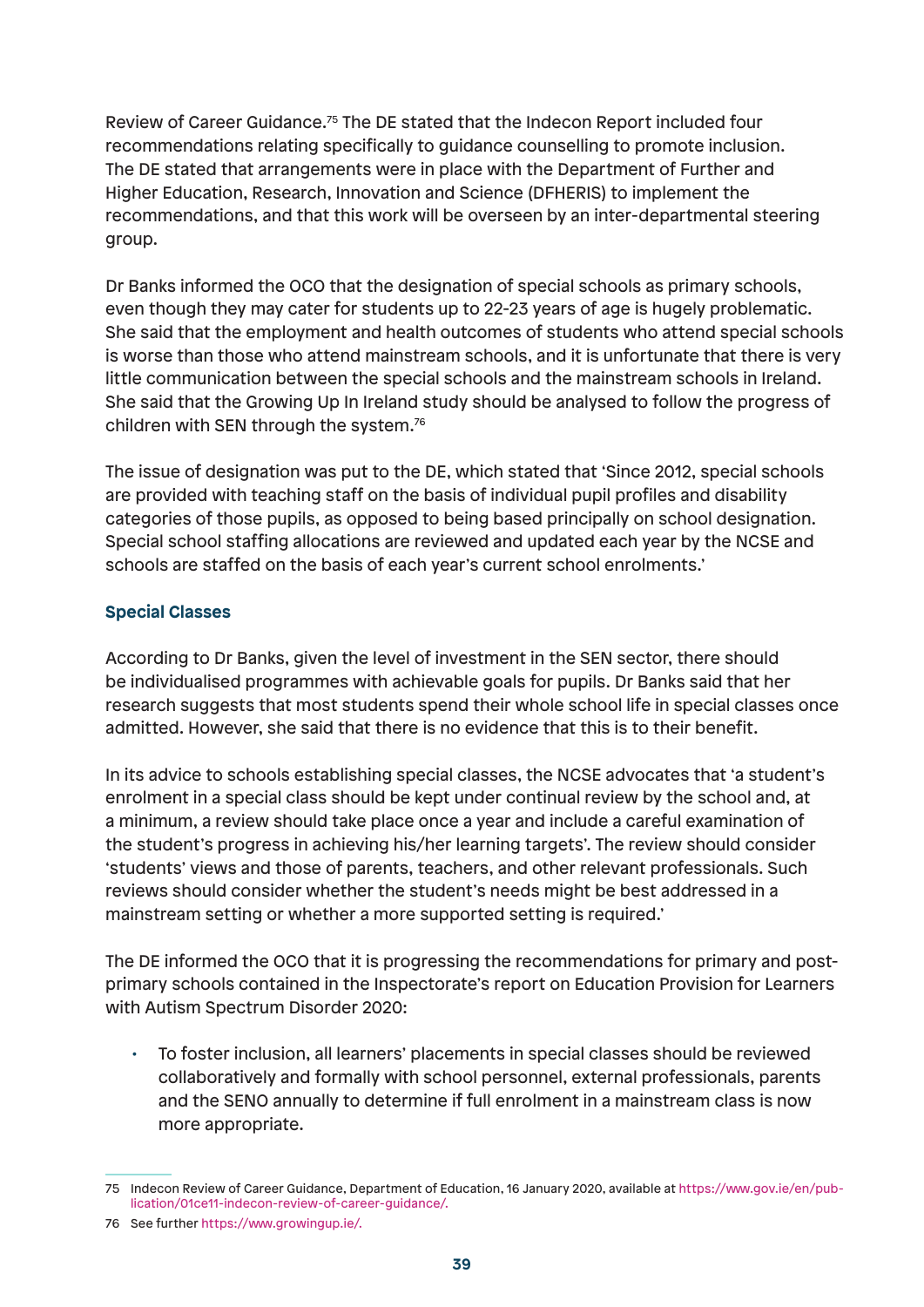• An individualised plan (or equivalent School Support Plan) should be devised and reviewed at least twice annually for each learner enrolled in a special class to ensure that there is continuity and clarity in learning programmes.

At present, the DE Inspectorate's SEN evaluations of primary and post-primary schools focus on two key questions relating to the quality of a school's provision for pupils with SEN:

- **(i)** How good are the outcomes for pupils with SEN?
- **(ii)** How well is the school using the resources it receives for pupils with SEN to improve outcomes for pupils with SEN?

Inspectors use two main sources of evidence in addressing these questions:

- **(i)** The school's own reporting of outcomes for pupils with SEN and its use of resources received for pupils with SEN.
- **(i)** Inspectors' evaluation of teaching and learning outcomes for pupils with SEN and the school's use of resources received for pupils with SEN.

The DE informed the OCO that the inspection models focus on priority outcomes achieved through the learning plan process. A particular focus is placed on evaluating whether outcomes established for pupils with SEN are sufficiently challenging, realistic and measurable and in line with the pupil's identified, priority learning need. The model also seeks to determine the extent to which the pupil's learning outcomes are progressive, in that they enable him/her to move to the next stage of his/her learning and the extent to which the school is monitoring the progression in pupils' learning.

According to the DE, school culture and the extent of supports available to students with special and additional needs are key areas of focus in inspection work. It stated that whole school evaluations such as the WSE-MLL examine and evaluate the way the school manages and addresses the wellbeing of all its pupils, and that there is a particular focus on the support that the school provides for the inclusion of pupils with SEN, pupils from disadvantaged backgrounds and those from minority groups. In addition, if school policies (SEN and admissions) are found to contain 'soft barriers' in the enrolment of students with SEN, this is clearly identified as an area for improvement.

#### **Reduced Timetables, Suspensions, and Expulsions in the Mainstream**

According to Involve Autism, it is important that schools with autism classes have ongoing wrap around supports available and that teachers/SNAs have training in the area of autism so as to ensure that teaching and learning in autism classes is of the highest quality. Involve Autism also states that there appears to be very little data available in relation to when school placements break down for autistic children. According to AsIAm, autistic children are often treated as problematic in mainstream schools. They stated that codes of behaviour might not be appropriate for autistic children because they may not be able to comply with them. They stated that they would wish to see disaggregated data on reduced timetables, suspensions, and expulsions.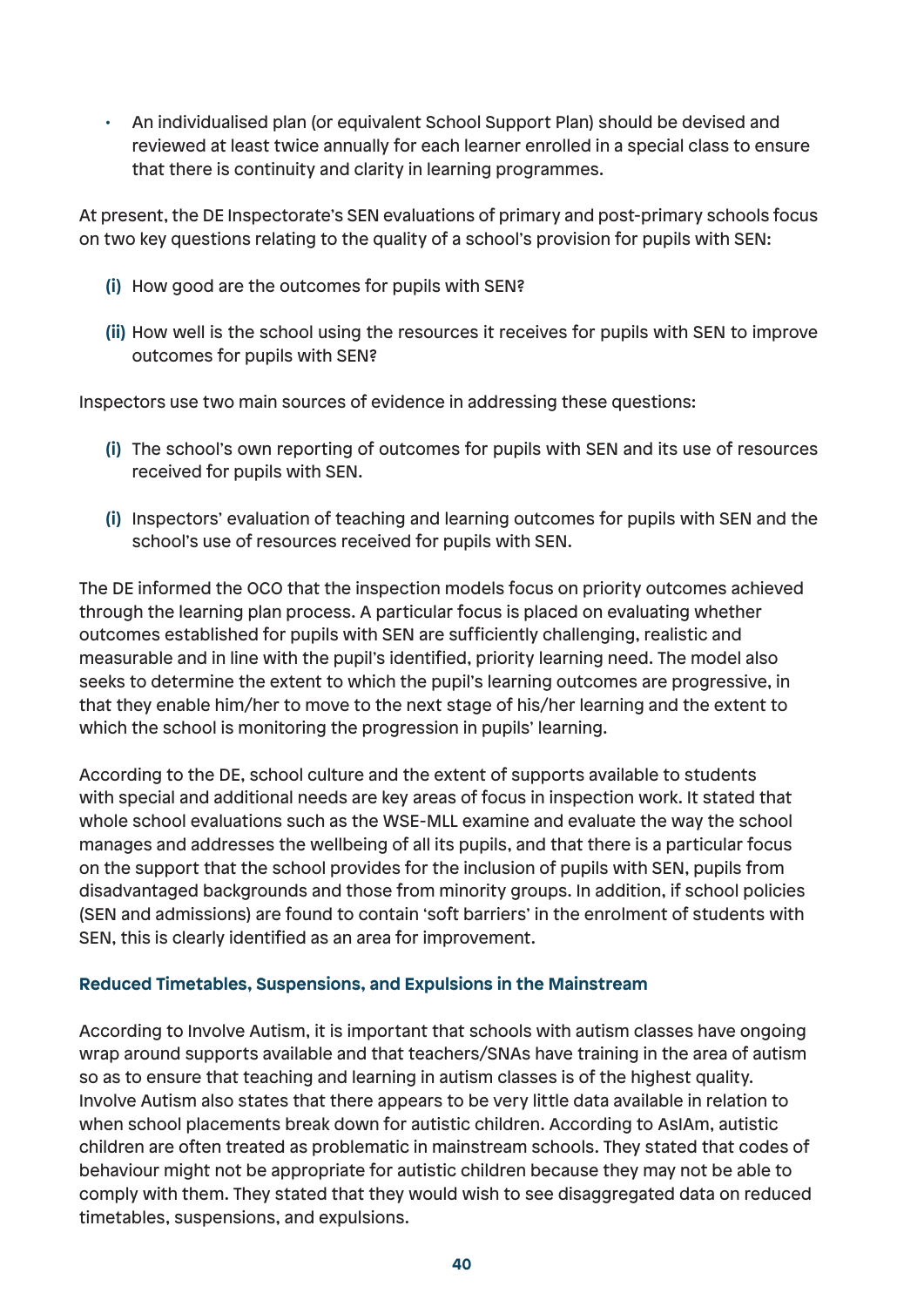According to Inclusion Ireland, a quarter of children with intellectual disabilities/autism experience short school days at some point. They stated that that this is an illegal suspension. They stated that they have assisted several parents through the section 29 process<sup>77</sup> and that they have found that many children are being put on a short school day without any consultation with NEPS, or an OT or SLT from the HSE.

In 2020 the DE Inspectorate published a report entitled 'Education Provision for Learners With Autism Spectrum Disorder in Special Classes Attached to Mainstream Schools in Ireland'. Among its recommendations, the report advised that 'All instances of shortened school days or reduced timetables should require written parental consent and be reported immediately to Tusla. If agreed in consultation with parents and external professionals, shortened days should always include an action plan outlining how to fully include the learner in school life as soon as possible.'

On 16 September 2021, the DE issued 'The Use of Reduced School days' guidelines to provide clarity to school authorities and parents/guardians around the use of reduced school days in schools, to ensure that this practice is limited to only those circumstances where it is necessary and that, where such usage occurs, schools follow best practice with the interests of the student to the fore. The guidelines also set out the process for schools to notify the use of reduced school days to Tusla Education Support Service (TESS) and the NCSE, in the case of children with SEN. The notification system will allow data on the use of a reduced school day to be collected and monitored and appropriate intervention by the Educational Welfare Service.

The guidelines took effect on 1 January 2022. According to the DE, the intention is that a reduced day would only be used in exceptional circumstances. Schools must, prior to consideration of a reduced school day, have previously engaged with the relevant support services and professionals, including the SENO where appropriate, and have developed and implemented a student support plan for an appropriate period, so that a reduced day is only used where considered necessary.78

<sup>77</sup> Section 29 of the 1998 Act gives parents (and students who have reached the age of 18) the right to appeal certain decisions made by a school's board of management, or a person acting on behalf of the board of management, to the Secretary General of the Department of Education.

<sup>78</sup> See also Circular 0047/2021 Guidelines for the use of Reduced School Days in Schools available at https://www.gov.ie/ en/circular/f49bd-0047-2021/.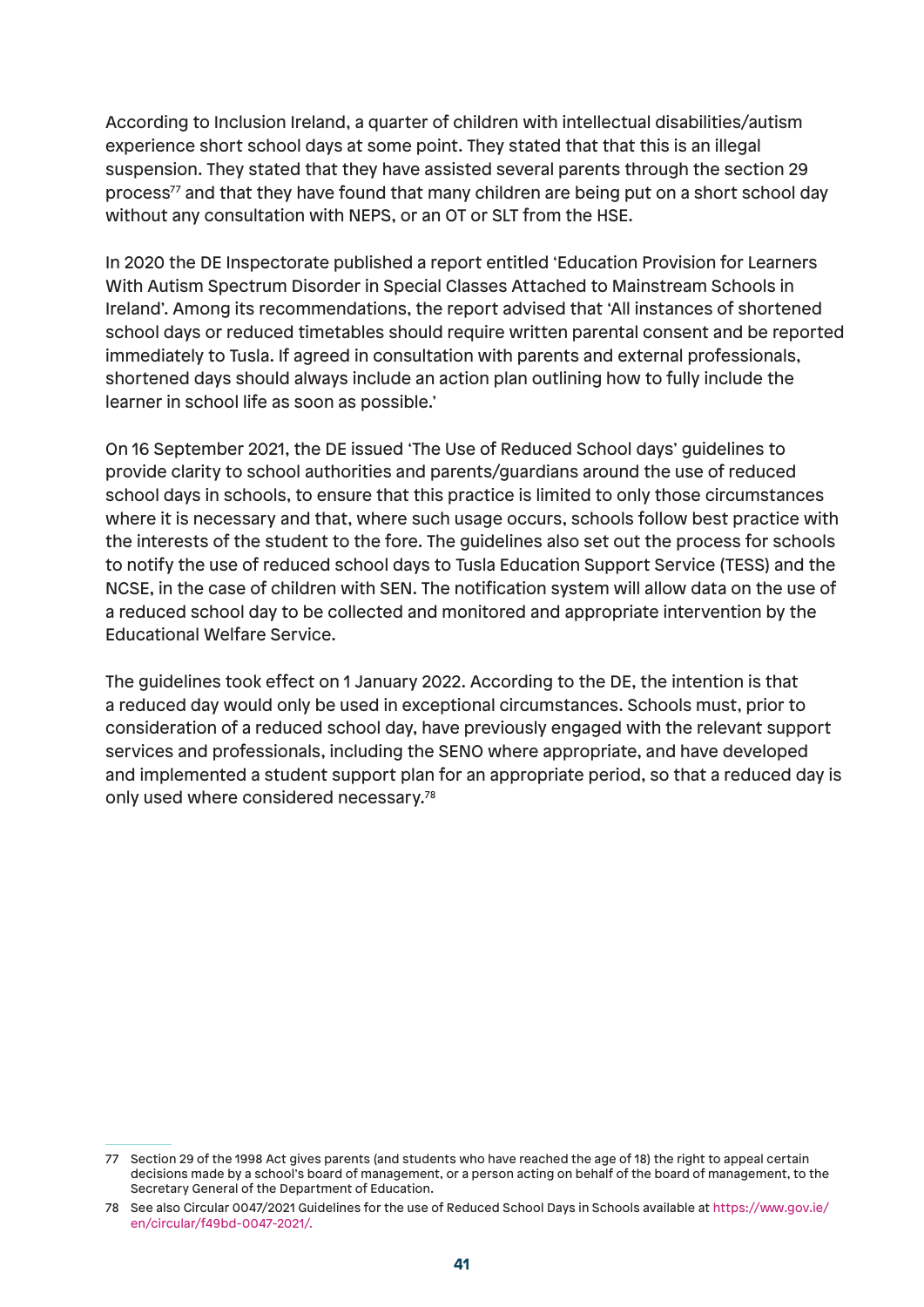# **Section 3 Family Perspectives**

The OCO spoke with the parents of three children with SEN attending mainstream, special class and special school provision. Their stories are summarised below. It is recognised that this sample is not representative of the diverse make up of children within this sector. Significantly, autistic girls may be missed by current diagnostic procedures and, as such, awareness and representation around their needs is less accessible.79

### **3.1 Aaron's Story**

Aaron is 12 years old and has a dual diagnosis of autism and an intellectual disability. Identified in his early years, he went to an early intervention pre-school and then to a special school, which caters for children up to 12 years of age. Aaron's mother informed the OCO that Aaron travelled by taxi to school, which was about half an hour away. For this reason, she said that he does not have a friendship group in his local community. She said that the supports he was promised in his special school – including an OT and an SLT – never transpired. She said that there were not enough therapists for the special school to do what it said it was going to do upon enrolment. She said that his diagnosis was reassessed only once during his time attending the special school and that she had to push for this to happen.

On the day the OCO spoke with his mother, Aaron was graduating from his special school and had no school place to progress to the following September. She said that approximately half of Aaron's classmates (seven in total), all of whom were known to the local SENO, were in a similar position. She said that there was no progression pathway for Aaron. She said that, in her opinion, the DE and the NCSE did not engage in any forward planning to ensure that Aaron and his classmates' right to an education was guaranteed.

On the day of speaking to the OCO, Aaron's mother was waiting to hear back from a new special school in their county. She said that, even if he was accepted there in July, there would be no opportunity for a transitionary programme for him to familiarise himself with his new school environment. She said that he is confused about his future.

His mother stated that, in her experience, the onus is on parents to put their child's name forward everywhere and simply pray that a door is opened to them. She said that they approached the SENO the previous September and were told 'don't worry, you will be okay'. However, they discovered in March that Aaron did not have any school place for the following year. She lamented that the shadowy nature of the process put parents in competition with one another. She said that the SENO sent them a list of mainstream secondary schools that were clearly not suitable for her son. She said that she rang them all and was told by each that they didn't have the experience to cater for Aaron. She said that the SENO also sent them a report stating that Aaron was entitled to 20 hours Home Tuition but was never told how this would work in practice, especially for Aaron, whose only friends are those he met at school.

<sup>79</sup> See further AsIAm 'Every Child Counts: A Report into Autistic Children's Access to Healthcare in Ireland' (May 2021) at page 6; and Ratto, A.B., Kenworthy, L., Yerys, B.E., et al. (2018) 'What About the Girls? Sex-Based Differences in Autistic Traits and Adaptive Skills', Autism, 48, at pages 1698-1711.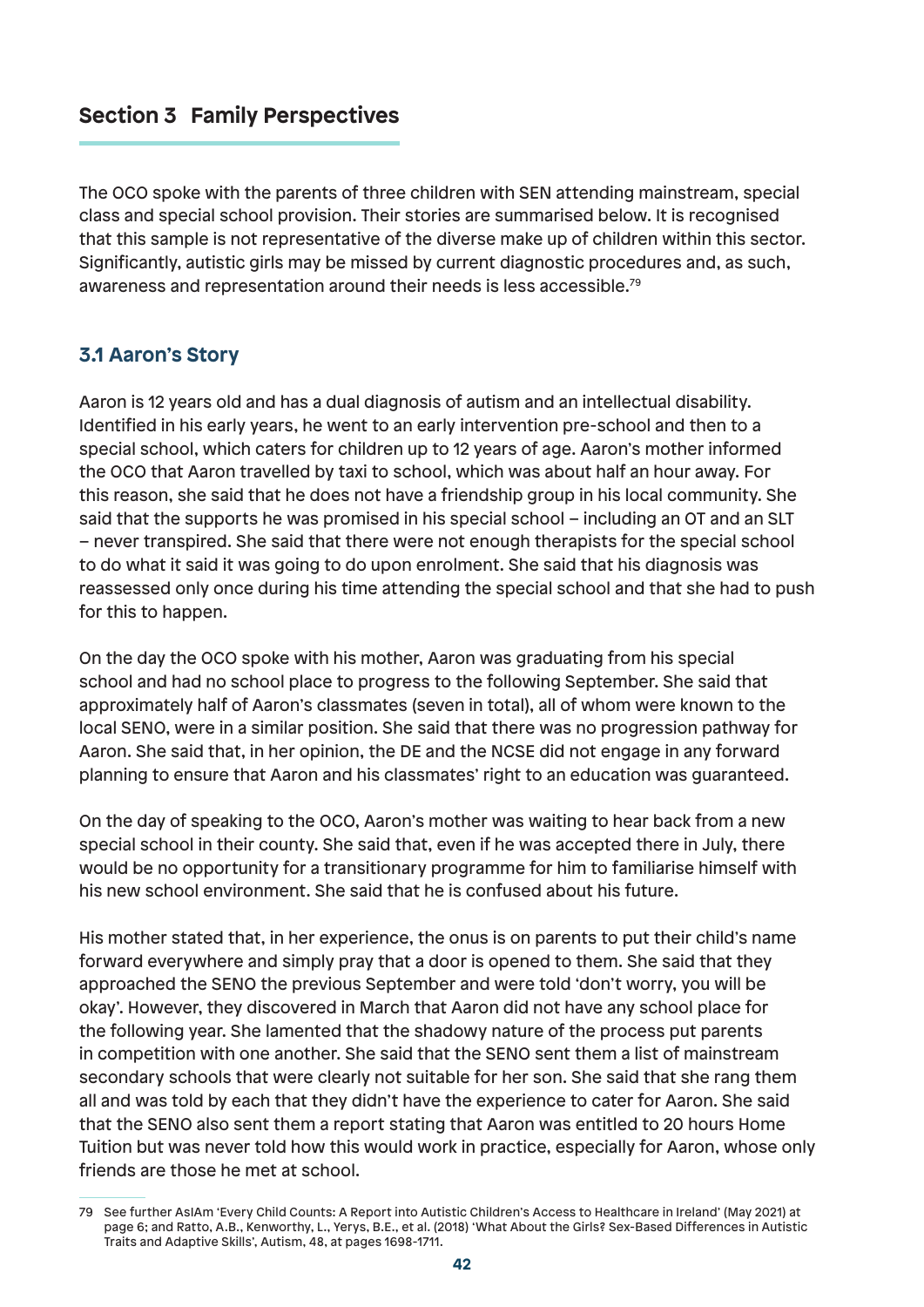She said that mainstream schooling is not an option for Aaron because the supports he requires are not available to him there. However, she believes that, even if he cannot attend mainstream, there should be more socialisation between the special and mainstream schools to foster inclusion. She hopes that going forward, all children, no matter their diagnosis, are educated with their peers in their community.

### **3.2 Leo's Story**

Leo was identified as autistic a few months before starting junior infants. His intended primary school decided to set up a special class that same year and he got a place. His mother informed the OCO that she requested that NEPS assess whether the place offered was suitable for her son but, as they were not forthcoming, she had to approach the school principal and make some noise for this to happen.<sup>80</sup> She said that he received a hybrid education with the assistance of an SNA.

Leo's mother said that when he was in third class, the school principal suggested that she begin the process of finding a secondary school place for Leo. She said that she began contacting mainstream schools directly, and it was only when she discovered that none of the mainstream secondary schools in her county had classes for autistic children at that time<sup>81</sup>, that she contacted her local SENO for assistance. She said that the SENO did not provide any support and that she complained to the NCSE. She said that the NCSE tells parents to apply the year the school place is required but this fails to account for whether a school requires a new building in order to put a special class in place.

She said that the pursuit of school places for her son and his five classmates, who were graduating with him, became a part-time job for her. She said that the NCSE's regional coordinator assured her that arrangements were underway for a post-primary school to open a class for autistic children in their region, and that a meeting had been set up regarding the same. However, she said that she approached the post-primary school directly and they said they had not heard from the NCSE and had no plans to open a special class. She said that her son was belatedly offered a school place for September but she was unsure whether he would have a special class place or whether he would just have the assistance of an SNA. She said that the NCSE and the DE had eight years to plan for her son, and that it was ridiculous that parents have to go to the lengths they do to secure a school place for their child. She said that parents shouldn't have to threaten the DE and schools with legal action for refusing their child a place on the basis of disability, but that seems to be the only thing that works. She said that the NCSE's attitude is poor, and that they informed her that if they opened classes for autistic children too early in the school year that 'children would come out of the woodwork'.

She said that it is the autistic children, who need structure and continuity, who end up not receiving it. Instead, she said, everything is very last minute, and it leaves children, like her son, bewildered. She said that the government has simply not planned for the population. She said that Home Tuition is not the answer because the secondary school

<sup>80</sup> The DE requests that it be noted that NEPS is a school-based service and all requests for NEPS involvement with a child (referrals) are through the school principal only.

<sup>81</sup> It is understood that the county now has 33 classes for autistic children at primary level, but only nine at post-primary level.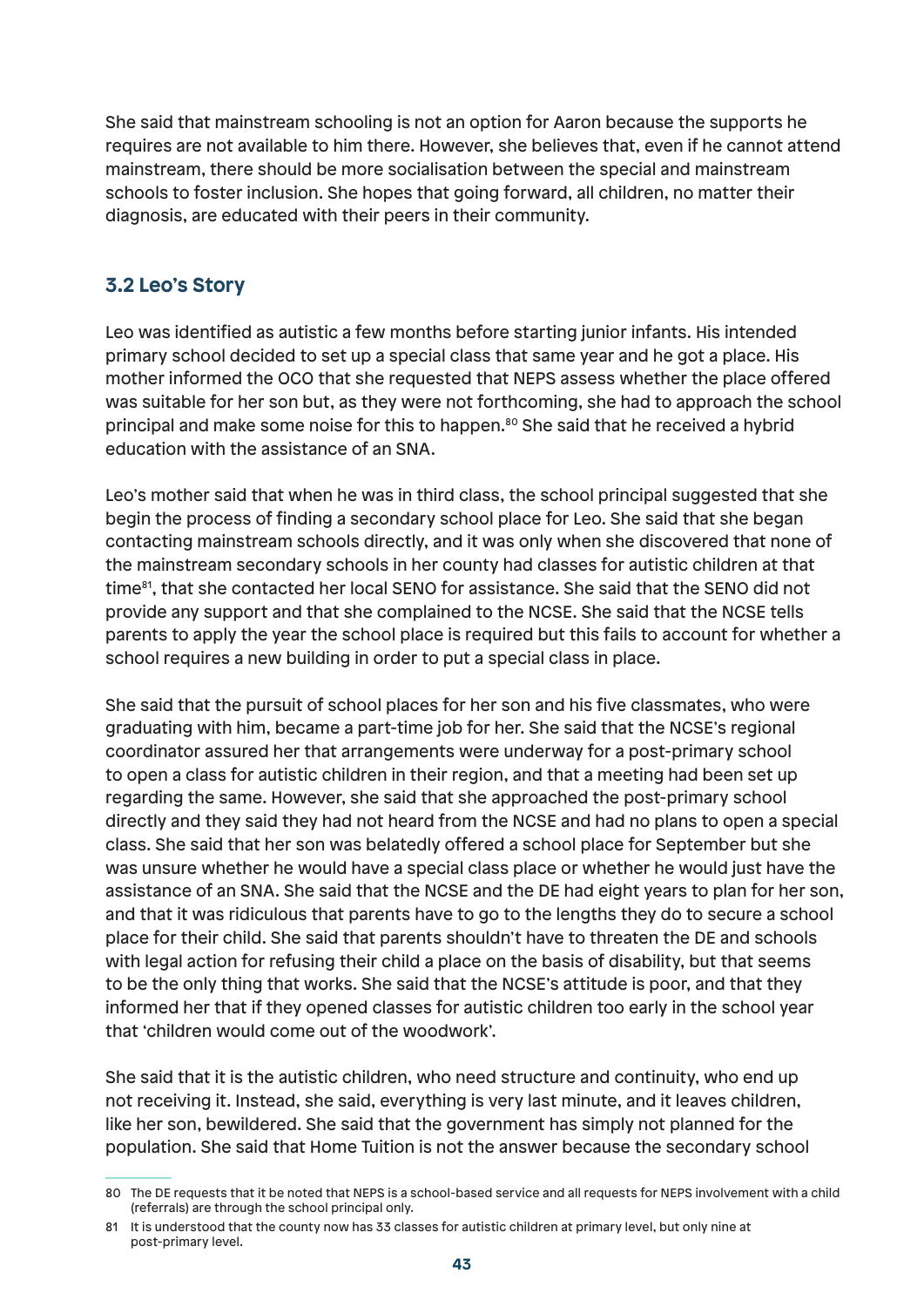experience cannot be replicated at home. With respect to inclusion, she said that she has found that children who have grown up with autism classes in their primary schools are more accepting of autistic peers. She said that children with SEN should not have to attend schools outside of their local community so that they lose any connection with the people who may be able to look out for them further down the road. She said that if we, as a society, want to build an inclusive world for adults, we have to foster inclusivity from childhood.

# **3.3 Robert's Story**

Robert was identified as autistic when he was nine years old. His mother informed the OCO that he attended a mainstream primary school and had the full support of an SNA until the change in allocation policy, which meant that it was up to the school to decide how the SNA's hours would be allocated. She said that she was not advised of her son's reduction in SNA hours and only became aware of this when he began to return home from school in a distressed state. She said that they applied for Irish language exemption for him and were told that he couldn't get it just because he had autism. She said that Robert's psychologist recommended that he attend an autism class in a post-primary school. She said that all the post-primary schools with autism classes close to their home were full but she managed to get a place for Robert in a school 25 kms away. She said that he now takes a taxi there every day. She said that the school is purpose built, which means that it took them five years to go from planning to approval to provision. She said that the staff are trained, the facilities are appropriate, and Robert is flourishing there. She said that the resource teachers helped him to run for student council, and that he is now a student council representative, advocating for his autistic peers.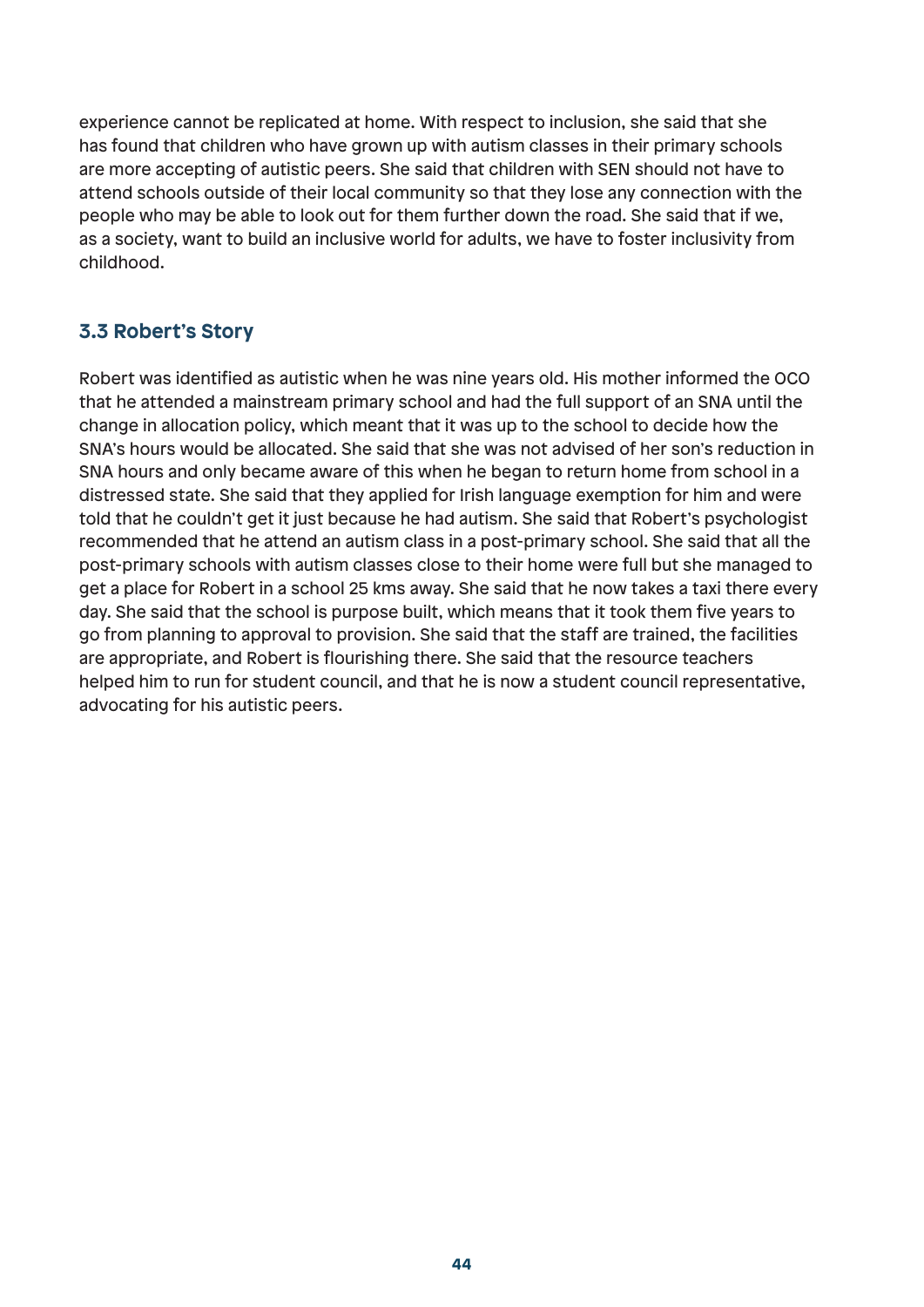## **Section 4 Legislative Overview**

All education bodies have several statutory responsibilities with respect to the provision of education to children with SEN. These include responsibilities under the Irish Constitution, the Education Act 1998 (1998 Act), the Equal Status Acts 2000-2018 (Equal Status Acts), the Education for Persons with Special Educational Needs Act 2004 (EPSEN Act), and the Education (Admission to Schools) Act 2018 (2018 Act). All education bodies are subject to the duty to provide reasonable accommodation for children with SEN.

## **4.1 Irish Constitution**

Article 42A.1 of the Constitution recognises and affirms the natural and imprescriptible rights of all children, and the State as the body responsible for the vindication of those rights.

Article 42.3.2 of the Constitution provides that the State, as guardian of the common good will ensure that children receive a certain minimum education.

Article 42.4 of the Constitution states that 'The State shall provide for free primary education and shall endeavour to supplement and give reasonable aid to private and corporate educational initiative, and, when the public good requires it, provide other educational facilities or institutions with due regard, however, for the rights of parents, especially in the matter of religious and moral formation.' The Irish High Court has held that the State must provide education for children with disabilities 'in as full and positive a manner as it has done for all other children in the community.<sup>82</sup>

While Article 42.4 makes it clear that the State has a duty to provide for free primary education, it does not explicitly refer to any other level of education. The Constitution Review Group recommended that Article 42.4 should be extended to expressly encompass second level education in order to strengthen the educational rights of children under the Constitution, and to bring it in line with the progressive realisation of the right to free post-primary education as encompassed in the United Nations Convention on the Rights of the Child (CRC).83 In practice, the vast majority of schools are privately owned but publicly funded.

# **4.2 The Education Act 1998**

The 1998 Act recognises the 'constitutional rights of children including children with disabilities and other special educational needs, as they relate to education', and requires 'as far as is practicable and having regard to the resources available, a level and quality of education appropriate to the needs and abilities of the people of the country'.<sup>84</sup>

<sup>82</sup> O'Donoghue v. Minister for Health [1993] IEHC 2; [1996] 2 IR 20.

<sup>83</sup> Constitution Review Group, Report of the Constitution Review Group (Dublin 1996) at page 332.

<sup>84</sup> Sections 6(a) & 6(b) of the Education Act 1998.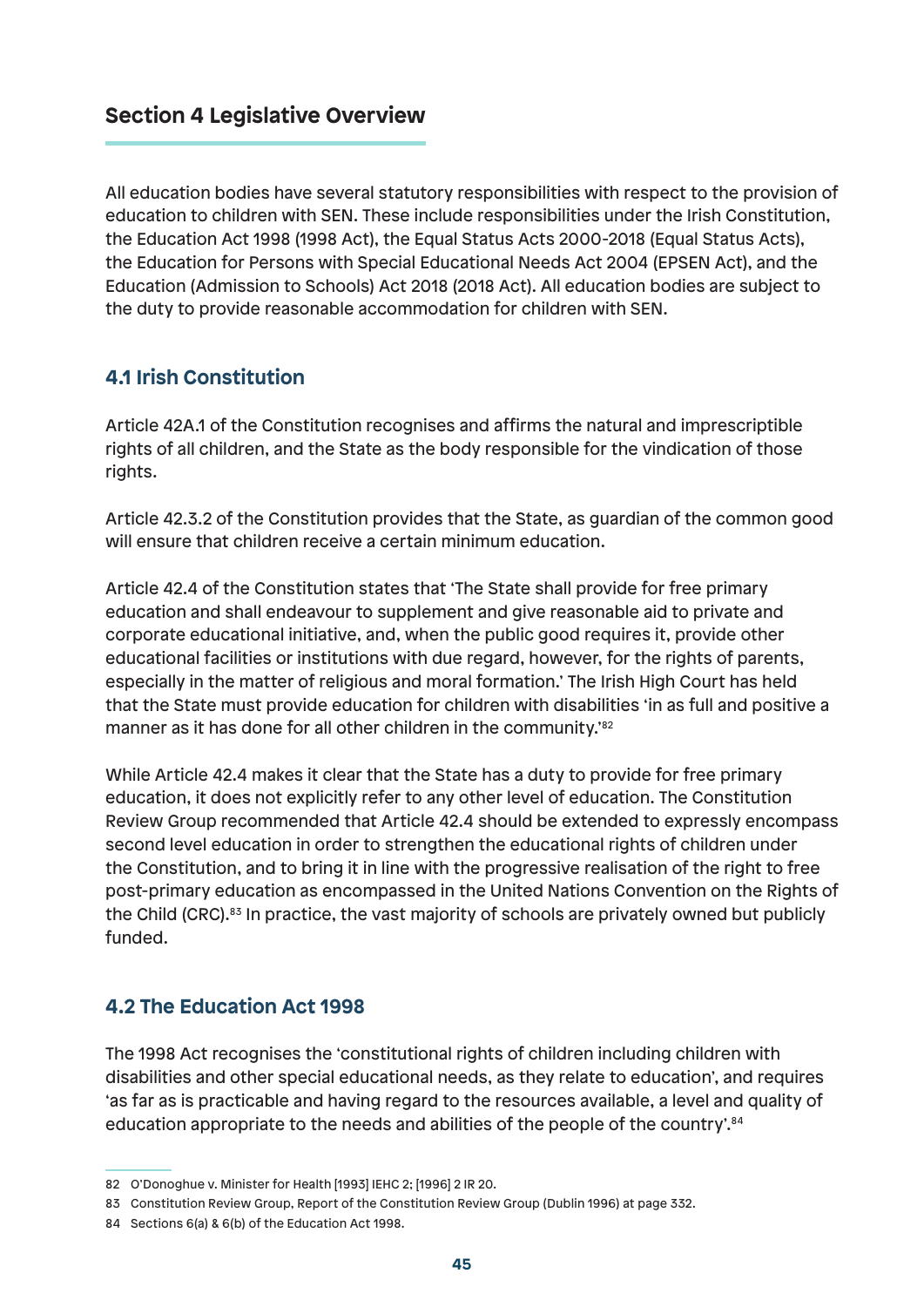Under the 1998 Act, it is a function of the Minister for Education to ensure that a level and quality of education appropriate to meet a person's needs and abilities is made available to each resident, to provide funding and support services to schools, and to monitor the quality, economy, efficiency, and effectiveness of the education system provided in the State.85 This section applies equally to primary and post-primary education.

The 1998 Act also provides for funding for students with disabilities, and requires schools' boards of management to use the resources provided by the State to make reasonable provision and accommodation for learners with SEN, and to publish the school's policy concerning admission of, and participation by, learners with SEN.86

## **4.3 The Equal Status Acts 2000-2018**

The Equal Status Acts prohibit direct and indirect discrimination in all areas of life, including educational services, on the grounds of disability and other protected status. The Acts apply equally to public and private schools.

Under law, a school may not discriminate in relation to:

- $\cdot$  The admission or the terms and conditions of admission of a student;
- The access of a student to any course, facility or benefit provided;
- Any other term or condition of participation in the school by the student; or
- The expulsion of a student or any other sanction.

# **4.4 The Education for Persons with Special Educational Needs Act 2004**

The EPSEN Act provides for the education of children with SEN. The sections of the Act promoting an inclusive approach to the education of children with SEN, and establishing the NCSE, have been commenced.87

Section 2 of the EPSEN Act, as enacted, requires that:

'A child with special educational needs shall be educated in an inclusive environment with children who do not have such needs unless the nature or degree of those needs of the child is such that to do so would be inconsistent with-

**a)** The best interests of the child as determined in accordance with any assessment carried out under this Act; or

<sup>85</sup> Section 7 of the Education Act 1998; Conor O'Mahony, 'Education, play and leisure' in Children's Rights Alliance and Law Centre for Children and Young People, Making Rights Real for Children: A Children's Rights Audit of Irish Law (Dublin, 2015) at page 136.

<sup>86</sup> Sections 9 & 15 of the Education Act 1998.

<sup>87</sup> Sections 2 & 19-34 of the EPSEN Act.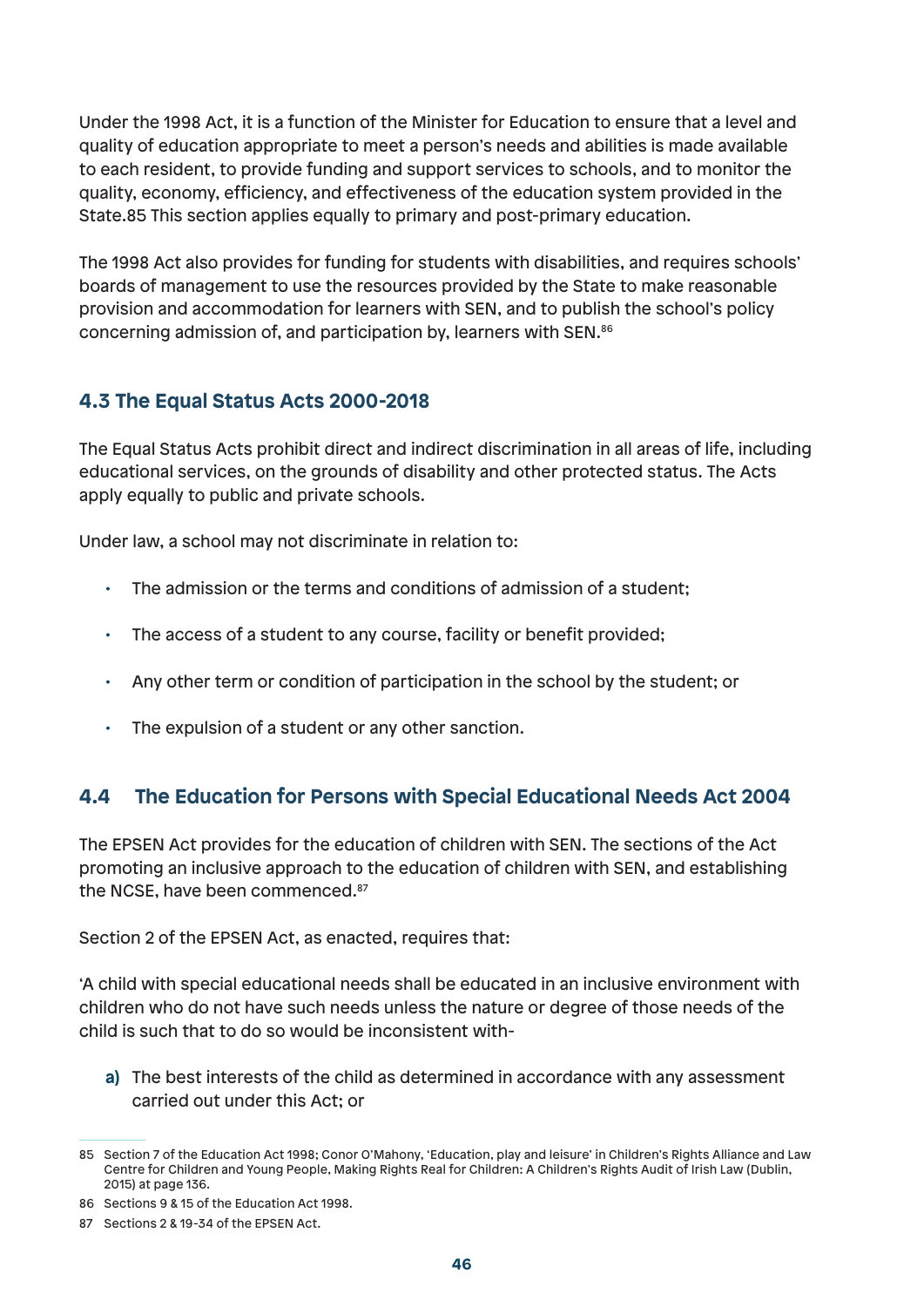**b)** The effective provision of education for children with whom the child is to be educated.'

Advocacy groups, AsIAm and Inclusion Ireland, both expressed their concerns to the OCO regarding the 'reservations' with respect to inclusive education within section 2 of the EPSEN Act. They noted that the EPSEN Act was written at a particular time and that the education system has moved on. While the EPSEN Act explicitly promotes the concept of an inclusive learning environment, it provides no actual definition.<sup>88</sup> Many commentators have questioned whether section 2 of the EPSEN Act needs to be amended in order to accord with Article 24 of the UN Convention on the Rights of Persons with Disabilities (CRPD)89 and have highlighted anomalies between the policy narrative around inclusive education and the continued use of segregated settings in Ireland.90

Under section 20 of the EPSEN Act, the NCSE is responsible for ensuring that schools in an area can, between them, cater for all children with SEN who have been identified as needing school placements. Since December 2018, the NCSE can inform the Minister for Education of identified need. The Minister can then use Section 37A of the Education Act 1998 to direct schools to establish additional specialist educational placements.

Section 20(1) of the EPSEN Act, as enacted, sets out the functions of the NCSE as follows:

- **a)** to disseminate to schools, parents and such other persons as the Council considers appropriate information relating to best practice, nationally and internationally, concerning the education of children with special educational needs;
- **b)** in consultation with schools, health boards and such other persons as the Council considers appropriate to plan and co-ordinate the provision of education and support services to children with special educational needs;
- **c)** in consultation with schools and with such persons as the Council considers appropriate to plan for the integration of education for students with special educational needs with education for students generally;
- **d)** to make available to the parents of children with special educational needs information in relation to their entitlements and the entitlements of their children;
- **e)** to ensure that the progress of students with special educational needs is monitored and that it is reviewed at regular intervals;
- **f)** to assess and review the resources required in relation to educational provision for children with special educational needs;

<sup>88</sup> NCSE Research Report no 19 'Project IRIS – Inclusive Research in Irish Schools' (2015) Rose, Shevlin, Winter and Raw at page 22.

<sup>89</sup> See further 'Reforming the Education for Persons with Special Educational Needs Act 2004 - A Green Paper from AsI-Am' (May 2021) at page 4; and Inclusion Ireland 'Submission to the National Council for Special Education on Inclusive Education' (June 2020) at page 13.

<sup>90</sup> Shevlin, M.; Banks, J. 'Inclusion at a Crossroads: Dismantling Ireland's System of Special Education'. Educ. Sci. 2021, 11, at page 161.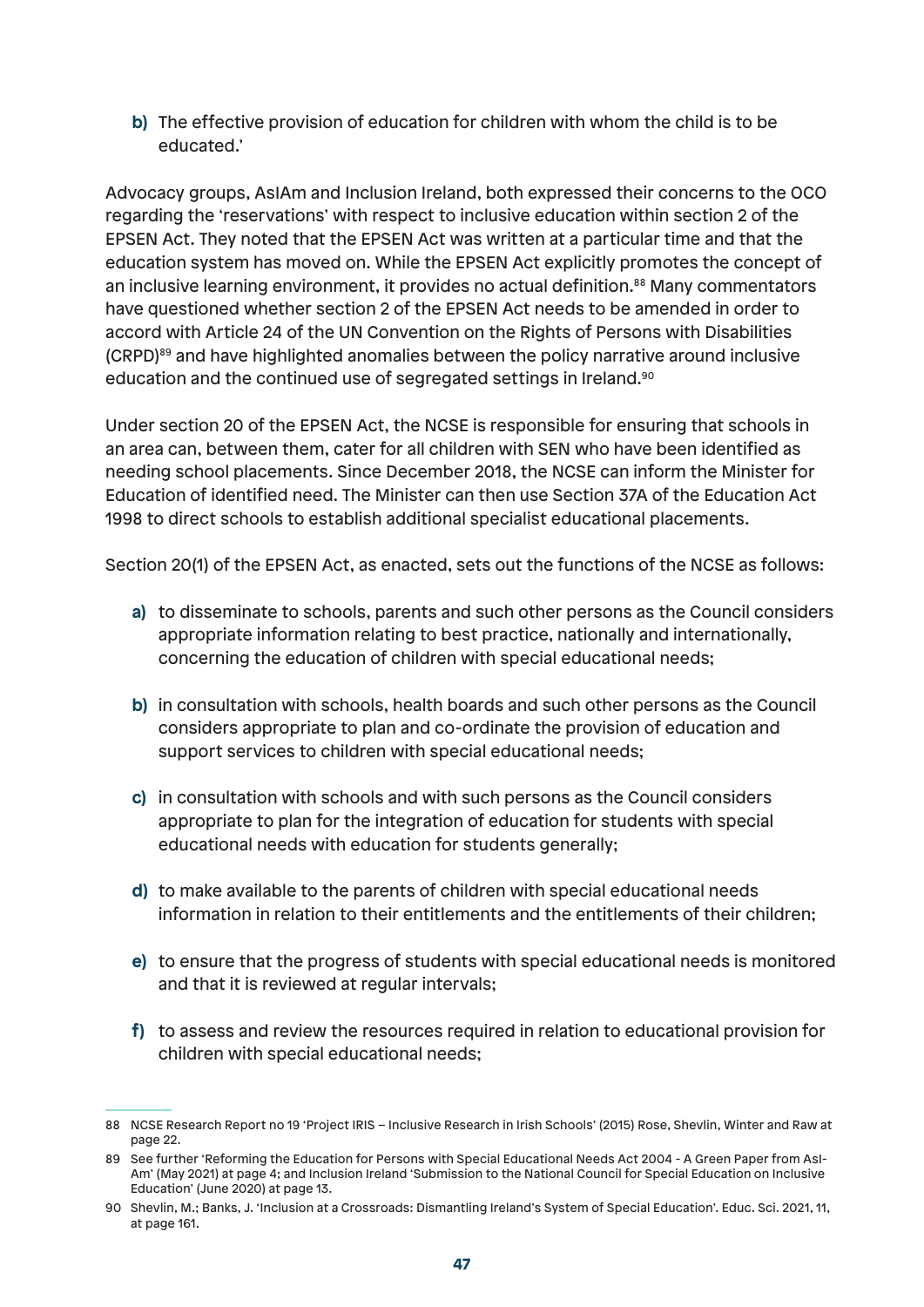- **g)** to ensure that a continuum of special educational provision is available as required in relation to each type of disability;
- **h)** to review generally the provision made for adults with disabilities to avail of higher education and adult and continuing education, rehabilitation and training and to publish reports on the results of such reviews (which reviews may include recommendations as to the manner in which such provision could be improved);
- **i)** to advise all educational institutions concerning best practice in respect of the education of adults who have disabilities;
- **j)** to advise the Minister in relation to any matter relating to the education of children and others with disabilities;
- **k)** to consult with such voluntary bodies as the Council considers appropriate, (being bodies whose objects relate to the promotion of the interests of, or the provision of support services to, persons with disabilities) for the purposes of ensuring that their knowledge and expertise can inform the development of policy by the Council and the planning and provision of support services; and
- **l)** to conduct and commission research on matters relevant to the functions of the Council and, as it considers appropriate, to publish in such form and manner as the Council thinks fit the findings arising out of such research.

Section 26 of the EPSEN Act establishes the role of SENOs who are responsible for allocating additional teaching and other resources to support the special educational needs of children with disabilities at a local level.

The provisions within the EPSEN Act relating to an individual right to assessment for all children with SEN, the development of a statutory individual educational plan (IEP) based on this assessment, a legal entitlement to the services specified therein, periodic reviews of these IEPs, and an accessible specialised appeals process to adjudicate on disputes, have yet to be enacted.<sup>91</sup> While there is some evidence that such assessments are carried out on an ad hoc basis by NEPS, there is no statutory assessment scheme for SEN in operation, no timelines within which such an assessment must be carried out, and no mechanism to complain about the lack of such an assessment.92

According to Mr Noble, due to the failure to enact important sections of the EPSEN Act, schools must rely on the NEPS service. He informed the OCO that all the schools he has spoken with tell him that the maximum assessment allocation they get is two per year. For

<sup>91</sup> Sections 3-13 of the EPSEN Act.

<sup>92</sup> Further to the OCO Report 'Unmet Needs: A Report on the Challenges Faced by Children in Ireland Who Require an Assessment of Their Needs (October 2020)', NEPS informed the OCO that it also provides significant support through its Support and Development work to build school capacity to support the wellbeing, and academic, social and emotional development of all students, including those with more complex needs. They stated that a formal diagnosis is no longer needed within the educational system to access Special Education Teacher support, access to the Reasonable Accommodations in Certificate Examinations (RACE) scheme or access to an Irish exemption. They further stated that the system has moved to a needs-based system rather than a diagnosis driven system and is continuing to move in that direction in relation to the provision of Special Needs Assistant support, with the emphasis now on inclusion and participation.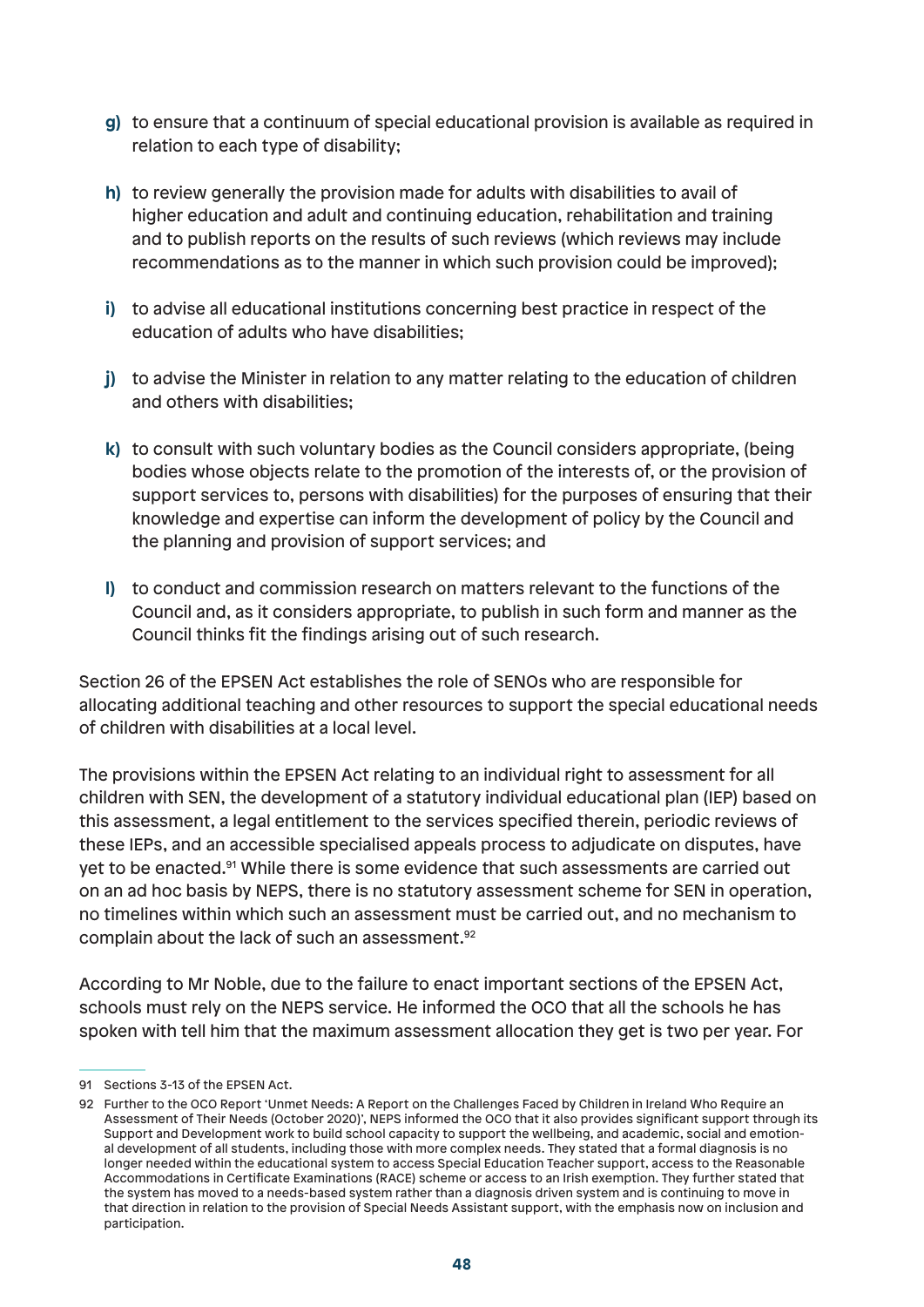this reason, he believes that the EPSEN Act requires a proper timetable and roadmap for implementation. According to AsIAm, NEPS is an unknown entity among parents because very few students are able to access their assessments.

It should be noted that NEPS informed the OCO that its psychologists are assigned to schools based on a weighting process which takes into account school size, DEIS status, gender mix, numbers of special classes and geographical spread, equating roughly to a 4,500:1 pupil to psychologist ratio. Depending on local school size and distribution, the number of schools an individual psychologist may be allocated can be within a range of 12 to 40.

According to Professor of Constitutional Law and Child Law at UCC, Conor O'Mahony, the spine of the EPSEN Act revolves around the provisions relating to the use of education plans, which are yet to take effect. He informed the OCO that the real strength of those provisions is the defined process, mechanisms, and timelines for the assessment, planning and provision of IEPs, and the appeals process, which would avoid High Court litigation. He stated that, without the EPSEN Act, one is left with a grey area in terms of the State's constitutional requirement. While significant supports, such as SETs and SNAs, are provided to schools, these additional supports are based on policy not law.

The authors of the IRIS Project 2015 similarly found that the failure to fully implement the EPSEN Act resulted in the inconsistent development and application of individual plans and in uneven policy development on establishing inclusive schooling, and called for the full implementation of the EPSEN Act as a matter of urgency.<sup>93</sup>

The EPSEN Act has also received criticism for failing to ensure that children are in a position to express their views independently and participate actively in the various stages of the education assessment and planning process in line with Article 12 of the CRC.<sup>94</sup>

The DE informed the OCO that since EPSEN was enacted, the Department's policy on supporting children with SEN has changed from a model that is diagnosis led to one which is driven by the needs of the child. On 20 December 2021, Minister Madigan announced the commencement of a full review of the EPSEN Act to begin in January 2022 with the establishment of a Steering Group and Advisory Group to oversee the process. It is envisaged the full review will be completed by early 2023.

# **4.5 Education (Admission to Schools) Act 2018**

The 2018 Act (amending the 1998 Act) requires schools to state explicitly that they will not discriminate in their admission of a student on the ground of disability and other protected grounds. When deciding on an application to the school or placing a student on a waiting list, a school cannot consider the student's academic ability, skills or aptitude

<sup>93</sup> NCSE Research Report no 19 'Project IRIS – Inclusive Research in Irish Schools' (2015) Rose, Shevlin, Winter and Raw at pages 2, 8 & 9

<sup>94</sup> Conor O'Mahony, 'Education, play and leisure' in Children's Rights Alliance and Law Centre for Children and Young People, Making Rights Real for Children: A Children's Rights Audit of Irish Law (Dublin, 2015) at page 138. See also 'Mind the Gap: Barriers to the realisation of the rights of children with disabilities in Ireland, OCO, NUIG' (March 2021) at page 41.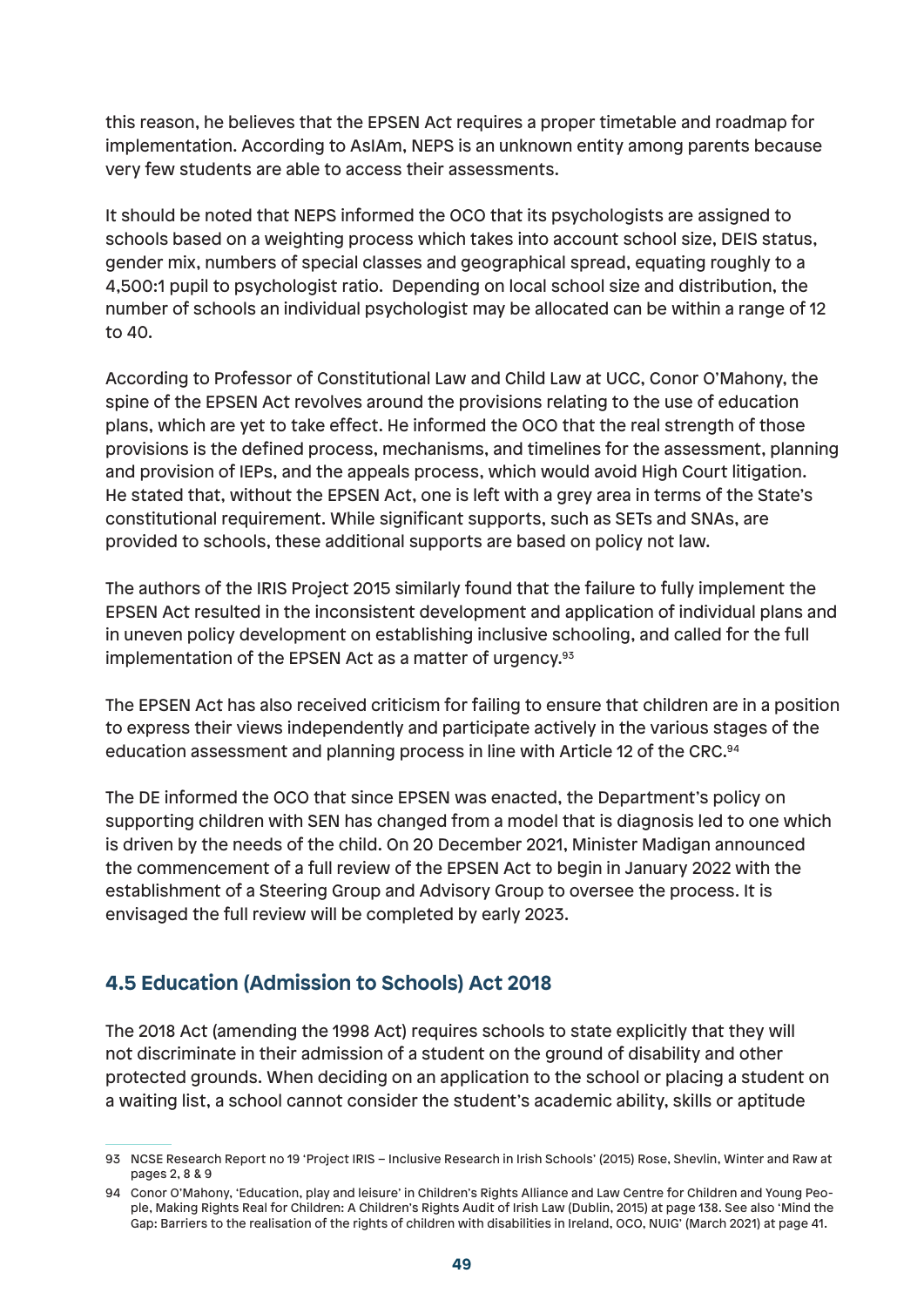other than in relation to admission to (a) a special school or (b) a special class and then only insofar as it is necessary to ascertain whether or not the student has the category of special educational need concerned.<sup>95</sup> While this provision was welcomed by parents and advocates alike, according to Involve Autism, parents have reported that they have been asked for reports prior to their child being offered a place in a mainstream setting on the basis that the school wishes to ensure that they will be able to meet the child's needs. According to Involve Autism, there also appears to be a lack of consistency in relation to admission policies for autism classes with some schools adding a further eligibility criteria that stipulates a child's level of cognition. The DE informed the OCO that should it be made aware of instances where the provisions of the 1998 Act are not being applied by schools, it will follow up with the school concerned.

The 2018 Act also provided for an 'annual admission notice' to be prepared each year in respect of the admission of students to the school for the incoming school year.<sup>96</sup> This provision effectively does away with historical school place waiting lists and is aimed at ensuring a selection process which is non-discriminatory and applied fairly in respect of all applicants. An unintended consequence of this shorter school enrolment cycle, however, is that the school may not be aware of the number and profile of children with SEN until a few months prior to the beginning of the school year. Significantly, schools may not be in a position to facilitate children who require additional supports within the school's existing special education teaching allocation, which is assigned on a minimum two year basis, and/ or may not be able to cater for children who have a recommendation for a special class on the basis that their existing class(es) are at capacity, or the special class(es) do not exist and require establishment. According to the Irish Primary Principal's Network (IIPN), it is simply too late to put the necessary resources in place when admissions applications are submitted the year before the child enters the school.

The DE has requested that it be noted that admission processes which run in October of the preceding year will allow for eight months for this work to be completed. It stated that the effective elimination of the use of historical waiting lists as a basis for allocation is grounded in the principle of creating a level playing pitch for those who change residence or are new to an area.

The 2018 Act also provides for an additional section to be inserted into the 1998 Act, enabling the Minister for Education to compel a school to make provision for the education of children with SEN, if a consultation between the NCSE, the school's board of management, and the school's patron, has not resulted in the school providing the places required. This is the s37A process mentioned previously in this report.<sup>97</sup>

Finally, under a provision of the 2018 Act, not yet commenced, the NCSE may, under certain circumstances specified in the Act, designate the school, which the child is to attend, and that school must admit the child upon being directed to do so.<sup>98</sup>

<sup>95</sup> Sections 61 and 62 of the 1998 Act as amended by s. 9 of the 2018 Act, commenced on 1st February 2020. Newly revised school admission polices under the commenced provisions of the 2018 Act prohibit the following as a consideration for the offer of a school place: interviews, a student's academic ability, skills or aptitude, a parent's occupation, financial status, academic ability, skills or aptitude, apart from stated exceptions.

<sup>96</sup> Section 63 of the 1998 Act as amended by s. 9 of the 2018 Act, commenced on 1st February 2020.

<sup>97</sup> Section 37A of the 1998 Act as amended by s. 8 of the 2018 Act, commenced on 3rd December 2018.

<sup>98</sup> Section 67(1) of the 1998 Act as amended by s. 9 of the 2018 Act.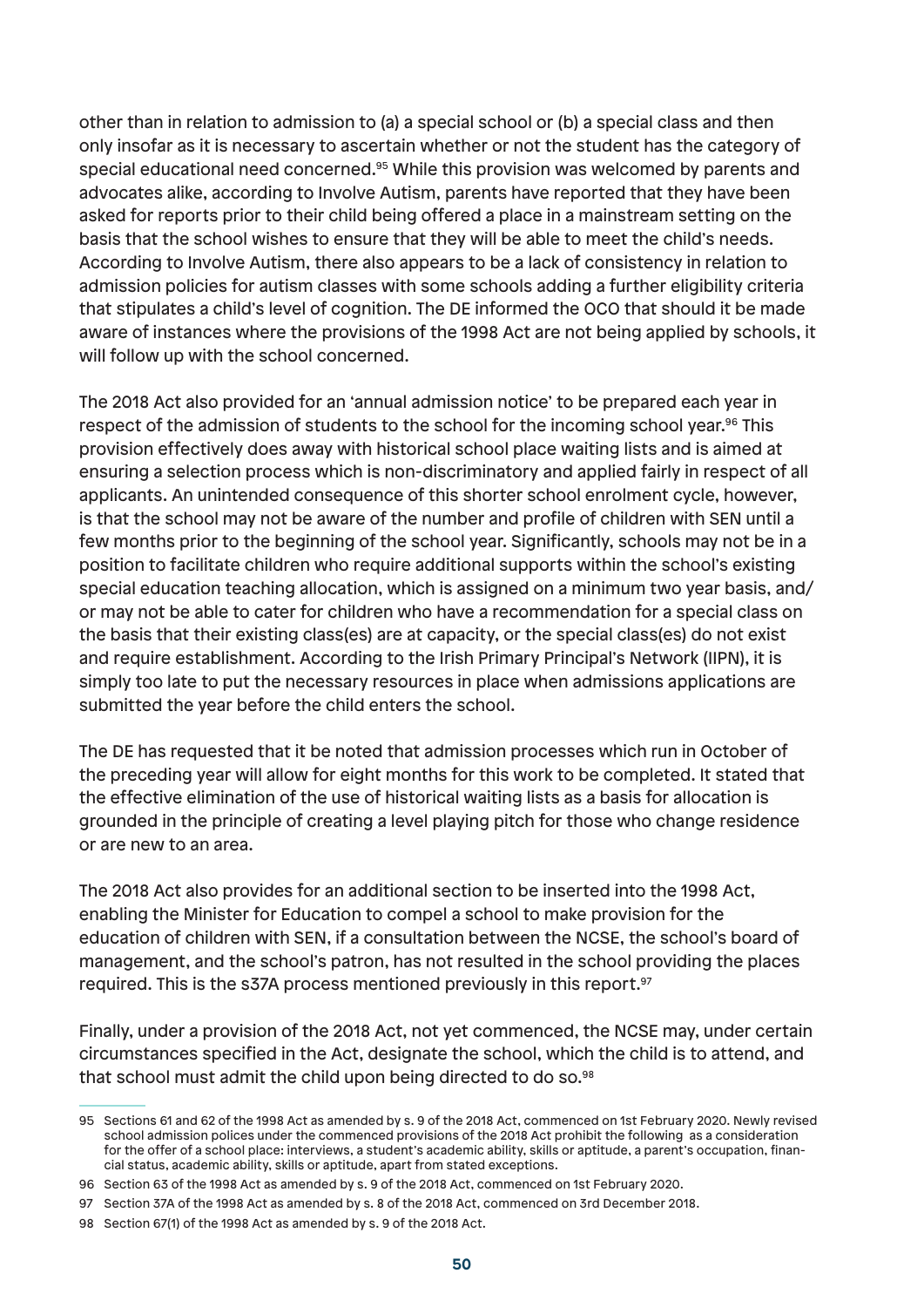According to Inclusion Ireland, SENOs need to be empowered to tell a school that they must accept a child. They suggest that if Tusla can require a school to take a child, then the NCSE should be empowered to do the same. Professor Conor O'Mahony noted to the OCO that this provision within the 2018 Act imposes duties on the school as opposed to placing obligations on the State. According to Professor O'Mahony, just because this provision would compel the school to admit a child, does not mean that the DE would be obliged to provide resources to the school. He stated that enacting the key provisions within the EPSEN Act would be preferrable, in that it would lead to education plans detailing what a child needs and would oblige the Minister to put those resources in place.

The DE informed the OCO that it is planning to begin work to commence the remaining sections of the 2018 Act (Section 67 to 70) during 2022. It stated that these sections are interrelated and will require consultation, the drafting of procedures, and the establishment of an appeals mechanism.

# **4.6 Education (Admissions to School) Bill 2020**

The Oireachtas Joint Committee on Education, Further and Higher Education, Research, Innovation and Science Report on Detailed Scrutiny of the Education (Admissions to School) Bill 2020 (March 2022)<sup>99</sup> made the following recommendations relevant to the admission of children with SEN to school:

- **1.** School Admissions Policies must ensure that they are not discriminatory to any student, whether due to ethnicity, place of birth, the presence or absence of special educational needs; being from same-sex or single parent families or the prior educational attainment of their family; 100
- **2.** The Department of Education should establish an Expert Steering Group to review School Admissions Policies to include Compilation and Disaggregation of Data on all School Admissions, Students with Special Educational Needs, Timeline of School Place Offers and Acceptance, Sibling Allocations and Shared Admissions Policies;<sup>101</sup>
- **3.** Equity of access for local children should be a priority in all Admissions Policies;
- **4.** The Department of Education should address the anomaly that fee-paying schools are not allowed to have Special or autism spectrum disorder classes, as a matter of urgent priority.

The DE has informed the OCO that it will consider all the recommendations of the Joint Committee's report.

<sup>99</sup> Available at https://www.oireachtas.ie/en/committees/33/education/documents/.

<sup>100</sup> Emphasis added.

<sup>101</sup> Emphasis added.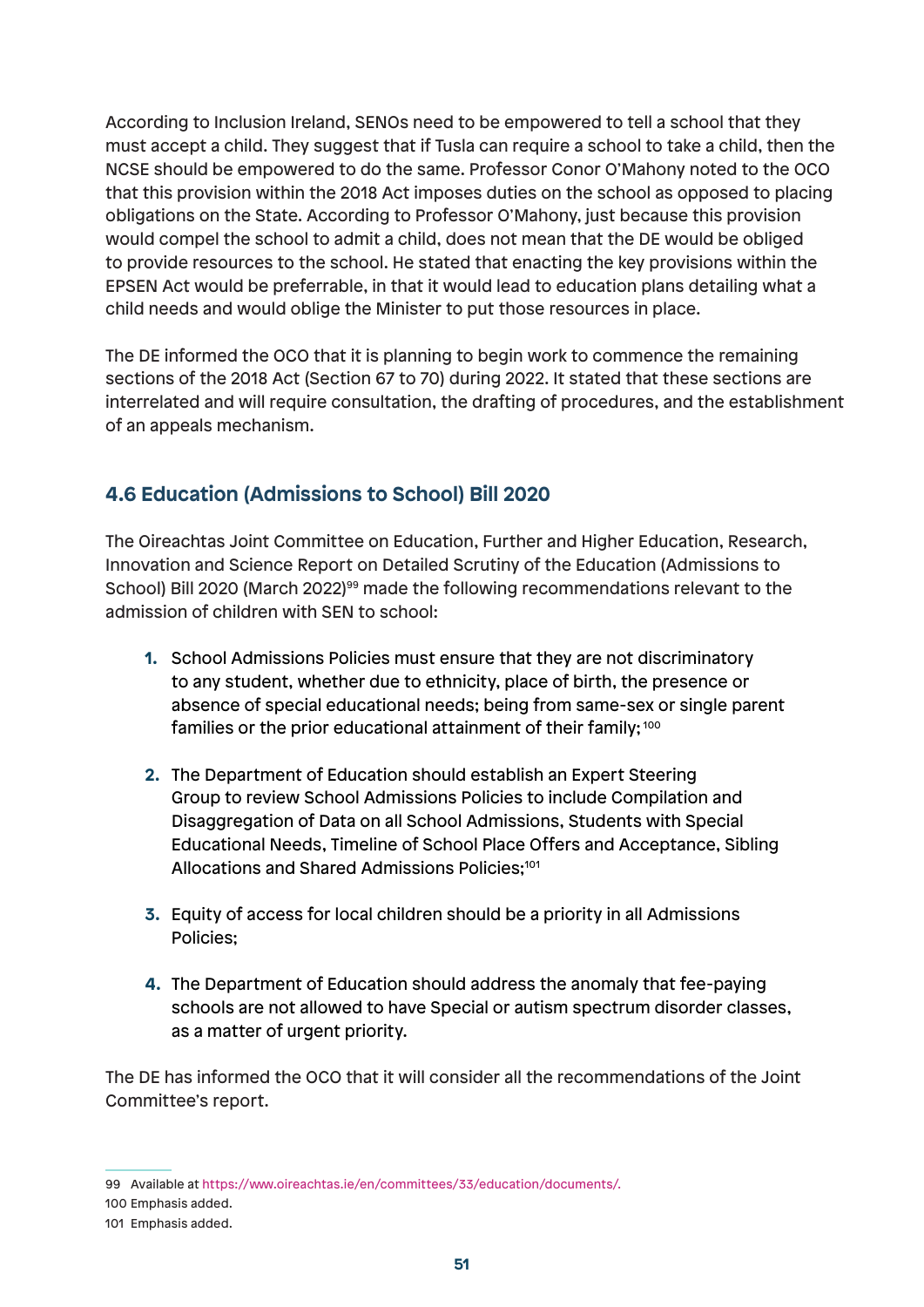With respect to recommendation 6 of that report, there now exists a 'Memorandum of Understanding between the Department of Education and Spiritan Education Trust in relation to supporting special educational needs provision, March 2022' (MOU).<sup>102</sup> The Spiritan Order are patrons of Blackrock College, Holy Family Community School, St Mary's College and Junior School, St Michael's College and Junior School, Templeogue College, and Willow Park Junior and Senior Schools in South Dublin.<sup>103</sup>

According to the press release, the Spiritan Education Trust has entered into an agreement with the DE in relation to the use of its existing school sites and other lands to support the provision of school places for children and young people with special educational needs, making land available on its school campuses to provide special schools and special classes as required. The initial focus will be on maximising the opportunities for facilitating SEN provision at the Templeogue College campus as part of an overall modernisation/ development of the campus. This will include a four-classroom base for students with SEN at the college.104 The MOU states that 'While it is noted that many of its schools are in the fee-charging sector, it will develop its access programmes to support and avoid school fee costs for any students in the special classes or special schools or who can subsequently progress to mainstream provision in its schools. These students will attract the same level of support in terms of capitation, teaching resources, and associated supports as students in the non-fee-paying sector'.105

<sup>102</sup> Available at https://www.gov.ie/en/publication/6da0b-memorandum-of-understanding-between-the-department-of-education-and-spiritan-education-trust-in-relation-to-supporting-special-educational-needs-provision/.

<sup>103</sup> See further https://www.spiritaneducation.ie/about-us/school-network/.

<sup>104</sup> Available at https://www.gov.ie/en/press-release/1895f-ministers-foley-and-madigan-announce-the-establishmentof-a-new-special-school-in-cork-and-provide-an-update-on-the-expansion-of-existing-special-class-and-specialschool-capacity-in-cork-and-dublin-to-meet-the-needs-of-children-and-young-people-with-special-educationalneeds/.

<sup>105 &#</sup>x27;Memorandum of Understanding between the Department of Education and Spiritan Education Trust in relation to supporting special educational needs provision' at page 1.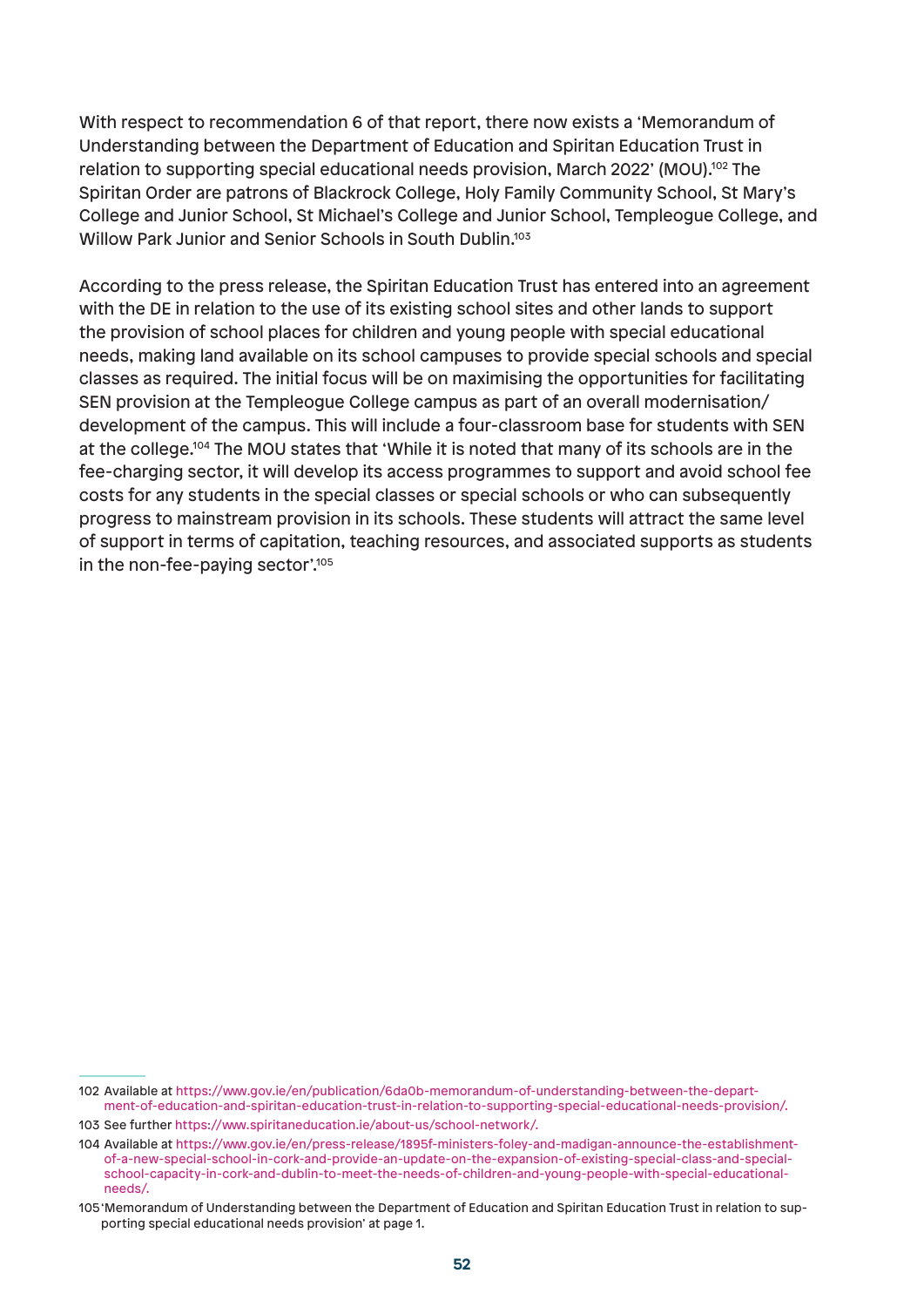# **Section 5 A Child Rights-Based Approach**

The OCO considers the forward planning of school places for children with SEN to be a children's rights issue. Any failure to include children with SEN within the mainstream academic and social development programmes for any reason other than to facilitate their effective education constitutes discrimination.

### **5.1 Relevant Children's Rights Standards**

Ireland is a dualist state. Individuals may only plead human rights, which have been incorporated into Irish law before the national courts, i.e. rights protected under the Irish Constitution, the European Convention of Human Rights Act 2003 (2003 Act), and the European Union Charter of Fundamental Rights (EU Charter), where European Union (EU) law is applicable.106

Where an international human rights treaty has been ratified, but has not been incorporated into Irish law, the State is still bound by these standards in international law. Furthermore, national courts have attached a form of persuasive authority to these human rights instruments.107

#### **European Union Charter of Fundamental Rights**

The rights of the child, and the right to education, are further enshrined in the EU Charter. The provisions of the EU Charter are addressed to the Irish State when it is implementing EU law.108

#### **European Convention on Human Rights Act 2003**

Ireland ratified the European Convention on Human Rights (ECHR), a Council of Europe treaty which guarantees fundamental civil and political rights, in 1953. It was incorporated into Irish law by the 2003 Act. Section 4 of the 2003 Act requires all organs of the State to conduct their activities in a manner that is compatible with Ireland's ECHR obligations.

Article 2 of the ECHR prescribes the right to education, stating that 'No person shall be denied the right to education. In the exercise of any functions which it assumes in relation to education and to teaching, the State shall respect the right of parents to ensure such education and teaching in conformity with their own religious and philosophical convictions'.

In addition, the European Court of Human Rights has developed a practice of interpreting and applying substantive Convention rights in light of the children's rights principles

<sup>106</sup> Article 29.6 of the Irish Constitution provides that 'no international agreement shall be part of the domestic law of the State save as may be provided by the Oireachtas'.

<sup>107</sup> Ratification attracts the rule of international law that State Party obligations must be performed in good faith in respect of the State Party's entire territory under Articles 26 and 29 of the Vienna Convention on the Law of Treaties 1969. 108 Articles 14 & 24 of the EU Charter of Fundamental Rights.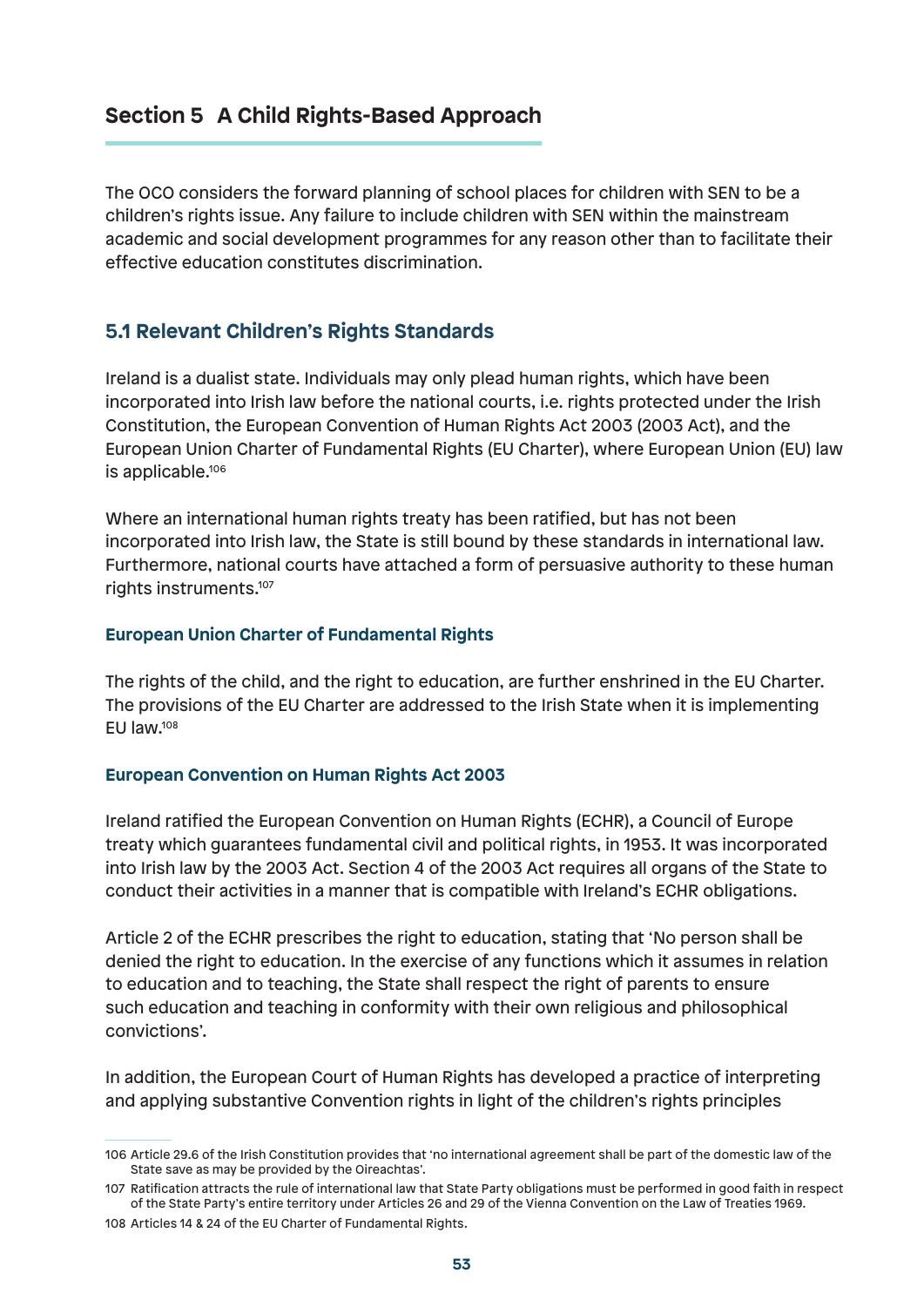contained in the CRC. In particular, much of the Court's case-law establishes the importance of the 'best interests principle'.109

#### **United Nations Convention on the Rights of the Child**

The principal international children's rights instrument is the CRC, which was adopted by the General Assembly of the United Nations (UN) in 1989. It is widely considered to be the gold standard for a child rights-based approach. The CRC is a comprehensive document which recognises children as autonomous rights holders and sets out the obligations of the State as a duty bearer.

Although the CRC has not been incorporated into Irish law, Ireland ratified the CRC in 1992 and is subject to the treaty monitoring procedure.

Ireland became one of the first States to ratify the 3rd Optional Protocol to the CRC on a Communications Procedure in September 2014. This mechanism was designed to allow children and their representatives to bring complaints to the UN Committee on the Rights of the Child (CRC Committee) in respect of alleged violations of their rights under the CRC and its Optional Protocols.

With respect to the rights of children with disabilities, the CRC Committee's Concluding observations on the combined third and fourth periodic reports of Ireland<sup>110</sup> stated that:

'48. In the light of its general comment No. 9 (2006) on the rights of children with disabilities, the Committee recommends that the State party:

**a)** Adopt a human rights-based approach to disability and establish a comprehensive strategy for the inclusion of children with disabilities'<sup>111</sup>

In its List of Issues prior to submission of the combined fifth and sixth reports of Ireland, published on 18 November 2020, the CRC Committee requested that the Irish government provide an update on measures taken to:

'Ensure that all children with disabilities have access to and benefit from early childhood education, early development programmes and inclusive education.'112 The CRC Committee also requested disaggregated data on children with disabilities who attend regular schools and separate schools.<sup>113</sup>

<sup>109</sup> U. Kilkelly, 'The Best of Both Worlds for Children's Rights? Interpreting the European Convention on Human Rights in Light of the UN Convention on the Rights of the Child' (2001) 23(2) Human Rights Quarterly 308 at page 324.

<sup>110</sup> Committee on the Rights of the Child, Concluding Observations on the Combined Third and Fourth Periodic Reports of Ireland (CRC/C/IRL/CO/3-4).

<sup>111</sup> Ibid at page 10.

<sup>112</sup> List of Issues prior to submission of the combined fifth and sixth reports of Ireland, 18 November 2020, CRC Committee at page 61.

<sup>113</sup> List of Issues prior to submission of the combined fifth and sixth reports of Ireland, 18 November 2020, CRC Committee at page 67.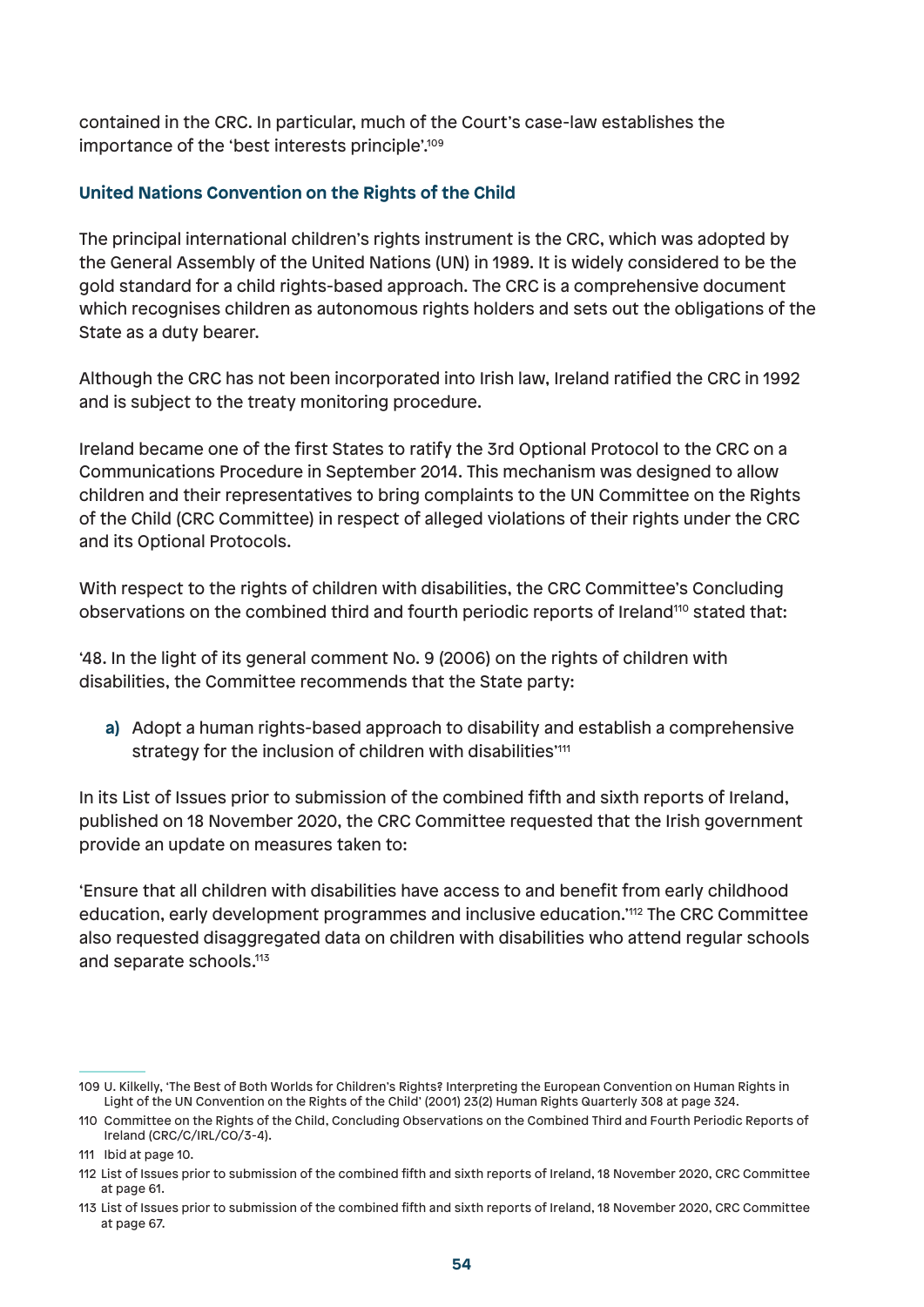In the combined fifth and sixth periodic reports submitted by Ireland pursuant to Article 44 of the CRC in February 2022, the State failed to address the matter of inclusive education, focussing instead on early childhood and pre-school initiatives. With respect to the issue of disaggregated data on children with disabilities, the State made the following reply: 'The HSE is rolling out new Children's Disability Network Teams, whose management information systems will feed data into the HRB database.' It did not address the CRC Committee's request for school data directly.114

On the 21st March 2022, the CRC Committee and the Committee on the Rights of Persons with Disabilities (CRPD Committee) published a Joint Statement on the Rights of Children with Disabilities, reiterating the right to inclusive education:

Right to inclusive education

9. The Committees emphasize that high-quality inclusive education requires the education of all children on equal terms in the same general education system, adapting the educational system to the diverse educational requirements, abilities, potentials and preferences of each child. The Committees also reaffirm that the right to quality inclusive education is not compatible with sustaining two systems of education: a mainstream education system and a special/segregated education system. Early intervention, accessible learning environments and individual support must be provided in all phases of education process for ensuring the inclusive education. The Committees strongly call on States parties to guarantee that all children with disabilities can realize their right to education on the basis of equal opportunities, without discrimination, including the denial of reasonable accommodation.'115

#### **The UNESCO Salamanca Statement**

In June 1994 Ireland was among the 92 governments and 25 international organisations that formed the World Conference on Special Needs Education, held in Salamanca, Spain. A new manifesto was agreed endorsing the approach of inclusive schooling and supporting the development of special needs education as an integral part of all education programmes. In addition, the Conference adopted a new Framework for Action, the guiding principle of which is that schools should accommodate 'all children, regardless of their physical, intellectual, social, emotional, linguistic or other conditions'. According to the Framework, educational policies at all levels, from the national to the local, should stipulate that disabled children attend the neighbourhood school, that is, the school that would be attended if the child not have a disability. A change in social perspective was considered imperative.<sup>116</sup>

<sup>114</sup> The combined fifth and sixth periodic reports submitted by Ireland pursuant to Article 44 of the CRC, 2022, pages 11 & 35

<sup>115</sup> Joint Statement on the Rights of Children with Disabilities, available at https://www.ohchr.org/en/treaty-bodies/crpd/ statements-declarations-and-observations

<sup>116</sup> The Salamanca Statement and Framework for Action on Special Needs Education available at https://unesdoc.unesco. org/ark:/48223/pf0000098427.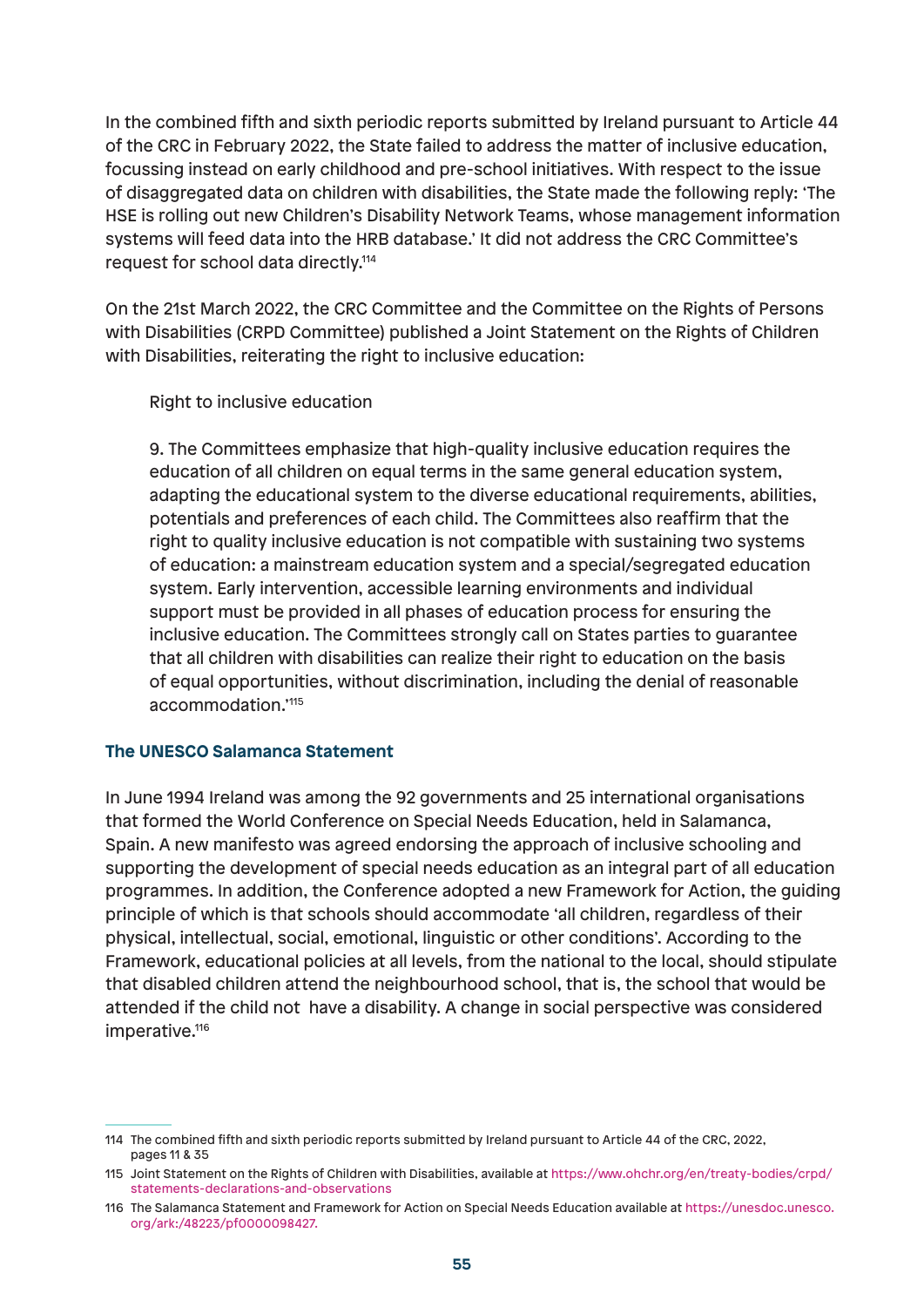#### **United Nations Convention on the Rights of Persons with Disabilities**

The CRPD was adopted by the General Assembly of the UN in 2006. The purpose of the Convention is to promote, protect and ensure the full and equal enjoyment of all human rights and fundamental freedoms by all persons with disabilities.

Article 7 of the CRPD concerns the rights of children with disabilities. It states that:

- **1.** States Parties shall take all necessary measures to ensure the full enjoyment by children with disabilities of all human rights and fundamental freedoms on an equal basis with other children.
- **2.** In all actions concerning children with disabilities, the best interests of the child shall be a primary consideration.
- **3.** States Parties shall ensure that children with disabilities have the right to express their views freely on all matters affecting them, their views being given due weight in accordance with their age and maturity, on an equal basis with other children, and to be provided with disability and ageappropriate assistance to realize that right.'

Article 24(2) of the CRPD states that State Parties shall ensure that:

- **a)** Persons with disabilities are not excluded from the general education system on the basis of disability, and that children with disabilities are not excluded from free and compulsory primary education, or from secondary education, on the basis of disability;
- **b)** Persons with disabilities can access an inclusive, quality and free primary education and secondary education on an equal basis with others in the communities in which they live;
- **c)** Reasonable accommodation of the individual's requirements is provided;
- **d)** Persons with disabilities receive the support required, within the general education system, to facilitate their effective education; and
- **e)** Effective individualized support measures are provided in environments that maximize academic and social development, consistent with the goal of full inclusion.'<sup>117</sup>
- **f)** The CRPD Committee's General Comment No 4 (2016) expands upon State Parties duties under Article 24: Right to inclusive education.

<sup>117</sup> See further https://www.un.org/development/desa/disabilities/convention-on-the-rights-of-persons-with-disabilities/ article-24-education.html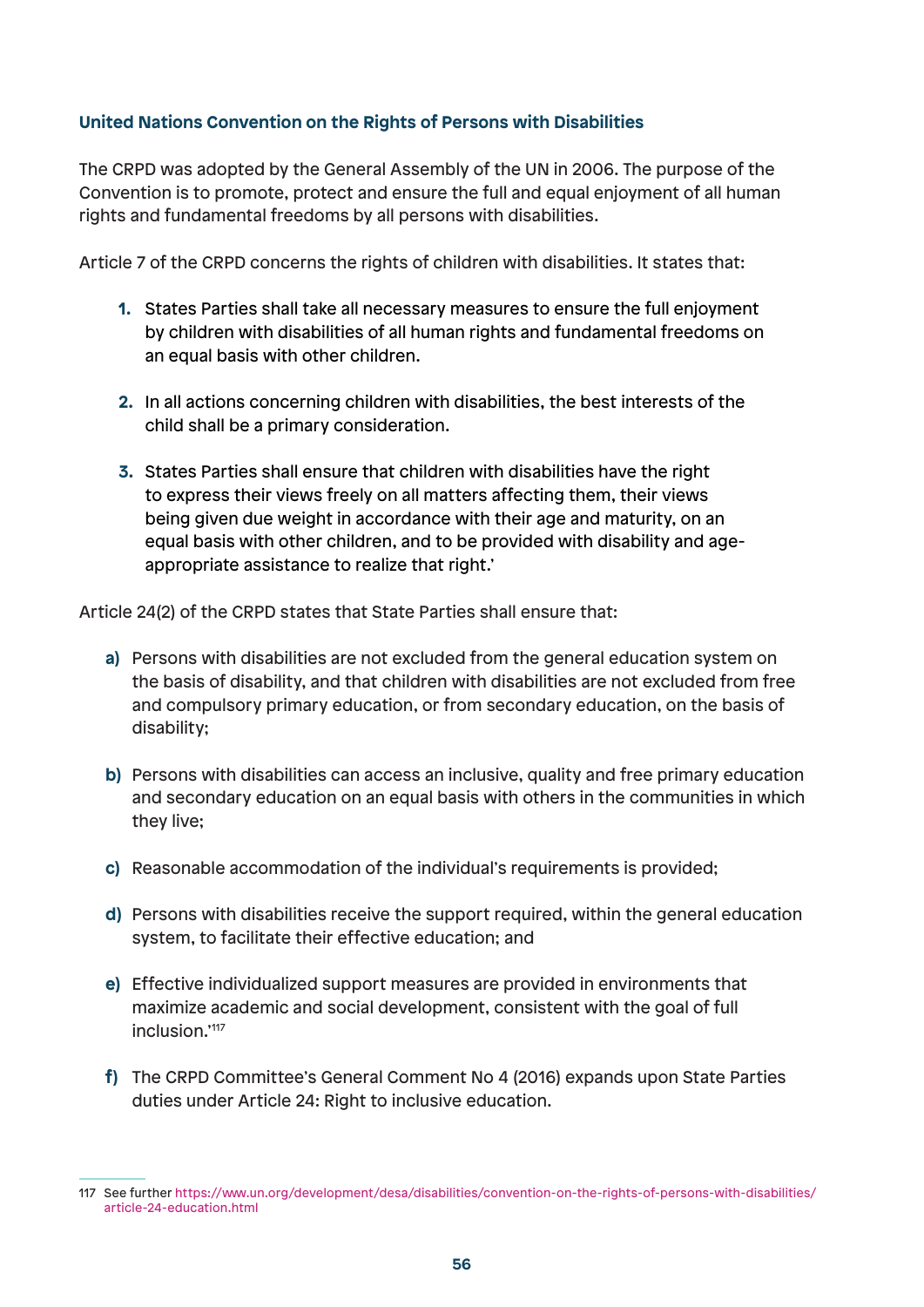#### Paragraph 10 states that:

Inclusive education is to be understood as:

- **a)** A fundamental human right of all learners. Notably, education is the right of the individual learner, and not, in the case of children, the right of a parent or caregiver. Parental responsibilities in this regard are subordinate to the rights of the child.
- **b)** A principle that values the well-being of all students, respects their inherent dignity and autonomy, acknowledges individual requirements and ability to effectively be included in and contribute to society.
- **c)** A means of realizing other human rights. It is the primary means by which persons with disabilities can lift themselves out of poverty, obtain the means to participate fully in their communities, and be safeguarded from exploitation. It is also the primary means through which to achieve inclusive societies.
- **d)** The result of a process of continuing and pro-active commitment to eliminate barriers impeding the right to education, together with changes to culture, policy and practice of regular schools to accommodate and effectively include all students.'

#### Paragraph 11 states that:

'The Committee highlights the importance of recognising the differences between exclusion, segregation, integration and inclusion. Exclusion occurs when students are directly or indirectly prevented from or denied access to education in any form. Segregation occurs when the education of students with disabilities is provided in separate environments designed or used to respond to a particular or various impairments, in isolation from students without disabilities. Integration is a process of placing persons with disabilities in existing mainstream educational institutions, as long as the former can adjust to the standardized requirements of such institutions. Inclusion involves a process of systemic reform embodying changes and modifications in content, teaching methods, approaches, structures and strategies in education to overcome barriers with a vision serving to provide all students of the relevant age range with an equitable and participatory learning experience and environment that best corresponds to their requirements and preferences. Placing students with disabilities within mainstream classes without accompanying structural changes to, for example, organisation, curriculum and teaching and learning strategies, does not constitute inclusion. Furthermore, integration does not automatically guarantee the transition from segregation to inclusion.'

#### Paragraph 12 states that:

The core features of inclusive education are:

**a) Whole systems approach:** education ministries must ensure that all resources are invested toward advancing inclusive education, and toward introducing and embedding the necessary changes in institutional culture, policies and practices.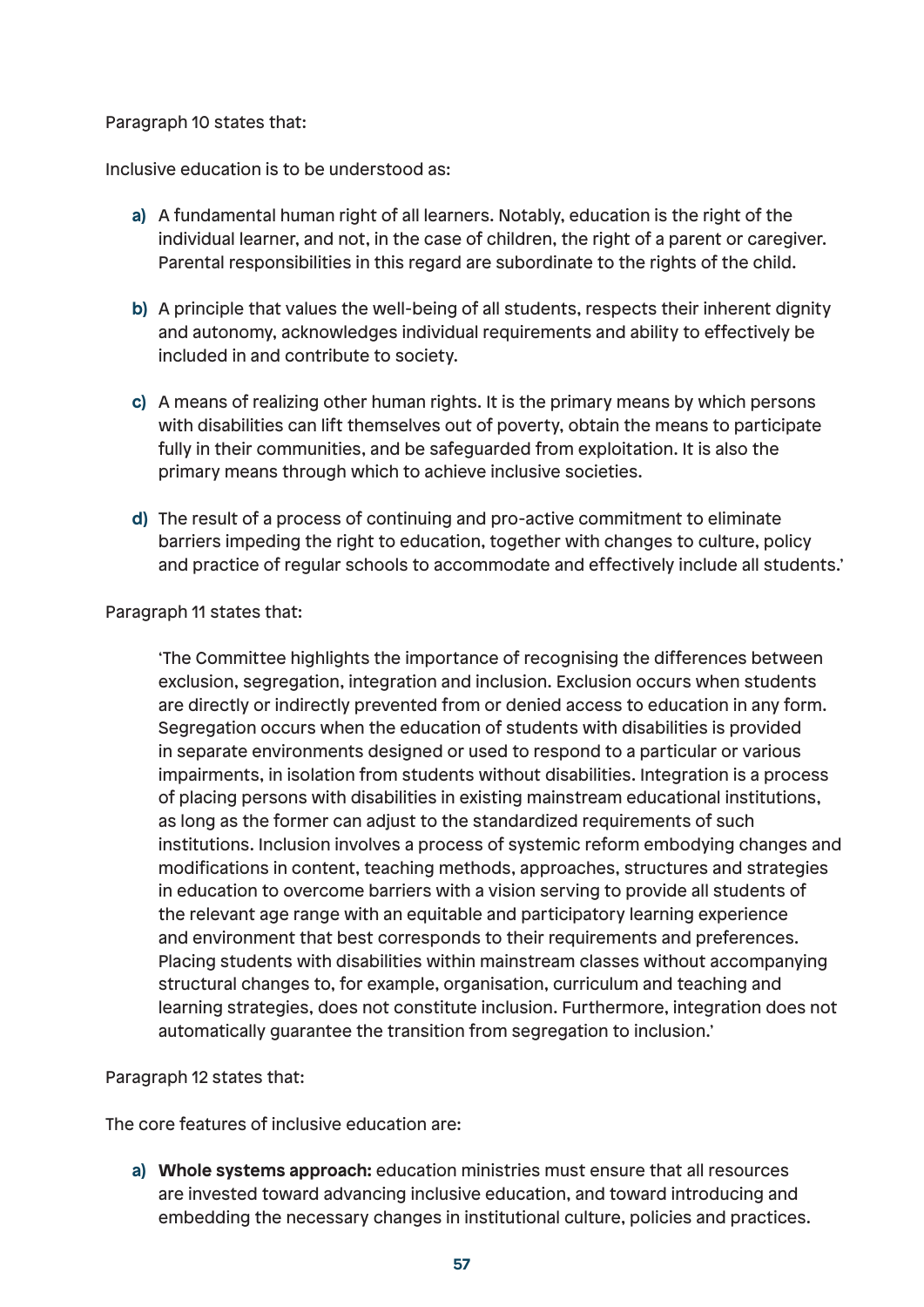- **b) Whole educational environment:** the committed leadership of educational institutions is essential to introduce and embed the culture, policies and practices to achieve inclusive education at all levels: classroom teaching and relationships, board meetings, teacher supervision, counselling services and medical care, school trips, budgetary allocations and any interface with parents of learners with and without disability when applicable, the local community or wider public.
- **c) Whole person approach:** recognition is given to the capacity of every person to learn, and high expectations are established for all learners, including learners with disabilities. Inclusive education offers flexible curricula, teaching and learning methods adapted to different strengths, requirements and learning styles. This approach implies the provision of support and reasonable accommodation and early intervention so that they are able to fulfil their potential. The focus is on learners' capacities and aspirations rather than content when planning teaching activities. It commits to ending segregation within educational settings by ensuring inclusive classroom teaching in accessible learning environments with appropriate supports. The education system must provide a personalized educational response, rather than expecting the student to fit the system.
- **d) Supported teachers:** All teachers and other staff receive education and training giving them the core values and competencies to accommodate inclusive learning environments, which include teachers with disabilities. The inclusive culture provides an accessible and supportive environment which encourages working through collaboration, interaction and problem-solving.
- **e) Respect for and value of diversity:** All members of the learning community are welcomed equally, with respect for diversity according to, inter alia, disability, race, colour, sex, language, linguistic culture, religion, political or other opinion, national, ethnic, indigenous, or social origin, property, birth, age, or other status. All students must feel valued, respected, included, and listened to. Effective measures to prevent abuse and bullying are in place. Inclusion takes an individual approach to students.
- **f) Learning-friendly environment:** Inclusive learning environments must create an accessible environment where everyone feels safe, supported, stimulated and able to express themselves, with a strong emphasis on involving students themselves in building a positive school community. Recognition is afforded to the peer group in learning, building positive relationships, friendships and acceptance.
- **g) Effective transitions:** Learners with disabilities receive the support to ensure the effective transition from learning at school to vocational and tertiary education, and finally to work. Learners' capacities and confidence are developed and learners receive reasonable accommodation and equality regarding assessment and examination procedures, and certification of their capacities and attainments on an equal basis with others.
- **h) Recognition of partnerships:** Teacher associations, student associations and federations and OPDs, school boards, parent-teacher associations, and other functioning school support groups, both formal and informal, are all encouraged to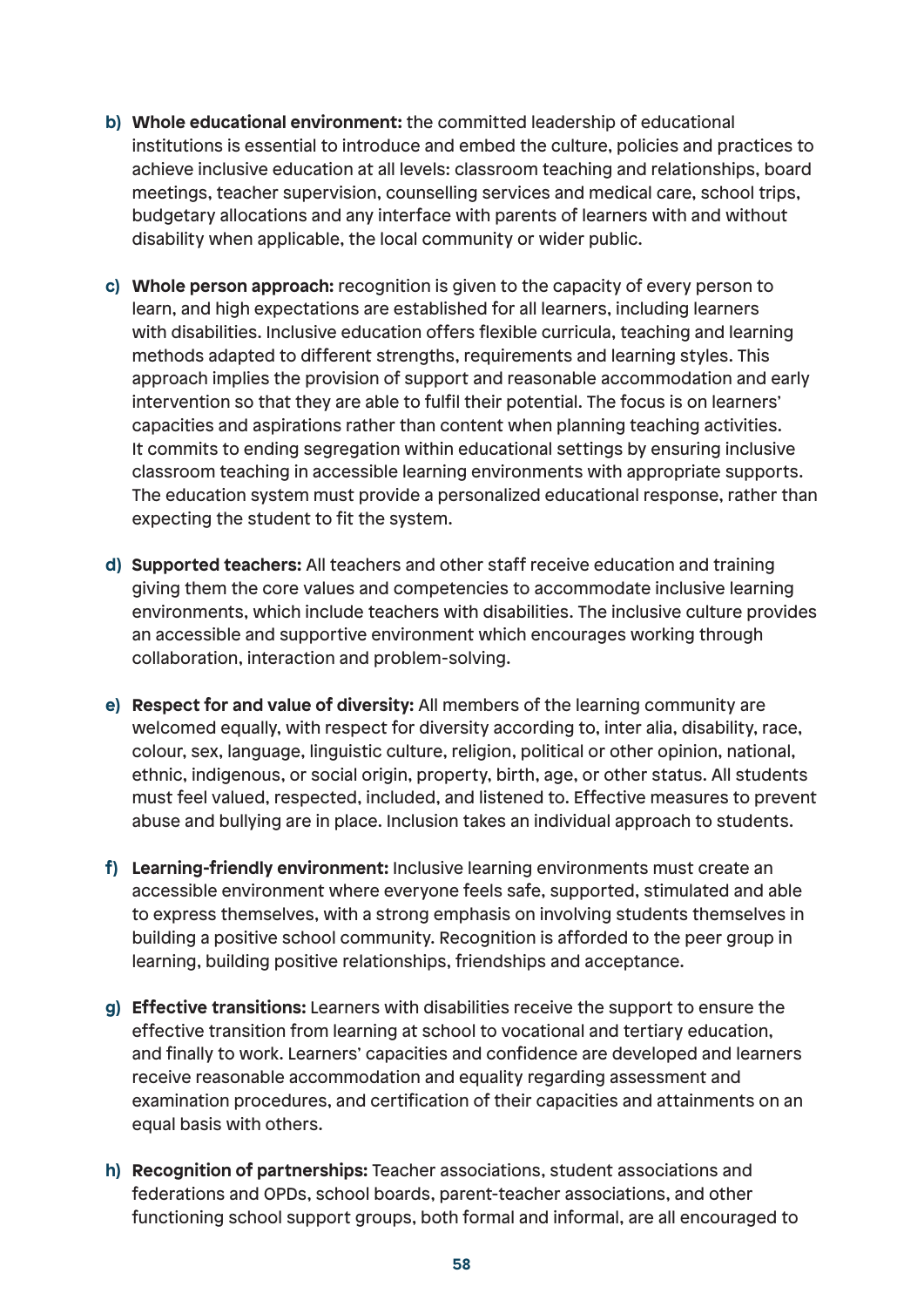increase their understanding and knowledge of disability. Involvement of parents/ caregivers and the community must be viewed as assets with resources and strengths to contribute. The relationship between the learning environment and the wider community must be recognized as a route towards inclusive societies.

**i) Monitoring:** As a continuing process, inclusive education must be monitored and evaluated on a regular basis to ensure that segregation or integration is not happening either formally or informally. Monitoring, according to article 33, should involve persons with disabilities, including children and persons with intensive support requirements, through OPDs, as well as parents or caregivers of children with disabilities where appropriate. Disability-inclusive indicators must be developed and used consistent with the 2030 Agenda for Sustainable Development.'

According to paragraph 30, 'the denial of reasonable accommodation constitutes discrimination and the duty to provide reasonable accommodation is immediately applicable and not subject to progressive realization. States parties must ensure that independent systems are in place to monitor the appropriateness and effectiveness of accommodations, and provide safe, timely, and accessible mechanisms for redress when students with disabilities, and if relevant, their families, consider that they have not been adequately provided or have experienced discrimination. Measures to protect victims of discrimination against victimization during the redress process are essential.'

In addition, according to paragraph 33, 'any support measures provided must be compliant with the goal of inclusion. Accordingly, they must be designed to strengthen opportunities for students with disabilities to participate in the classroom and in out-of-school activities alongside their peers, rather than marginalise them.

Finally, according to paragraph 61, 'a comprehensive and co-ordinated legislative and policy framework for inclusive education must be introduced, together with a clear and adequate time frame for implementation and sanctions for violations. It must address issues of flexibility, diversity and equality in all educational institutions for all learners, and identify responsibilities at all levels of government.'

Ireland ratified the CRPD in 2018, affirming its commitment to protect the rights of persons with disabilities. Ireland's initial State party report to the CRPD Committee was published in November 2021. With respect to Article 24 and the right to inclusive education, the report states that:

**295.** The Government continues significant investment in the area of special education support and is committed to helping every child, particularly those with SEN, to fulfil their potential. In 2021, approximately €2 billion will be invested in SEN support, an increase of over 50% since 2011.

**296.** Some EPSEN provisions remain to be implemented and the Government has committed to consulting with stakeholders on how best to progress aspects of EPSEN on a non-statutory basis. Consultations with education partners and stakeholders took place on the development of a new model for allocating special education teachers, prior to its introduction in 2017. Further consultations took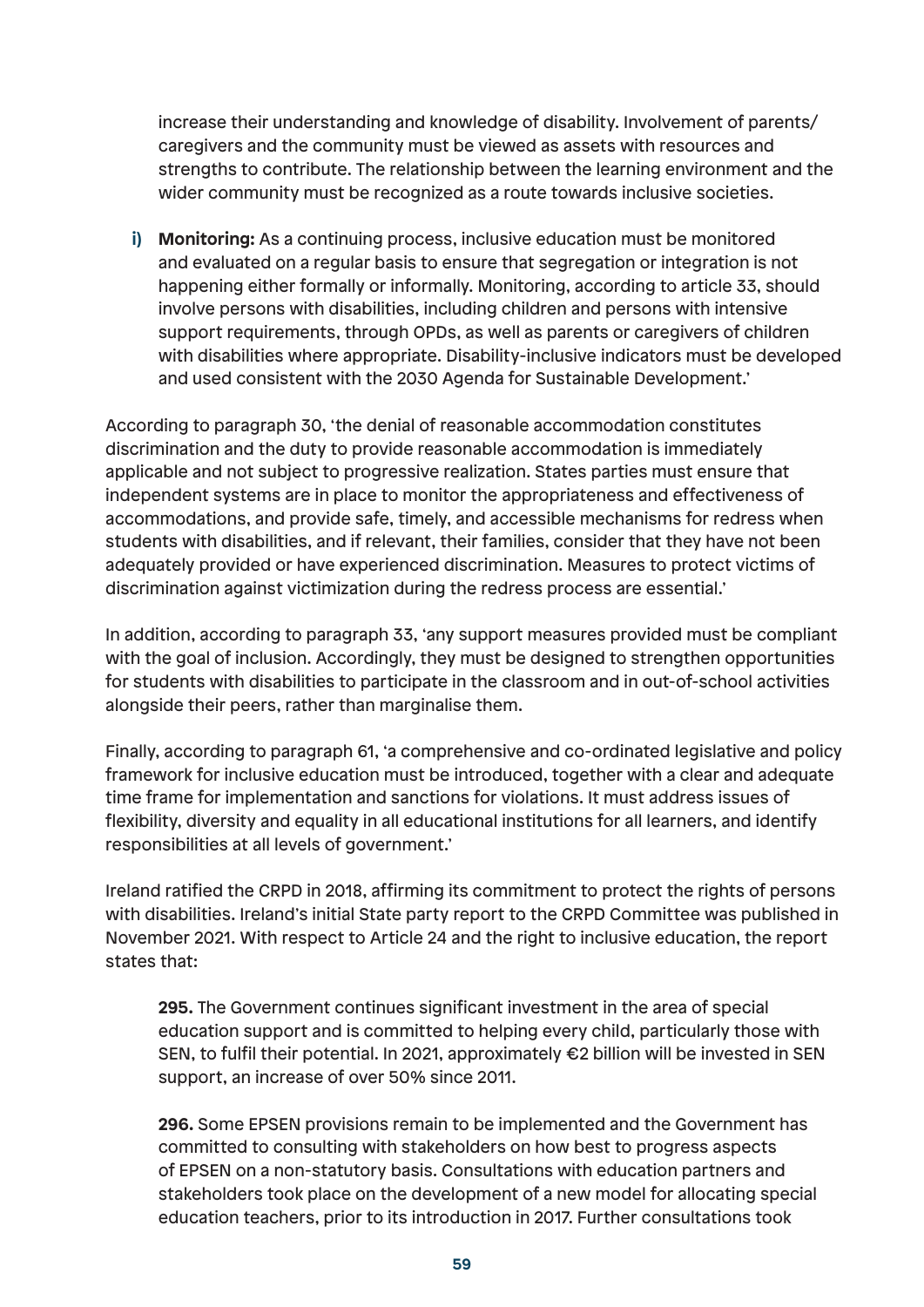place with education partners and stakeholders on a comprehensive review by the NCSE of the SNA scheme and will continue in relation to the implementation of recommendations in the resulting report. The NCSE has published policy advice papers on how aspects of EPSEN could be introduced initially on a non-statutory basis.

**297.** People with disabilities in Ireland finish school earlier than people without a disability and have lower levels of educational attainment, though this gap is closing. A comparison of Census data in 2011 and 2016 shows that the gap had narrowed by over 3% and that there was an increase in the number of people with disabilities who have higher qualifications.

**298.** For the 2018/19 school year, 8,224 pupils, (approximately 0.88% of the pupil population) attended special schools, while 8,384, or 0.9% of pupils, attended special classes in mainstream schools. The remaining pupils with SEN attended mainstream classes with additional support.

**299.** Mainstream schools now have discretion to provide additional teaching support to pupils who require it from within their overall allocation for special education teaching support, based on the identified learning needs of pupils. A formal diagnosis of a disability or SEN is not required. It is estimated that 18% of the mainstream pupil population, or 167,518 pupils, received some form of additional teaching support.

**300.** In 2019, within the Further Education and Training (FET) sector, 13,098 students self-reported as having a disability.

**301.** In higher education, the National Plan for Equity of Access to Higher Education 2015-2021 set targets for increasing the numbers of people with disabilities participating in higher education. A 2018 Progress Review of this Plan found that the target of 8% (i.e., that 8% of new entrants to higher education would be students with disabilities) had been exceeded and the overall participation rate stood at 10.5%. The Review data were from 2017 and showed that targets had been surpassed in respect of two of the three categories of disability. There was a 71% increase in participation by students with physical or mobility disabilities; participation rates by deaf students or those hard of hearing had increased by 46%; and participation by students who are blind or have a vision impairment had increased by 24%. 104 In 2019/2020, 12.2% of new entrants were students with disabilities. A new National Access Plan to cover the period 2022-2026 is now in development.'

With respect to school access, the report states as follows:

**314.** The NCSE supports schools and parents through its network of Special Educational Needs Organisers (SENO). A SENO can advise schools and parents on the facilities, services, and resources available to assist children with SEN.

**315.** Pupils with SEN can be supported in school by Special Needs Assistants (SNAs). SNAs play an important role in assisting teachers to support students with SEN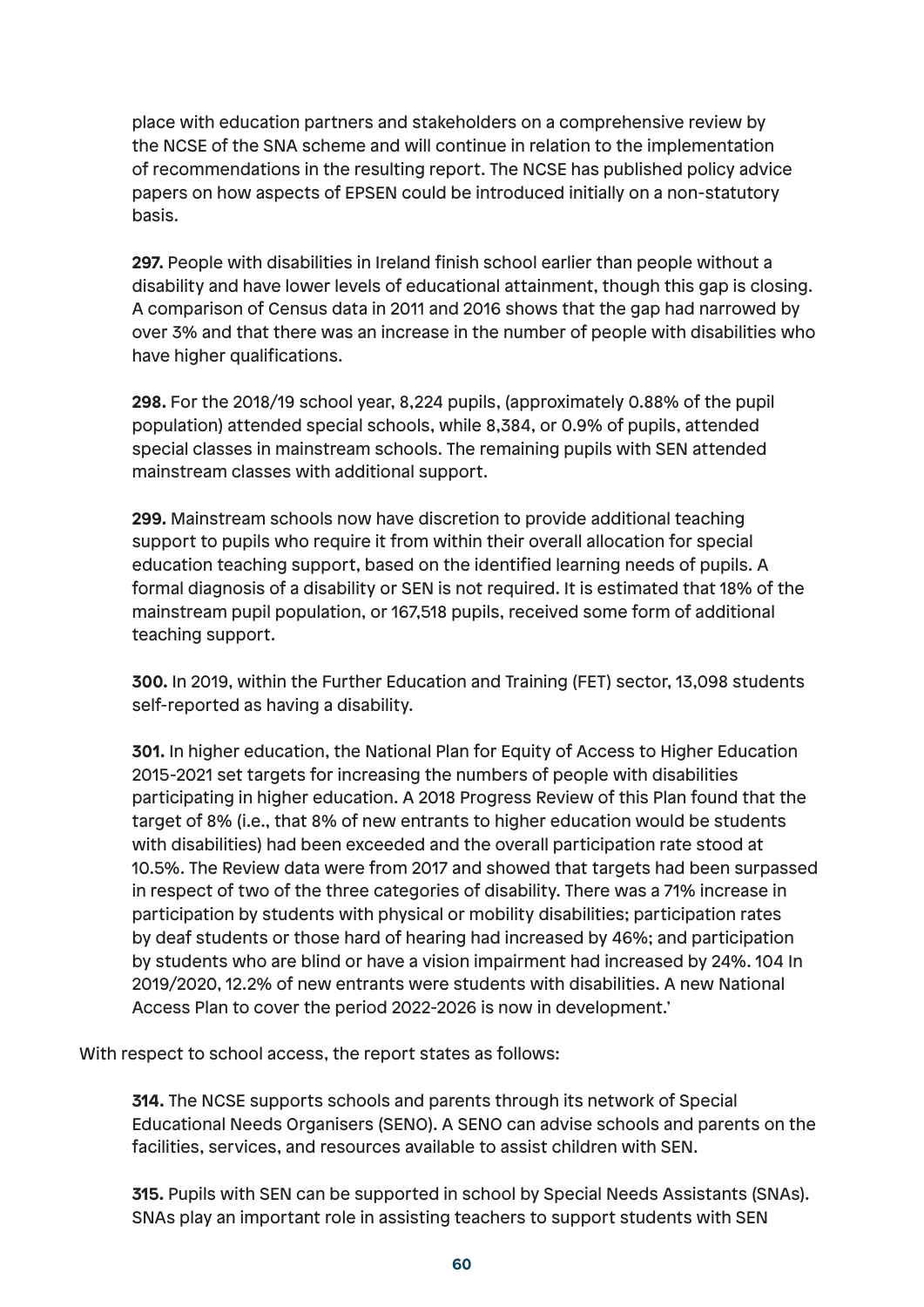who have additional care needs. SNAs usually support a number of students with additional care needs in the school. There were over 16,000 SNAs supporting over 39,000 pupils in the 2019 school year. This is increasing to 18,014 in 2021, an increase of 70% since 2011. The need for SNA training was identified by the NCSE in its recent review of the SNA scheme. A new National Training Programme for SNAs will begin in 2021, with 3,500 places available over the next four years.

**316.** Schools are required to put in place Personal Pupil Plans for all pupils availing of SNA support. The plan must focus on the pro-active development of student's independence skills and outline the programmes and strategies that are being used to meet the child's needs.

**317.** The National Educational Psychological Service (NEPS) supports the wellbeing, academic, social, and emotional development of children in primary and postprimary schools through the provision of school-based psychological services, with particular regard to students with SEN.

**318.** NEPS has developed a Continuum of Support model to support the development of inclusive school environments for children with SEN. This model recognises that individual special educational needs may occur anywhere along a continuum, and that the level of intervention and support provided in school should match those needs and their changing nature over time. Guidelines have been issued to assist teachers to identify needs and to develop and evaluate interventions to meet them.

**319.** Children with more severe levels of disability may require placement in a special school or special class attached to a mainstream primary school. Each such facility operates at a specially reduced pupil teacher ratio. In the 2019/20 school year, there were 1,621 special classes in mainstream school supporting approximately 8,500 pupils. There are 124 special schools, with 1% of children with SEN enrolled in those schools.

**320.** The Education (Admission to Schools) Act 2018 provides powers to compel a school to designate a school place for a pupil with SEN, where the NCSE has identified a need for such provision.

**321.** A new School Inclusion Model (SIM) pilot programme was introduced to provide the right support at the right time, by personnel with relevant qualifications and skills. It includes teaching and care supports, speech and language and occupational therapies, nursing for children with the most complex needs, training for SNAs, and behavioural and psychological support.

**322.** Budget 2021 provided for an additional 990 SNAs to support frontloading of SNAs into schools - a key feature of the SIM - as well as new special classes and new places in special schools. Budget 2021 expands the SIM pilot, with supports available to more schools from September 2021.

**323.** All mainstream schools receive an allocation of Special Education Teaching (SET) support based on the profiled needs of the school. The SET allocation model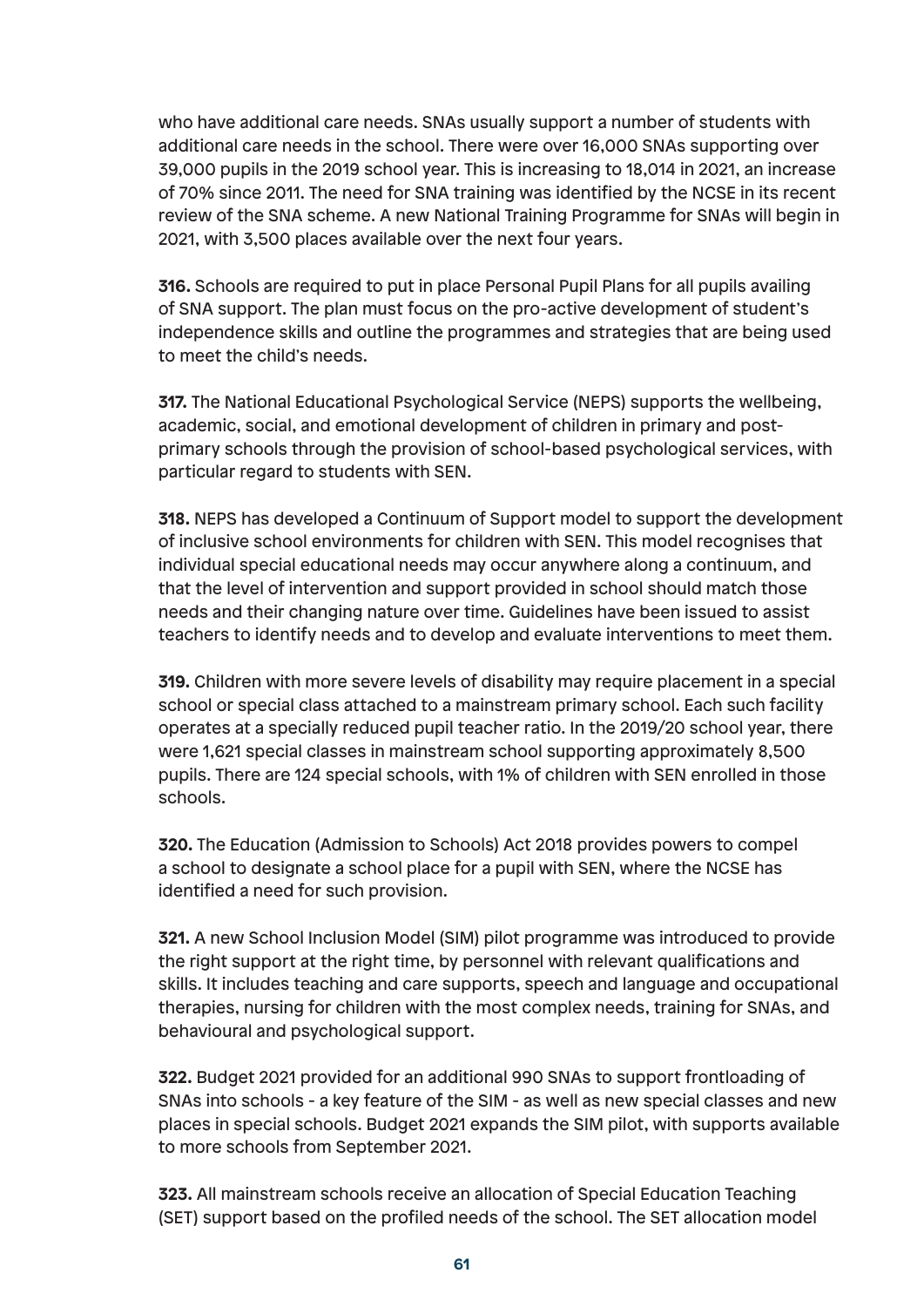gives schools the flexibility to provide additional teaching support for all pupils who require such support and to deploy resources based on each pupil's individual learning needs. The Department of Education has published guidelines for schools on how to deploy their resources.

**324.** 13,620 SET posts are currently available for allocation to mainstream primary and post primary schools. Budget 2021 provided for an additional 145 special education teachers, bringing the total provision to 13,765, an increase of over 40% since 2011.'

With respect to teacher training in inclusive education, the report states:

**326.** Ireland is committed to training teachers who provide quality, inclusive teaching. All initial teacher education in Ireland that leads to registration must have professional accreditation from the Teaching Council whose role is to promote and regulate professional standards in teaching. CPD is provided for teachers to support the inclusion of students with SEN in mainstream classrooms.

The Government has not yet ratified the Optional Protocol to the CRPD, which would allow persons with disabilities to make individual complaints to the CRPD Committee. The Government has stated that it intends to ratify the Optional Protocol and that the work needed to prepare for ratification will begin once the Assisted Decision Making (Capacity) Act 2015 (ADMCA) has been commenced and the Decision Support Service (DSS) is operational.118

# **4.2 Implementing a Child Rights-Based Approach**

### **Children as Rights Holders**

If children are to develop, progress, engage and thrive, it is incumbent upon the State to see children as holders of natural and imprescriptible rights, and to affirm those rights in a holistic way.119

The State must take all appropriate measures to ensure that children with disabilities enjoy all human rights and fundamental freedoms on an equal basis with other children. This includes the child's right to respect for his or her physical and mental integrity.<sup>120</sup>

### **Children's Rights Principles and Provisions**

The following core principles and provisions should be central to all State decisions affecting children's development and education:

<sup>118</sup> Ireland's initial State party report to the United Nations Committee on the Rights of Persons with Disabilities (Nov 2021) at page 4.

<sup>119</sup> Article 42A.1 of the Irish Constitution recognises the child as a holder of rights and the State as the body responsible for the vindication of those rights; CRC General Comment No. 9 (2006) The rights of children with disabilities at paragraph 33

<sup>120</sup> Articles 7 & 17 of the CRPD; Article 2 of the CRC; CRC General comment No. 5 (2003) General measures of implementation of the Convention on the Rights of the Child (arts. 4, 42 and 44, para. 6) at paragraph 12; and ICESCR General comment No. 5: Persons with disabilities at paragraph 34.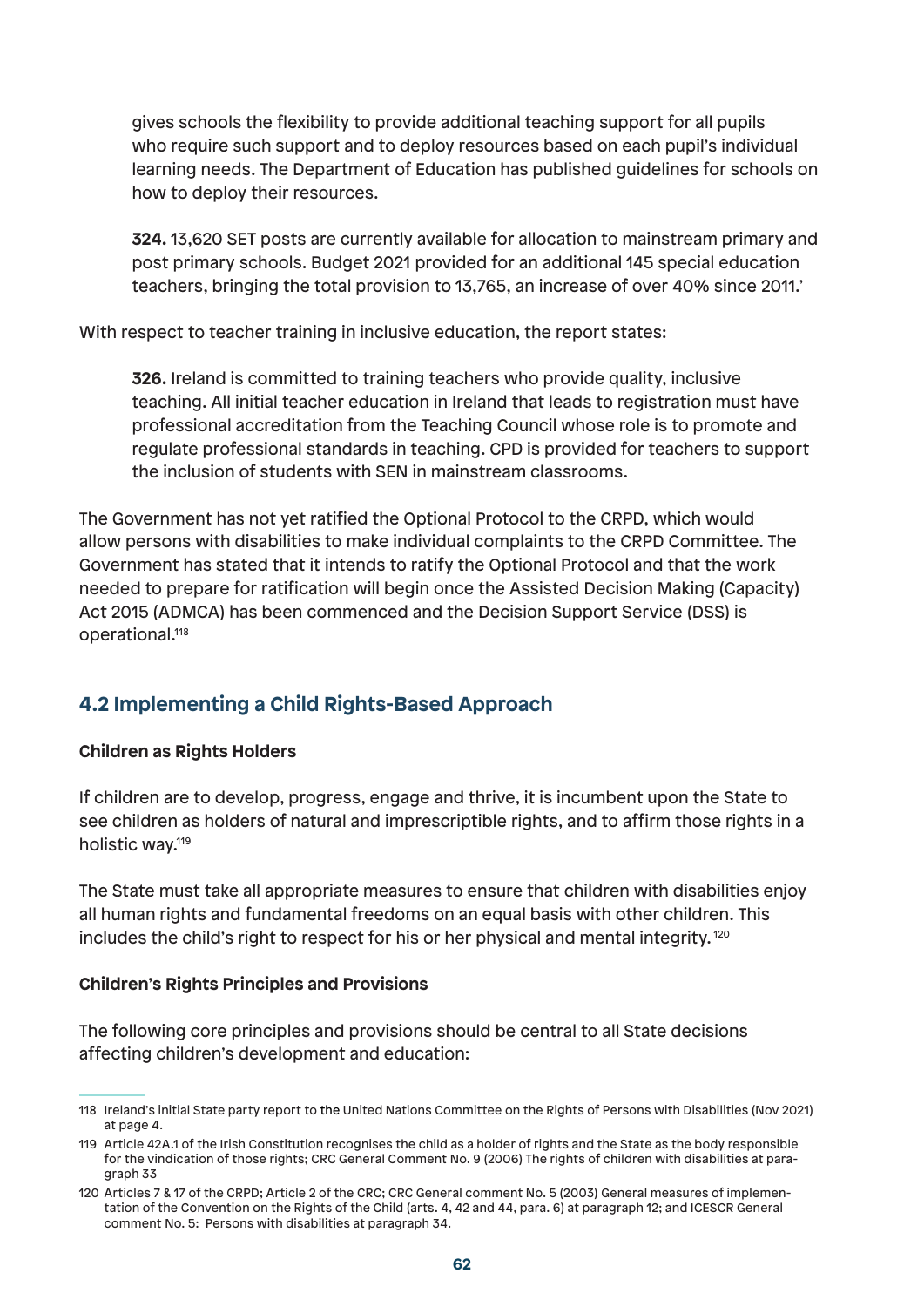The best interests of the child

In all actions concerning children, whether undertaken by public or private social welfare institutions, courts of law, administrative authorities or legislative bodies, the best interests of the child must be a primary consideration. It should be adjusted and defined on an individual basis, according to the specific situation of the child or children concerned, taking into consideration their personal context, situation and needs. There is a duty on the State to uphold the child's best interests with respect to the allocation of national resources for programmes and measures aimed at implementing children's rights.121

The right to survival and development

The State must ensure the survival and development of the child to the maximum extent possible. 'Development' should be interpreted in its broadest sense as a holistic concept, embracing the child's physical, mental, spiritual, moral, psychological and social development. Implementation measures should be aimed at achieving the optimal development for all children.122

• The rights of children with disabilities

Children with disabilities are entitled to enjoy a full and decent life, in conditions which ensure dignity, promote self-reliance and facilitate the child's active participation in the community. In recognition of the right of the child with a disability to special care, the State must extend such assistance as appropriate to the child's condition, subject to available resources. This assistance must be designed to ensure that the child with a disability has effective access to, and receives, education, training, health care services, rehabilitation services, preparation for employment, and recreation opportunities in a manner conducive to the child achieving the fullest possible social integration and individual development.

The State is encouraged to establish an appropriate definition that guarantees the inclusion of all children with disabilities so that children with disabilities may benefit from the special protection and programmes developed for them. The State's health policies should be comprehensive and address the early identification and early intervention of disabilities as part of its health services, in order to minimise and prevent further disabilities.<sup>123</sup>

The right to non-discrimination

The right to non-discrimination requires the State to take active steps to identify individual children and groups of children, who may require special measures for the recognition and realisation of their rights. The CRC Committee highlights the need for data collection to be disaggregated to enable discrimination or potential discrimination to be identified.<sup>124</sup>

<sup>121</sup> Article 2 of the CRC; CRC General Comment No. 14 (2013) on the right of the child to have his or her best interests taken as a primary consideration (art. 3, para. 1) at paragraph 15 & 32.

<sup>122</sup> Article 6 of the CRC; CRC General comment No. 5 (2003) General measures of implementation of the Convention on the Rights of the Child (arts. 4, 42 and 44, para. 6) at paragraph 12 and Article 12 of ICESCR.

<sup>123</sup> Article 23 of the CRC; CRC General Comment No. 9 (2006) The rights of children with disabilities, at paragraphs 19, 51 & 56 and Article 25 of the CRPD.

<sup>124</sup> Articles 7 & 17 of the CRPD; Article 2 of the CRC; CRC General comment No. 5 (2003) General measures of implementation of the Convention on the Rights of the Child (arts. 4, 42 and 44, para. 6) at paragraph 12; and ICESCR General comment No. 5: Persons with disabilities at paragraph 34.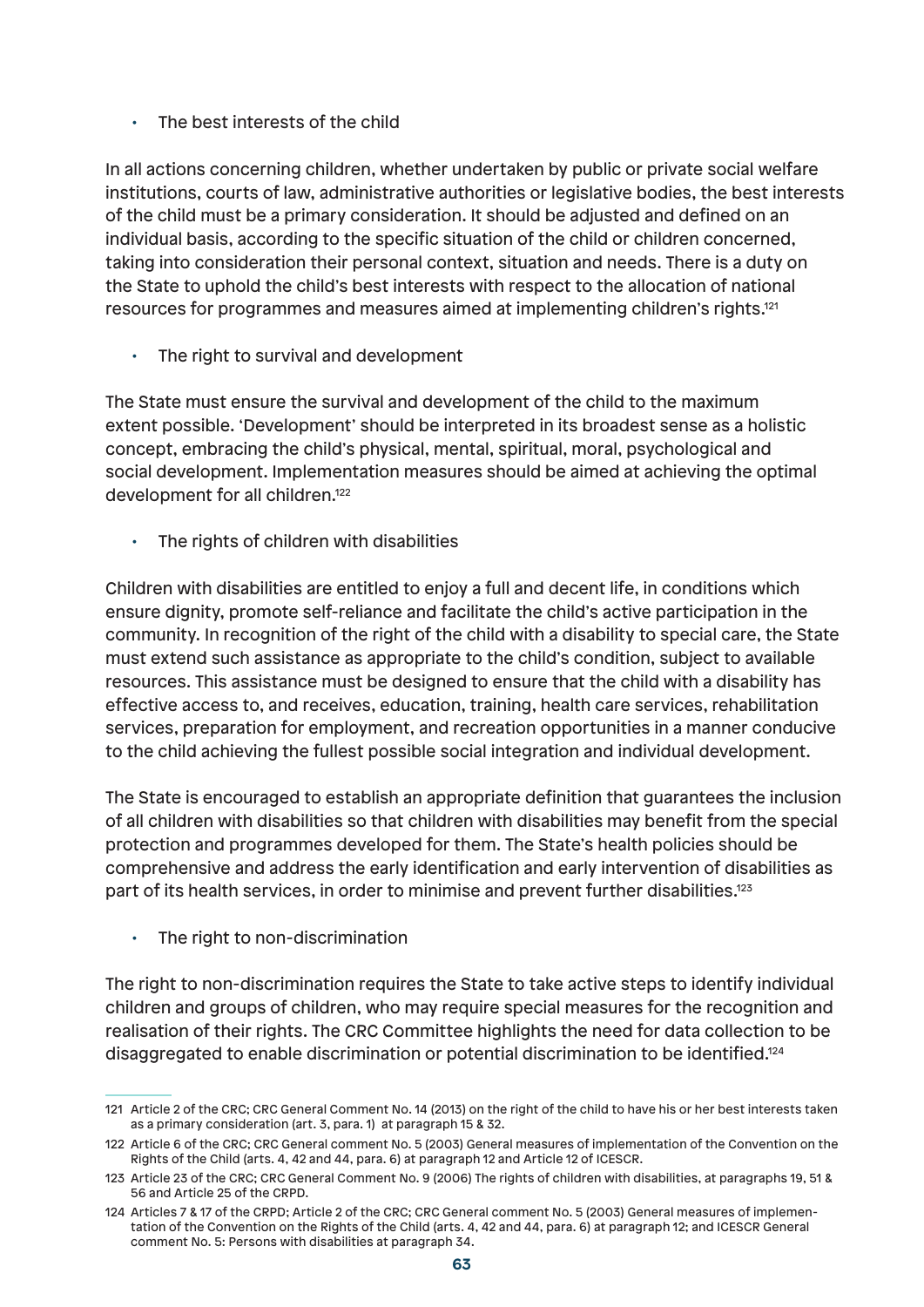#### $\cdot$  The right to education

The State agrees that the education of the child should be directed to the development of the child's personality, talents and mental and physical abilities to their fullest potential i.e. the holistic development of the full potential of the child. Education must be child-centred, child-friendly, empowering, and free from overt or hidden discriminatory practices, which destroy the capacity of the child to benefit from educational opportunities.

Children with disabilities should be provided with reasonable accommodation, and effective individualised support measures in educational environments that maximise academic and social development, consistent with the goal of full inclusion. The denial of reasonable accommodation constitutes discrimination and the duty to provide reasonable accommodation is immediately applicable and not subject to progressive realisation. <sup>125</sup>

• The right for children to have their views heard

The State must assure that where a child is capable of forming his or her own views, they may express those views freely in all matters affecting them, and that their views are given due weight in accordance with their age and maturity. They may be represented through a representative or an appropriate body, where necessary. Children with disabilities have the right to be heard on an equal basis with other children, and to be provided with disability and age-appropriate assistance to realise that right. <sup>126</sup>

### **State Responsibility for Implementing Children's Rights**

The concept of 'progressive realisation' describes the State's obligation to undertake all appropriate legislative, administrative, and other measures to the maximum extent of their available resources for the implementation of a child's economic, social, and cultural rights. Even where the available resources are demonstrably inadequate, the State is still obliged to strive to ensure the widest possible enjoyment of the relevant rights under the prevailing circumstances. This reflects a recognition that the realisation of these rights can be hampered by a lack of resources and can be achieved only over a period of time.

Whatever their economic circumstances, States are required to undertake all possible measures towards the realisation of the rights of the child, paying special attention to the most disadvantaged groups.127

<sup>125</sup> Articles 2, 28 & 29 of the CRC; CRC General comment No. 1 (2001) Article 29(1) The Aims of Education at paragraphs 1, 2 & 10; Articles 24 of the CRPD; and CRPD General comment No. 4 (2016) on the right to inclusive education at paragraph 31.

<sup>126</sup> Article 12 of the CRC, and Article 7(3) of the CRPD.

<sup>127</sup> Article 4 of the CRC; CRC General comment No. 5 (2003) General measures of implementation of the Convention on the Rights of the Child (arts. 4, 42 and 44, para. 6) at paragraphs 8, 11, 24 & 48; CRC General Comment No. 19 (2016) on public budgeting for the realisation of children's rights (art. 4) at paragraph 1; Article 4(2) of the CRPD; and Article 2(1) of the ICESCR.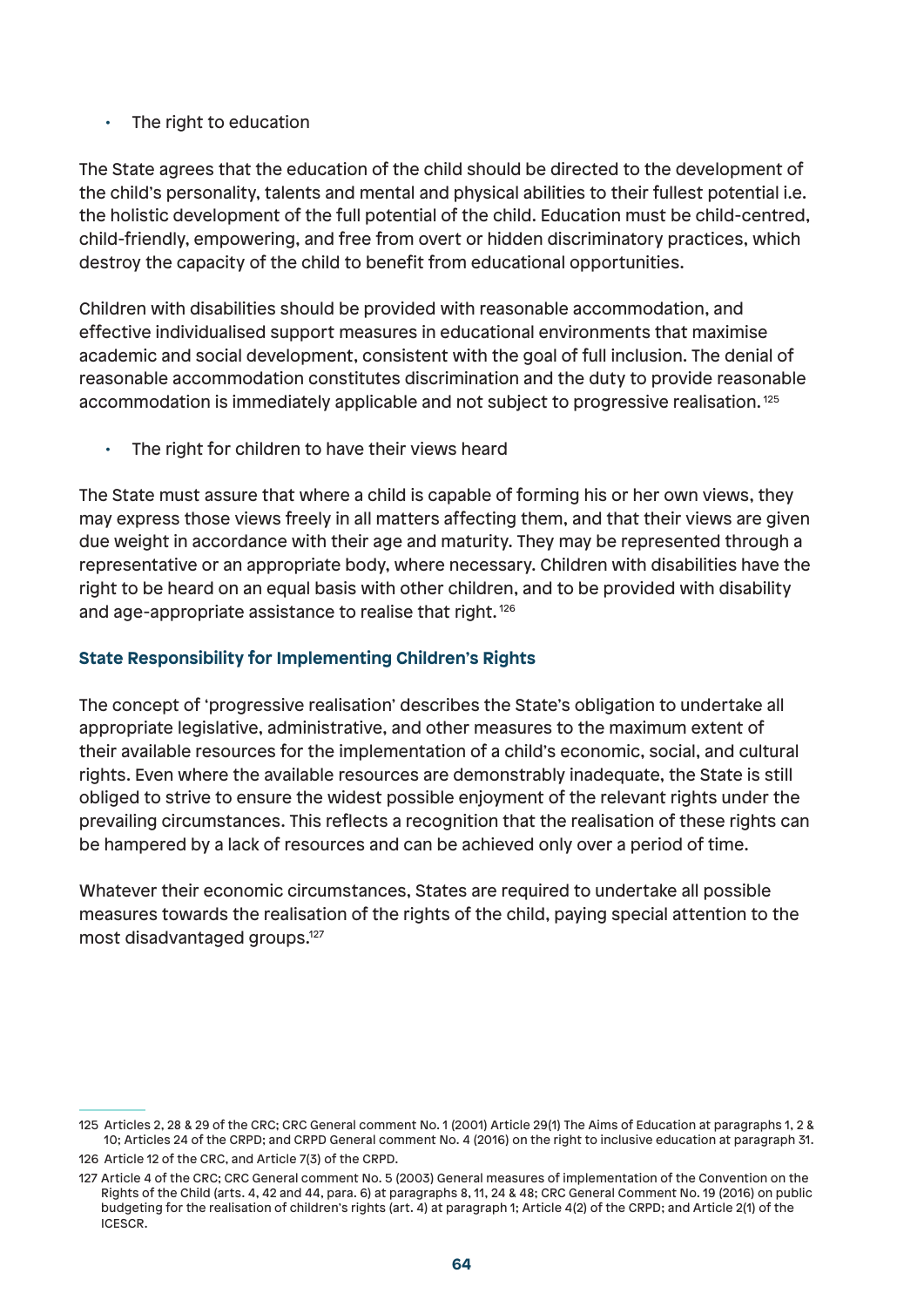#### **Measures to Implement Children's Rights**

The enjoyment of economic, social and cultural rights is inextricably intertwined with the enjoyment of civil and political rights. The interdependence and indivisibility of all human rights is reflected throughout the CRC, with many articles containing elements which constitute civil/political rights.128

For this reason, the CRC Committee believes that economic, social and cultural rights, as well as civil and political rights, should be regarded as justiciable. It is, therefore, essential that domestic law sets out entitlements in sufficient detail to enable remedies for noncompliance to be effective.<sup>129</sup>

The State must see its role as fulfilling clear legal obligations to each and every child. The development of a children's rights perspective throughout Government, parliament and the judiciary is required for effective implementation of a child-rights based approach.

Significantly, the general measures of implementation of the CRC require:

- Every legislative, administrative and judicial body or institution to apply the best interests principle by systematically considering how children's rights and interests are or will be affected by their decisions and actions;
- The State to undertake all appropriate legislative, administrative, and other measures for the implementation of children's rights;
- The State to undertake visible cross-sectoral coordination to recognise and realise children's rights across Government, between different levels of government, and between Government and civil society. This may take the form of inter-ministerial and interdepartmental committees for children with high-level authority;
- With regard to economic, social, and cultural rights, the State to undertake such measures to the maximum extent of their available resources;
- Effective remedies to be available to redress violations, in order for rights to have meaning. States need to give particular attention to ensuring that there are effective, child-sensitive procedures available to children and their representatives;
- The collection of sufficient and reliable data on children, disaggregated to enable the identification of disparities in the realisation of rights; and
- Raising awareness about the rights of the child, which should involve all sectors of society, including children and young people.<sup>130</sup>

<sup>128</sup> Articles 2, 3, 6 and 12 of the CRC.

<sup>129</sup> CRC General comment No. 5 (2003) General measures of implementation of the Convention on the Rights of the Child (arts. 4, 42 and 44, para. 6) at paragraphs 6, 24, 25 & 48.

<sup>130</sup> CRC General comment No. 5 (2003) General measures of implementation of the Convention on the Rights of the Child (arts. 4, 42 and 44, para. 6) at paragraphs 12, 27, 38, 39, 48 & 69.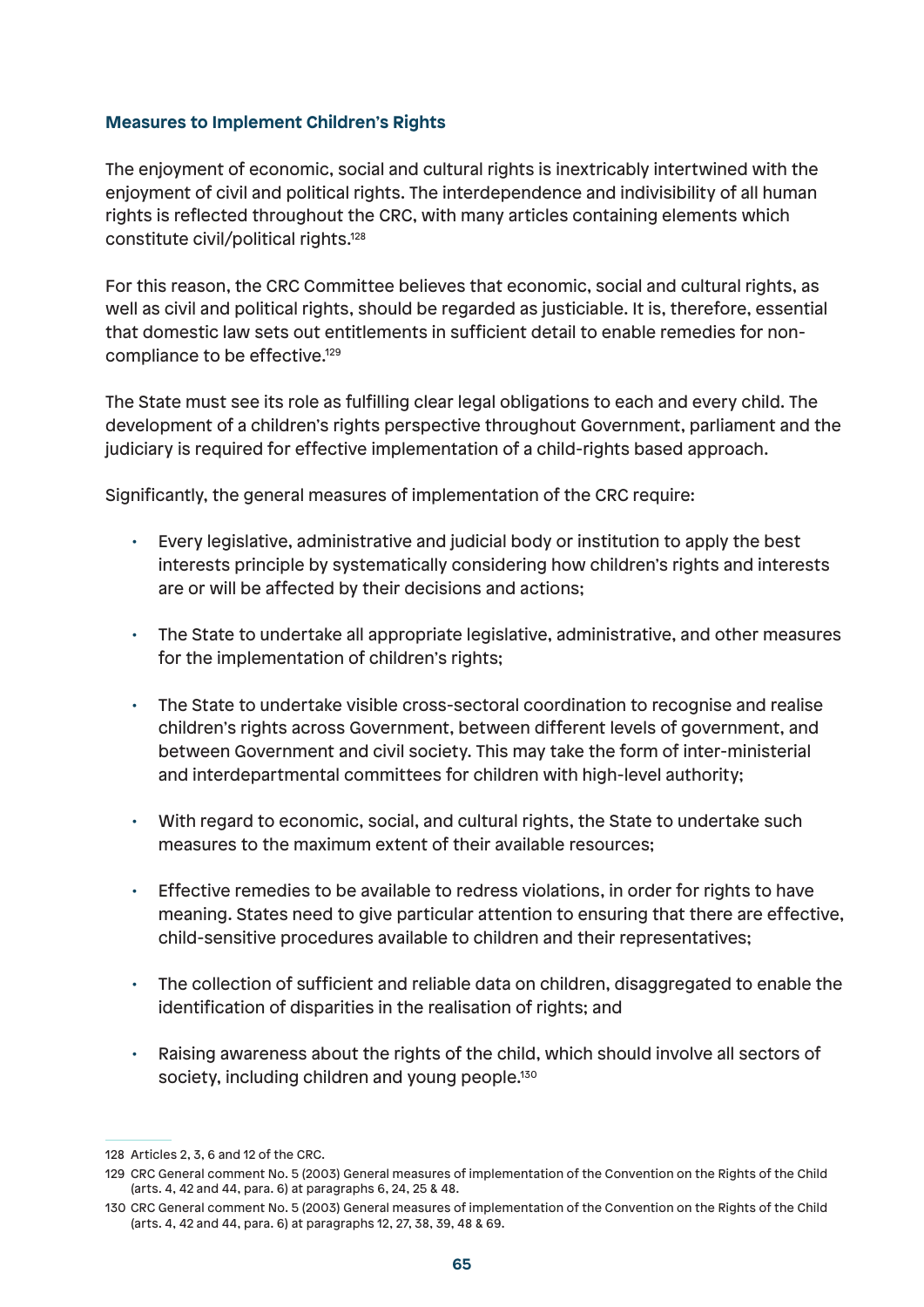# **Section 6 Realising Inclusion**

The challenges that the DE has in responding to the needs of children with SEN reflect the education system as it is currently configured. In Ireland, this is not an inclusive education system as defined under Article 24(2) of the CRPD. As such, while the parents consulted by the OCO aspire to a school system where 'effective individualized support measures are provided in environments that maximize academic and social development, consistent with the goal of full inclusion<sup>131</sup>, there is a recognition that the current education system is not structured to support this goal. It is, therefore, reasonable for parents to seek out specialised classes and schools as recommended by their child's psychologist, even though these forms of segregation are not in line with the principle of inclusive education.

It should be noted that parents are central to meeting the needs of children with SEN, including autistic children, and that this often carries a substantial economic cost not met by the State. The results of a recent study on the issue found that a family's average annual cost per autistic child amounted to €28,464.89, which related to private autism services, lost income, and informal care. By comparison, annual State expenditure per child on autism related health, social and educational resources was €14,192. Regression analyses also indicated that autism severity is associated with higher out of pocket expenditures but not State health expenditures.<sup>132</sup> It is not acceptable that the DE challenge these parents further by requiring them to advocate for the right to education for their children with SEN, who cannot be accommodated in a mainstream setting.

The segregation of children with SEN who are not able to integrate into the standardised school setting has led to the emergence of a dysfunctional parallel system, which the DE needs to dismantle. Inclusion is not purely about the setting in which a child attends, but also about whether the child is truly valued, accepted, and able to fully participate in their learning environment.133

Ireland committed to realising an inclusive vision of education by ratifying the UNESCO Salamanca Statement in 1994 and the CRPD in 2018. Nevertheless, the State continues to operate a system of segregation for 2% of the school-going population.134 Segregation is defined by the CRPD Committee as 'when the education of students with disabilities is provided in separate environments designed or used to respond to a particular or various impairments, in isolation from students without disabilities'.135

The EPSEN Act, currently under review, speaks in the language of inclusivity yet effectively espouses a policy of integration, defined by the CRPD Committee as 'a process of placing persons with disabilities in existing mainstream educational institutions, as long as the former can adjust to the standardized requirements of such institutions'.136

<sup>131</sup> Article 24(2)(e) of the UN Convention on the Rights of Persons with Disabilities (CRPD). .

<sup>132 &#</sup>x27;The economic costs and its predictors for childhood autism spectrum disorders in Ireland: How is the burden distributed?' An article published in 'Autism' 2019, Vol. 23(5) 1106–1118, Roddy (NUIG) & O'Neil (Queen's University Belfast).

<sup>133</sup> 'Inclusion in Our Special Classes and Special Schools: A Submission to the NCSE from AsIAm' (September 2020) at page 2.

<sup>134</sup> NCSE Policy Advice on Special Schools and Classes: Progress Report, October 2019 at page 68.

<sup>135</sup> CRPD Committee's General Comment No 4 (2016) at paragraph 11.

<sup>136</sup> CRPD Committee's General Comment No 4 (2016) at paragraph 11.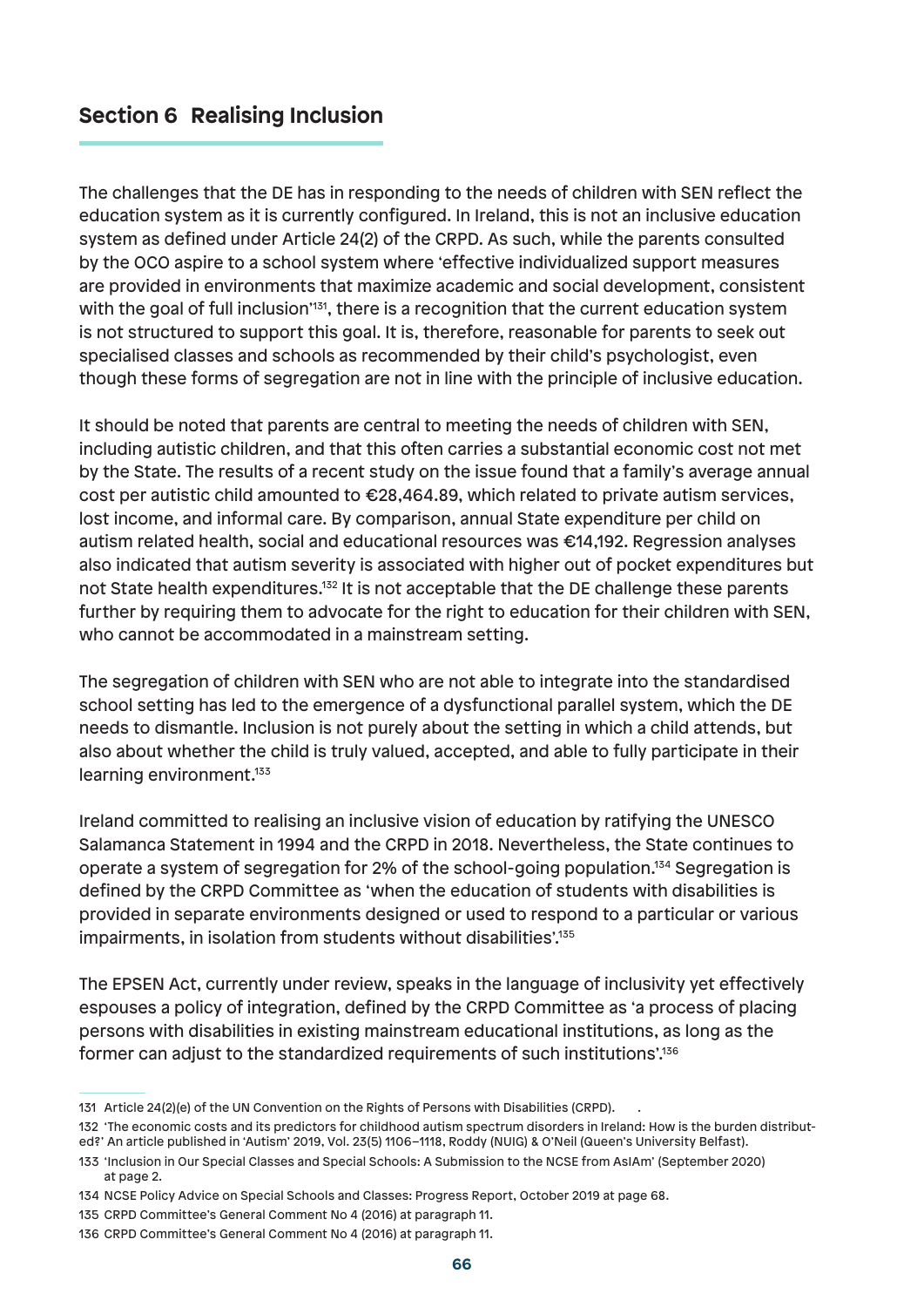In contrast, the inclusive model as advocated by the CRPD Committee 'involves a process of systemic reform embodying changes and modifications in content, teaching methods, approaches, structures and strategies in education to overcome barriers with a vision serving to provide all students of the relevant age range with an equitable and participatory learning experience and environment that best corresponds to their requirements and preferences'.137 Significantly, inclusivity is a process rather than an fixed attainable ideal. The CRPD Committee envisages full inclusion to be the 'result of a process of continuing and pro-active commitment to eliminate barriers impeding the right to education, together with changes to culture, policy and practice of regular schools to accommodate and effectively include all students'.<sup>138</sup>

The OCO acknowledges the DE's statement that 'In line with the UNCRPD, evolving international best practice, and on foot of NCSE policy advice, DE policy on inclusion and special education has moved away from a categorical/diagnostic model of disability to provide education services to children and young people using a needs-based approach. This approach has been operationalised in education through the Continuum of Support framework (2008), the introduction of the Special Education Teacher (SET) model in 2017 and the pilot of the School Inclusion Model (SIM) in 2019.'

Even so, the OCO recognises that accommodating and effectively including all children with SEN, some 25% of the school-going population, within the mainstream, challenges the DE to reimagine the education system as a whole. Indeed, to continue to consider the situation of children with SEN in isolation is to perpetuate segregation.

For this reason, the recommendations in Section 7 of the report are designed to eliminate the barriers impeding the right to education for children with SEN in the communities in which they live. It is envisaged that the removal of barriers to access to the continuum of education would both ameliorate the challenges within the education system as currently configured and provide the foundation upon which an inclusive education system can be built. It should be noted that the OCO does not advocate devolving specialist provision, either partially or entirely, until such time as qualified teaching and education enhancing therapeutic supports are available to all children within the mainstream local school setting.

<sup>137</sup> CRPD Committee's General Comment No 4 (2016) at paragraph 11.

<sup>138</sup> CRPD Committee's General Comment No 4 (2016) at paragraph 10(d).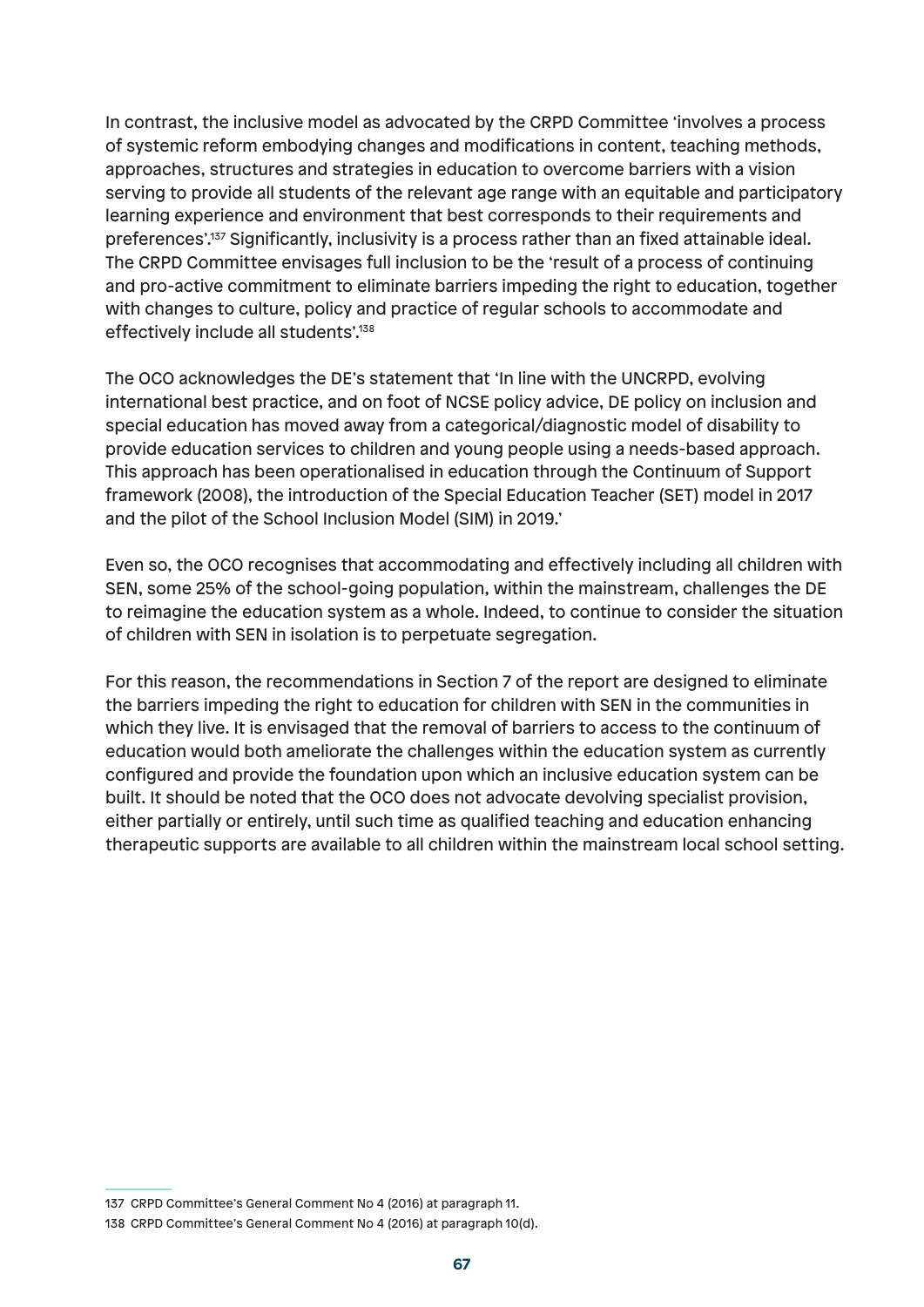## **Section 7 Recommendations**

The DE has stated that it is committed to considering the implication of the CRPD and the right to an inclusive education in the context of the finalised NCSE policy advice on specialised educational placements in Q2 2022. However, the DE does not need to await NCSE policy advice in order to dismantle those remaining barriers identified within this report as impeding the right to education for children with SEN as a matter of priority. While these measures may have cost implications in the short term, the inclusion model is a more sustainable mechanism over the long term.<sup>139</sup>

### **7.1 Forward Planning**

The OCO recognises that the growth in investment in this sector by the DE indicates a strong commitment by the Department to respond to the needs of children with SEN. However, what the OCO has observed through its interactions with the DE and its adjacent agencies is a willingness to respond to, rather than a concerted effort to plan for, a knowable population of students with SEN within, and set to enter, the education system.140 In May 2022, Taoiseach Micheál Martin referred to this as 'an absence of pro-activity in the system'.141

The DE has demonstrated to the OCO that it has the data to forecast the children with SEN school population. Despite this, the current arrangement with the NCSE still requires children with SEN to present themselves to the local SENO before LSPA capacity is put in place.142

In circumstances where approximately 4,000 children await a diagnostic assessment to get a school place, some 15,500 children travel outside of their locality each day to attend specialist provision, another 1455 students are in receipt of Home Tuition as a result of the lack of specialised placements, and as many as 270 autistic children require the support of a special school and do not have an offer of a school place for September 2022, this is not acceptable.143

The DE has stated that its planning is hampered, in part, by parental choice regarding their child's education setting. The OCO has observed that where a child has a diagnosis and recommendation for a specialist placement and a parent wishes to exercise that option, the system lags in its response, and for many children who live in provision 'black spots', most notably Dublin and Cork, the system fails in its response. Without proactive capacity building at a local level this situation is set to deteriorate further with future pressure on school provision expected to be concentrated in and around Metropolitan Areas at both primary and post-primary level.144

142 See Section 2.2.

144 See Section 2.2.1.

<sup>139</sup> See Section 2.3.1.

<sup>140</sup> See Section 2.2.

<sup>141</sup> Daniel McConnell, 'Taoiseach's apology 'too little, too late' says mother of two autistic sons', Irish Examiner, 18th May 2022.

<sup>143</sup> See Sections 2.1.4. Carl O'Brien, 'Almost 270 children with autism do not have appropriate school places – survey', Irish Times, 30th May 2022.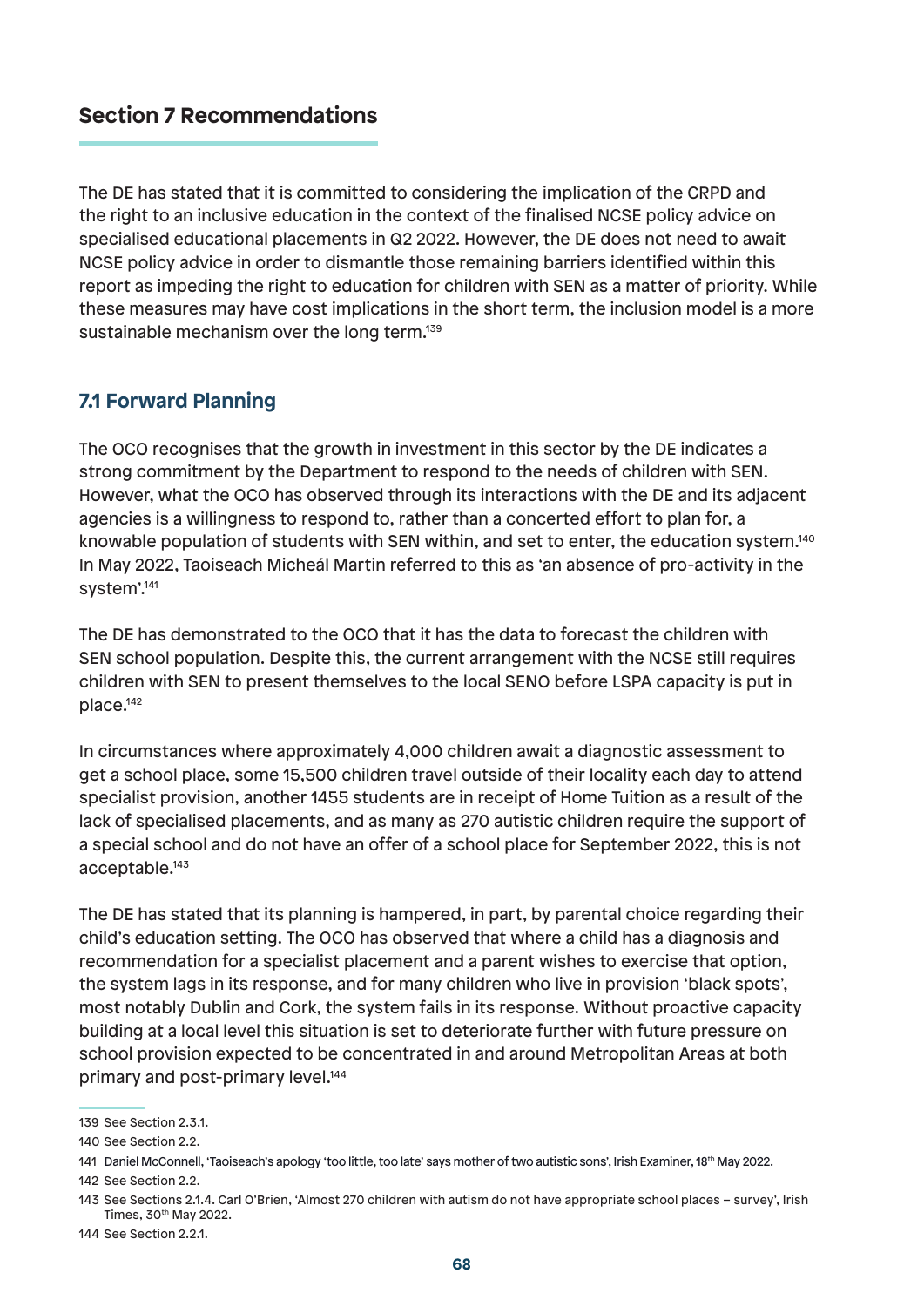For these reasons, the OCO recommends that Home Tuition should operate as it is intended to operate, namely as a time limited emergency measure and tool of last resort.

Significantly, the OCO recommends that the DE publish, as a matter of priority, a plan for ensuring that there are sufficient school places in the short to medium term to meet the forecasted needs of children with SEN within their local communities.

# **7.2 Access to Psychological Assessments in the Short-Term**

In the short-term the issue of effective access to diagnostic assessments required for special class/school admission will continue to provide a barrier to access to the education continuum until such time as an inclusive system is put in place. This recommendation is addressed to the education system as it is currently configured, where non-mainstream supports are diagnosis-led rather than needs-led.

While the OCO acknowledges the challenges faced in recruiting and retaining sufficient psychologists, this can no longer provide a barrier to access to the education continuum for children with SEN.

The OCO recommends that the DE ensures effective access<sup>145</sup> to a psychologist via the NEPS, SCPA or other service for the estimated 4,000 children awaiting a diagnostic assessment in order to establish whether a special class/school place is required.146

# **7.3 Building Local Capacity**

The DE's PBU has stated that it is now general practice to include a SEN Base in the accommodation brief for new school buildings. While this is encouraging, all centres of education will need to provide for a diverse range of needs if the Government's inclusive vision for education is to be realised.

The OCO notes that under the Equal Status Acts all schools, public and private, may not discriminate in relation to:

- The admission or the terms and conditions of admission of a student;
- The access of a student to any course, facility or benefit provided;
- Any other term or condition of participation in the school by the student; or
- The expulsion of a student or any other sanction.

The Minister for Education already has the power to compel a school under the Free Scheme to provide additional places (the s37A process). However, consideration must be given to what other measures are required to ensure that private post-primary schools are

145 The current pupil to NEPS psychologist ratio is 4,500:1 .

<sup>146</sup> Dáil Deb, 09 July 2019, available at https://www.oireachtas.ie/en/debates/debate/dail/2019-07-09/48/.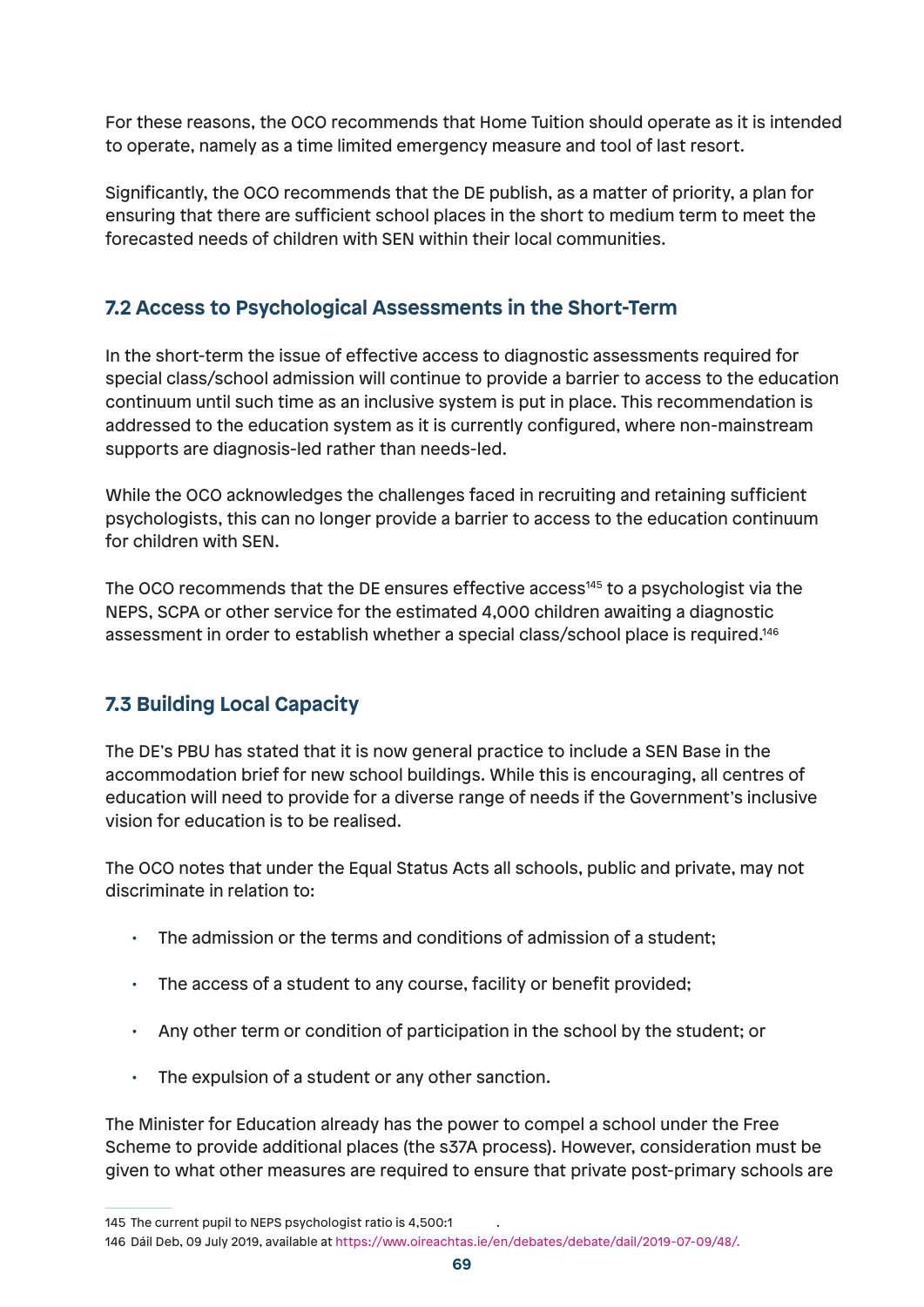set up to accommodate the needs of children with SEN. Ad hoc arrangements, such as the MOU between DE and the Spiritan Education Trust<sup>147</sup> are encouraging but insufficient. Only 435/1435 of new autism classes in the 2020/21 school year were in post-primary schools, - a sector where enrolments are expected to continue to increase until the 2024/25 school year. The DE needs to act to close the gap in provision between primary and post-primary schools as a priority.<sup>148</sup>

The OCO recommends that all schools, and all post-primary schools in particular, be mandated and resourced to construct or re-purpose appropriate existing accommodation in order to meet the needs of children with SEN locally and in the short-term.

## **7.4 Engaging Schools, Parents and Students**

The general measures of implementation of the CRC requires the raising awareness of the rights of the child, which should involve all sectors of society, including children and young people. The realisation of an inclusive education system, in particular, requires an information and awareness raising campaign among the management, staff and pupils at all centres of education throughout the country.

Significantly, inclusion requires a move away from a competitive, curriculum-based educational system, to one which embraces the biopsychosocial model of SEN, integrates vocational skills, and is designed to accommodate all children, save for those whose complexity of needs require a specialist provision, in the same classroom. The biopsychosocial approach, as advocated by NEPS, recognises that humans are complex beings whose functioning is determined by interrelated and interdependent biological, psychological and socio-cultural factors.149

While system change may take some time, greater inclusion can begin now. As suggested by the stakeholders consulted, networks could be established across LSPAs between mainstream and special schools in order to foster social connectivity and shared understanding, and to facilitate and support school leaders in this area.

It is also apparent from speaking with parents that many are wary of the Government's inclusive vision for education, fearing that their children will lose the specialised supports that they have fought long and hard to obtain. As stated, the OCO does not advocate devolving specialist provision, either partially or entirely, until such time as qualified teaching and education enhancing therapeutic supports are available to all children within the mainstream.

<sup>147</sup> See Section 4.6.

<sup>148</sup> See Section 2.2.5. In a press release dated 23rd March 2022, the DE stated that 'In line with these demographics and as part of forward planning, it is envisaged that special classes will be required at most, if not all, post-primary schools', available at https://www.gov.ie/ga/preasraitis/1895f-ministers-foley-and-madigan-announce-the-establishment-of-anew-special-school-in-cork-and-provide-an-update-on-the-expansion-of-existing-special-class-and-special-schoolcapacity-in-cork-and-dublin-to-meet-the-needs-of-children-and-young-people-with-special-educational-needs/.

<sup>149</sup> NEPS, DES, 'Behavioural, Emotional and Social Difficulties: A continuum of Support - Guidelines for Teachers', 2010.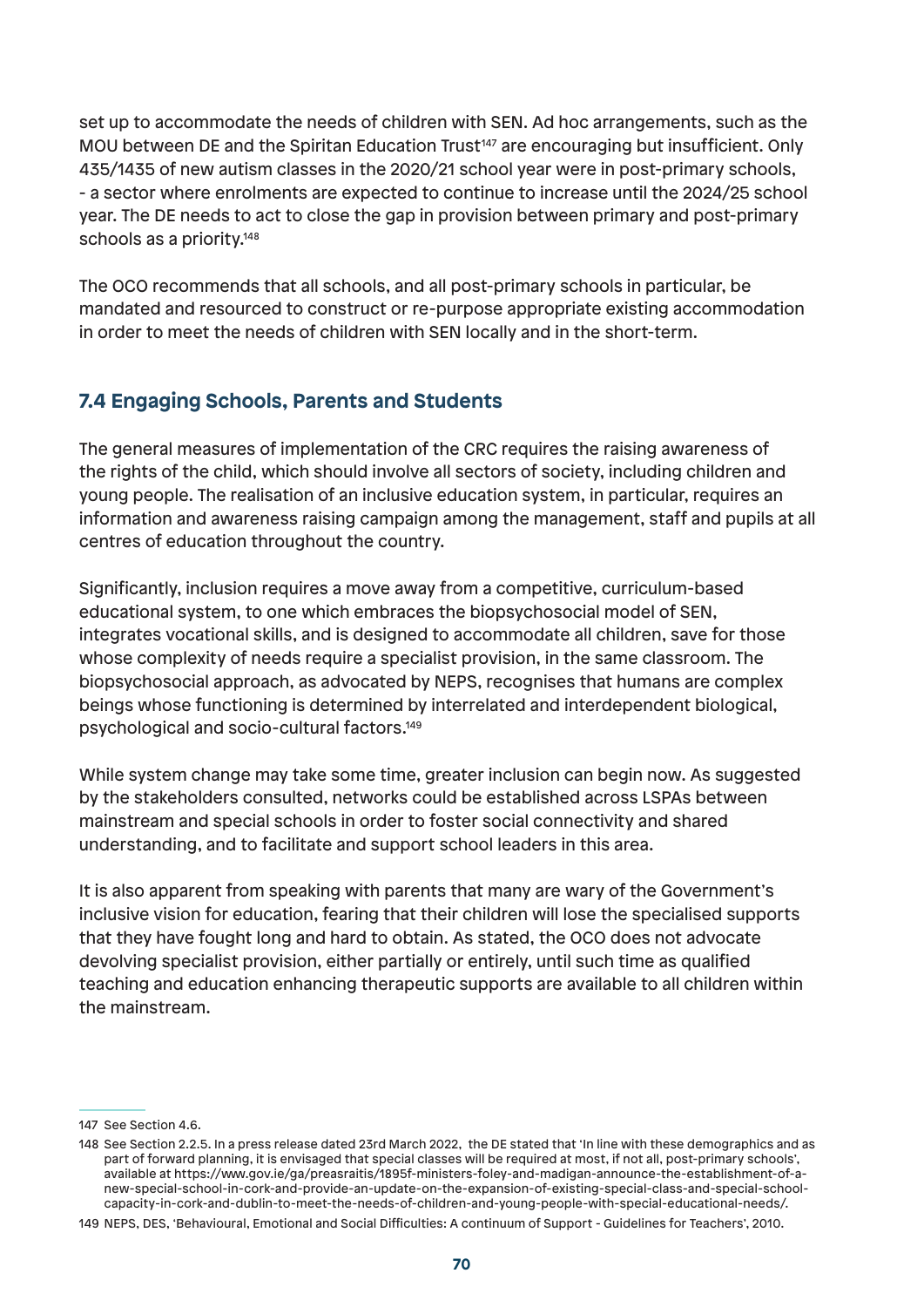The OCO recommends that the DE engage with schools, parents and children with SEN across the country in their inclusion agenda.

# **7.5 Data**

In September 2021, the NCSE reported that it was working to identify special class places for 53 students and special school places for 18 students for 2021/22. It stated that these students were all based in the Dublin region and there were sufficient places in the rest of the country. However, these figures did not include all children attending mainstream school receiving SET supports with a recommendation for a special class, or those who were awaiting an assessment for a special class. The DE needs to have a real time view of the number of children with SEN who do not have an appropriate school placement in order to address this unmet need.

The DE also needs to have visibility in respect of the largest cohort of children with SEN within the education system – those in integrated settings in mainstream primary schools and post-primary schools - who represent approximately 93% of children with SEN,<sup>150</sup> in order to plan for their needs appropriately within an inclusive education system.

The OCO recommends that the DE gather data on the number of children requiring SEN supports in integrated settings in mainstream primary schools and post-primary schools, and include this data within its annual Education Indicators.

The OCO further recommends that the DE publish annual centralised data on the number of children with SEN without an appropriate school placement.

# **7.6 Legislation**

Children with SEN should not be precluded from accessing mainstream academic and social development programmes for any reason other than where it is in their own best interests.

The OCO recommends that the DE consider removing the qualification under s2(b) of the EPSEN Act, which states that a child with SEN shall be educated in an inclusive environment with children who do not have such needs, unless to do so would be inconsistent with the effective provision of education for children with whom the child is to be educated.

The OCO is firmly of the view that legislative underpinning for the special educational needs of children is vital to ensuring that children's needs are identified, resourced, and met in a timely and appropriate manner. For this reason, the OCO also recommends that the current review of the EPSEN Act consider whether sections 3 to 13 should be commenced or amended, or whether new legislation is required to ensure that individual educational plans for children with SEN are rights-based, child-centred and inclusive.

<sup>150</sup> See Section 2.1.1.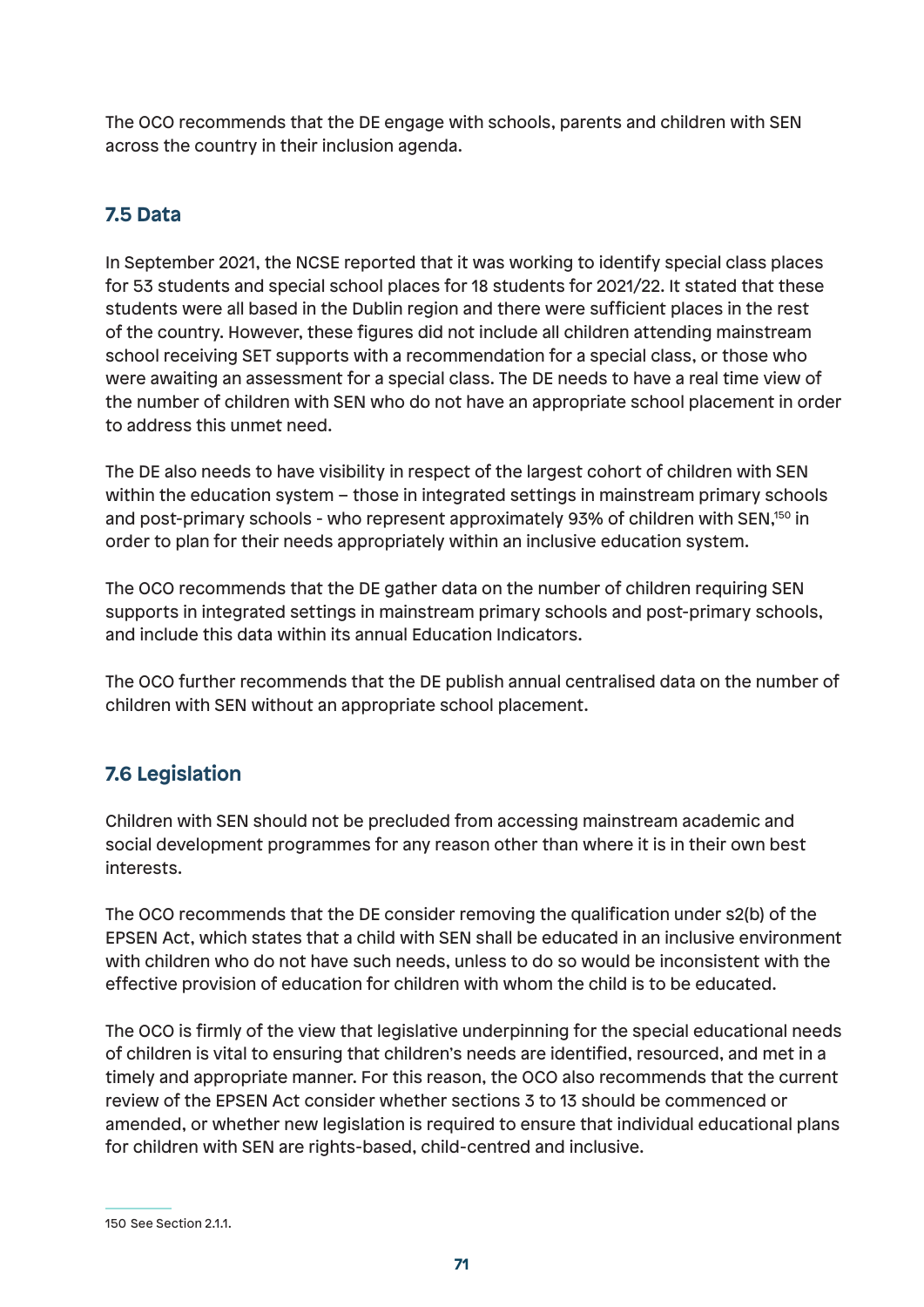As the Disability Act 2005 and the EPSEN Act were drafted to work in concert with one another, it is essential that there is strong engagement between the DE and the HSE, as well as the Department of Health and the *Department of Children, Equality, Disability, Integration and Youth*, with respect to both the review of the EPSEN Act and the delivery of specialised supports in schools.

Finally, the OCO recommends that the ongoing review of section 37A of the 1998 Act, which empowers the Minister for Education to direct a school to provide additional provision for children with SEN, consider whether the process outlined therein is unduly onerous to meet the presenting needs of children with SEN in a timely manner and, as such, whether section 37A requires amendment.

## **7.7 Access to Therapeutic Assessments and Supports**

Under an inclusive system, the issue of assessing the child's needs to ensure that appropriate education enhancing therapeutic supports are put in place, will not be displaced. For this reason, the issue of delays in accessing AONs identified in this report, and the OCO's Unmet Needs report<sup>151</sup>, must be addressed. Periodic access to psychological assessments needs to be built in to the current and any future education system so that it is responsive to the child's developing educational needs, and so that assessed supports are provided in a timely manner.

In addition, access to on-site education enhancing therapeutic supports appears to be one of the primary reasons why some parents show a preference for special schools over special classes, or education in the mainstream, despite supporting a vision of inclusion. The HSE has advised the NCSE that children in some areas lose access to HSE supports when they leave a special class/school setting for a mainstream setting but that this will cease as *PDS* is rolled out. Some stakeholders are sceptical, however, that the roll-out of PDS will, in and of itself, resolve the frictions between education and health in this area.

Moreover, a pilot for in-school therapeutic supports in line with the SIM has received criticism because of the small number of therapists expected to cover a huge number of schools. There is a fear among stakeholders that the in-school therapy service might be another NEPS style service, i.e. extremely difficult to access in practice because of the dearth of psychologists aligned to the service. In circumstances where there is already an acknowledged shortage of psychologists, OTs, and SLTs within the health service, the DE should not be in competition with the HSE. Rather it is imperative that the DE and HSE work in tandem for the realisation of this goal.

<sup>151</sup> The OCO Report 'Unmet Needs: A Report on the Challenges Faced by Children in Ireland Who Require an Assessment of Their Needs (October 2020)'.